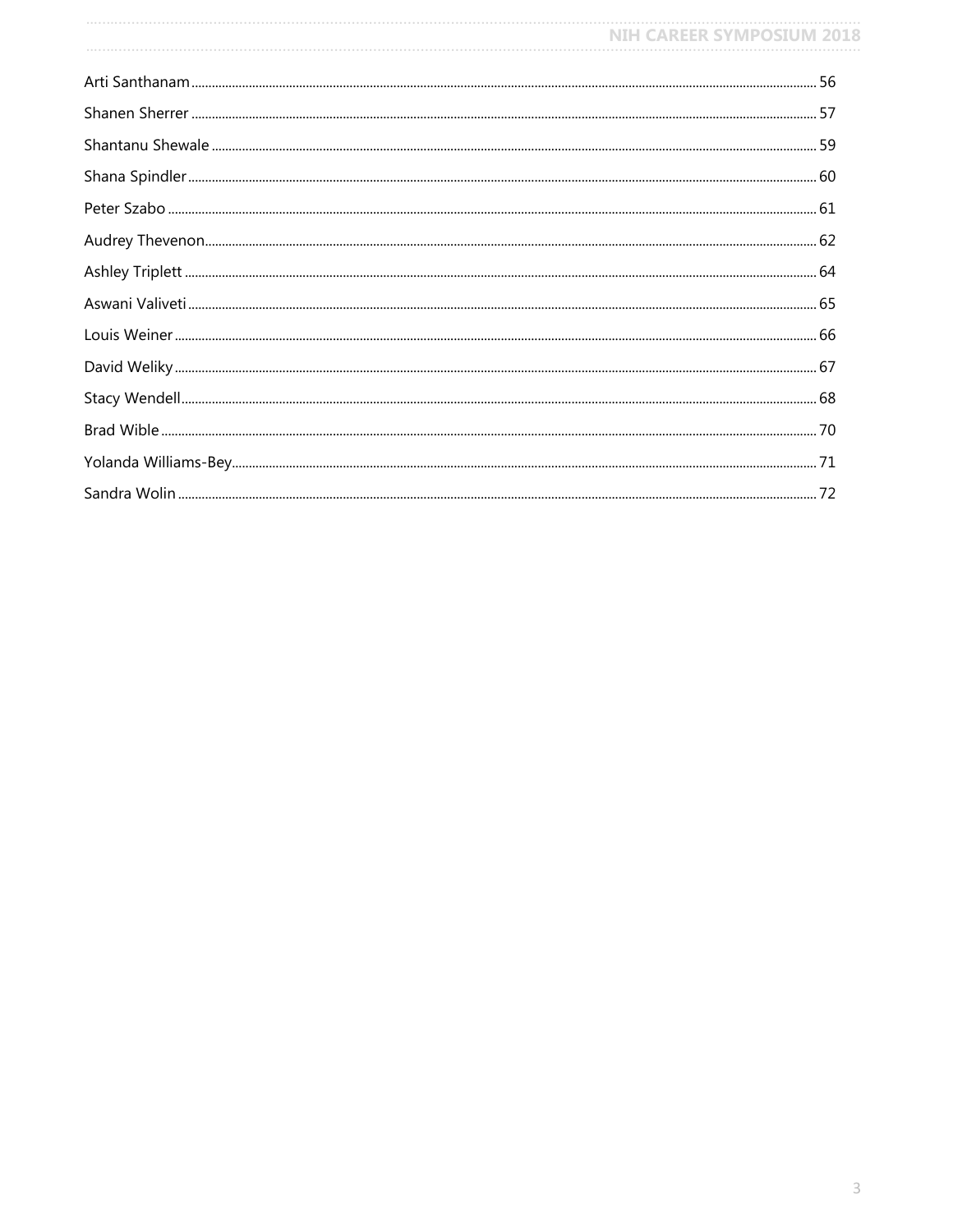Panel: Careers in Science Policy and Advocacy

# <span id="page-3-0"></span>**DEANA AROUND HIM**

Research Scientist Child Trends

daroundhim@childtrends.org

**What university is your highest degree from?** Johns Hopkins **What field/department was your highest degree in?** Public Health **What year was your highest degree awarded?** 2014

**Any other universities or degrees that you would like to mention?**  AB from Brown University, ScM from the Harvard School of Public Health.

# **Describe your current role/responsibilities.**

I conduct research and evaluation for the Youth Development program area at Child Trends. I also work closely with the Early Child Development program area. In many of my projects, I contribute my expertise in working collaboratively with communities, for example leading community engagement and capacity building tasks.

# **What skills are necessary for you to complete your job?**

Necessary skills include: working collaboratively with teams that include individuals who come from diverse educational and cultural backgrounds; communicating about research and evaluation methods and findings with diverse audiences; writing/producing a variety of research and evaluation projects (proposals, briefs, reports, peer-review publications).

# **How did you get your job (networking, job-listing, etc)?**

All my professional positions have been the result of networking.

**How long was your job search?** Under one month.

**What is a typical starting salary in your field?** Doctoral trained in this region is likely \$75k.

# **What other experiences led to your success (such as additional training, volunteer experience, or classes/certifications)?**

Teaching and lecturing, taking advantage of internship and post-docs, volunteering to serve on committees with faculty and other leaders when I wouldn't interact with them otherwise (ex. because our work didn't directly overlap), experience at multiple levels (ex. community, regional, national).

# **What advice would you give to someone who was interested in your career path?**

Look for opportunities to expand your thinking and give you diverse experiences. Find mentors that were recently in your position and some who have been in their careers much longer. If your work environment isn't supportive of your development alongside development of the organization, it is okay to look for something else.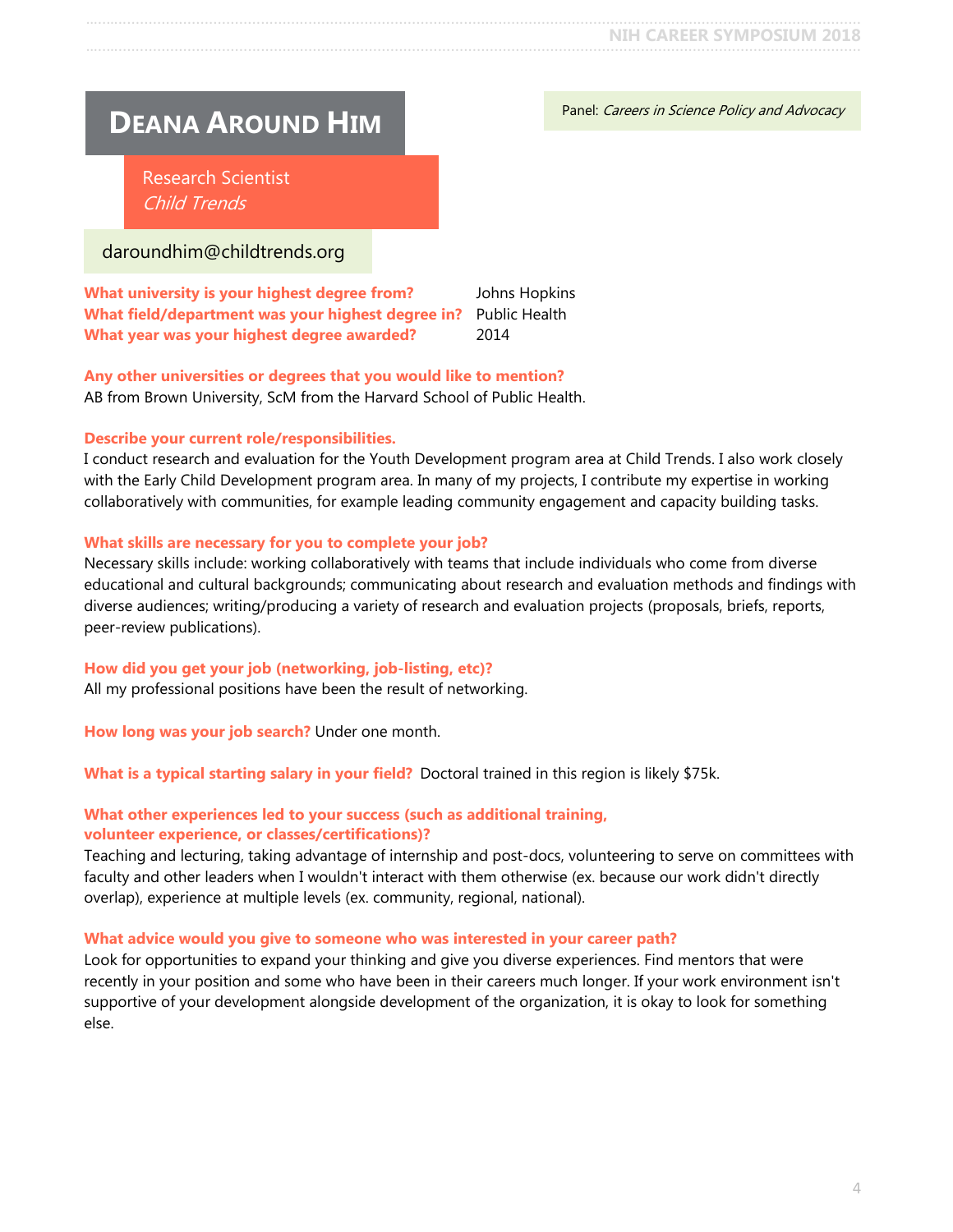Government and Non-profits

Panel: Research at Universities,

# <span id="page-4-0"></span>**DAVID BALL**

Core Microscopist **NCI** 

ballda@mail.nih.gov

**What university is your highest degree from?** University of Tennessee **What field/department was your highest degree in?** Physics **What year was your highest degree awarded?** 2006

# **Describe your current role/responsibilities.**

Working in the Microscopy core lab, my main role is to build state-of-the-art custom microscopes, and develop image processing algorithms tailored to the needs of biologists. I am also involved in the training of users on both our custom and commercial microscope systems.

# **What skills are necessary for you to complete your job?**

An understanding of optics and computer programming are critical for my job. It was also important to understand how to prepare samples for optimal observation on the microscope.

**How did you get your job (networking, job-listing, etc)?**

I replied to a job listing in Nature for my current job.

**How long was your job search?** 6 months.

**What is a typical starting salary in your field?** \$75,000.

# **What other experiences led to your success (such as additional training, volunteer experience, or classes/certifications)?**

Although my degrees are in physics, my post-doctoral training was performed in a biology lab, where I was able to learn how to grow and image live cells. Without this additional experience I would likely not have my current position.

# **What advice would you give to someone who was interested in your career path?**

As with any science career, it is important to keep on top of the literature, but this is especially true when dealing with the rapidly changing field of optical microscopy.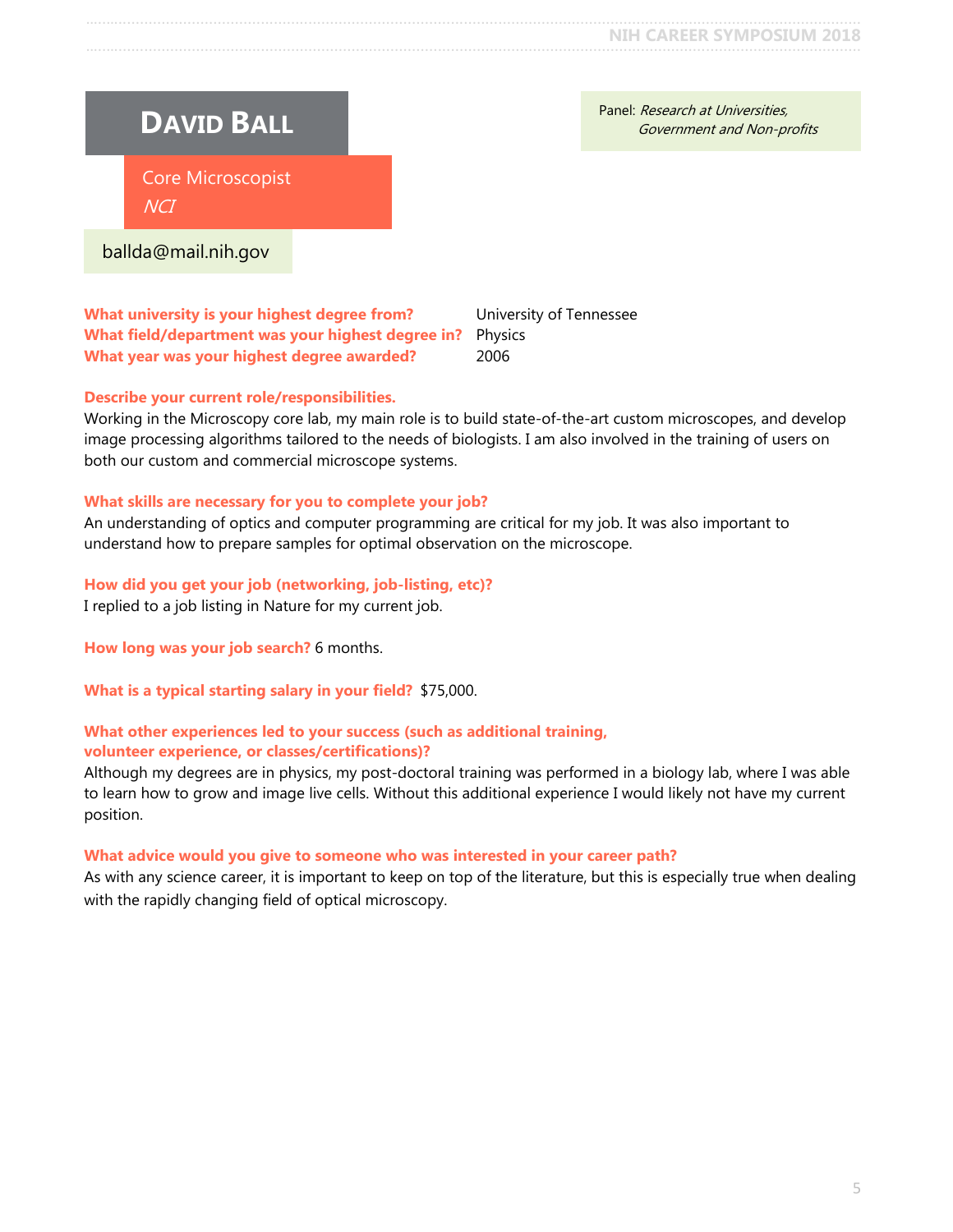Panel: Industry: Research and Development

# **ALLYSON BYRD**

<span id="page-5-0"></span>Associate Scientist Genentech

byrda1@gene.com

**What university is your highest degree from?** Boston University **What field/department was your highest degree in?** Bioinformatics **What year was your highest degree awarded?** 2016

**Any other universities or degrees that you would like to mention?**  University of Georgia, Genetics.

#### **Describe your current role/responsibilities.**

I'm an associate scientist in Cancer Immunology. My responsibilities are leading the microbiome efforts of the Reserve Translation team. This requires interacting with individuals throughout the company (basic researchers, clinical trial teams, biomarker scientists, and leadership) to educate them on the importance of this field of study. When I'm not giving presentations or attending them, I'm analyzing the microbial constituents in clinical trial samples and associating those communities with clinical covariates.

#### **What skills are necessary for you to complete your job?**

Computational skills to analyze datasets, organization skills to quickly find those analyzes and share the results with others, but most importantly presentation skills. Your work is only valuable if you can convey the message to a diverse audience. In industry, you don't write grants you give powerpoint presentations.

# **How did you get your job (networking, job-listing, etc)?**

My NIH PI emailed a contact at Genentech, who forwarded my information to a colleague. After he and I chatted on the phone, he put me in contact with my now boss. Once my foot was in the door, it was my seminar presentation, expertise, publication history, and references that got me the position.

**How long was your job search?** ~6 months.

**What is a typical starting salary in your field?** \$100,000, but this can vary dramatically depending on the location.

# **What other experiences led to your success (such as additional training, volunteer experience, or classes/certifications)?**

Doing a short industry internship to get a taste for non-academic positions.

# **What advice would you give to someone who was interested in your career path?**

Build strong relationships with people across the NIH not just in your institute. Start building these relationships early, so you aren't scrambling when you start actively looking for your next position.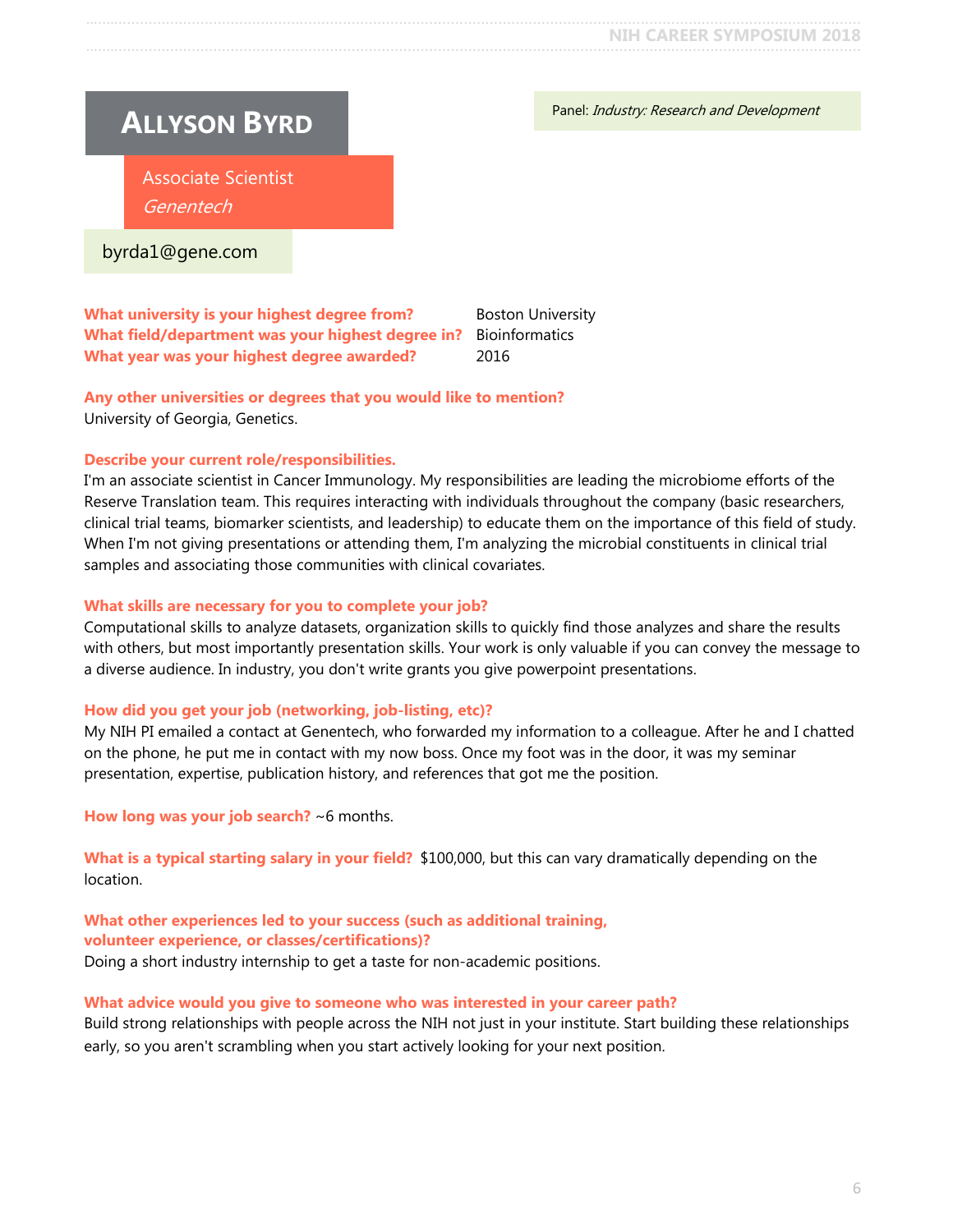# **PATRICIA CAMERON**

Panel: Maximizing Yourself as a Faculty Candidate

<span id="page-6-0"></span>Vice Dean, The Graduate School; Assistant Dean of Graduate Studies, Medical College of Georgia; Assistant Professor, Department of Medicine; Director, STAR (Summer Training and Research) Program Augusta University - The Graduate School and Medical College of Georgia

pcameron@augusta.edu

**What university is your highest degree from?** Yale University **What field/department was your highest degree in?** Cell Biology **What year was your highest degree awarded?** 1992

**Any other universities or degrees that you would like to mention?**  Gettysburg College (BA).

# **Describe your current role/responsibilities.**

Overall, my role is to work collaboratively to provide support, leadership, vision and oversight for over forty graduate programs with a more direct leadership and oversight responsibility for the Biomedical Sciences PhD and summer undergraduate biomedical research programs. Such efforts encompass areas of both student, academic and faculty affairs, including but not limited to, recruitment, admissions, graduate student mentoring, enrolled student progression, workshop/seminar series development, program review assessment and accreditation, policy and procedure development and implementation, event planning, change management, budgeting, and strategic planning and implementation. I also work collaboratively with fellow deans, program directors and faculty in the development, approval and implementation of new graduate programs, courses and curricular revisions. In addition, I serve on institutional and national committees and initiatives.

# **What skills are necessary for you to complete your job?**

To successfully complete this job one should be skilled in:

- Interactive Leadership
- Open Communication/Active Listening
- Empowering, motivating, teaching, coaching, inspiring others
- Life Long Learning
- Research
- Strategic (critical and creative) thinking
- Creating a Vision Innovative and practical planning and delivery
- Being Flexible and Adaptable (leading and managing change)
- Self-Awareness/Emotional Intelligence
- **Effective Team Building**
- Collaboration/fostering productive partnerships

I also think passion, resiliency, strong values and a sense of humor are important elements for success in this type of position.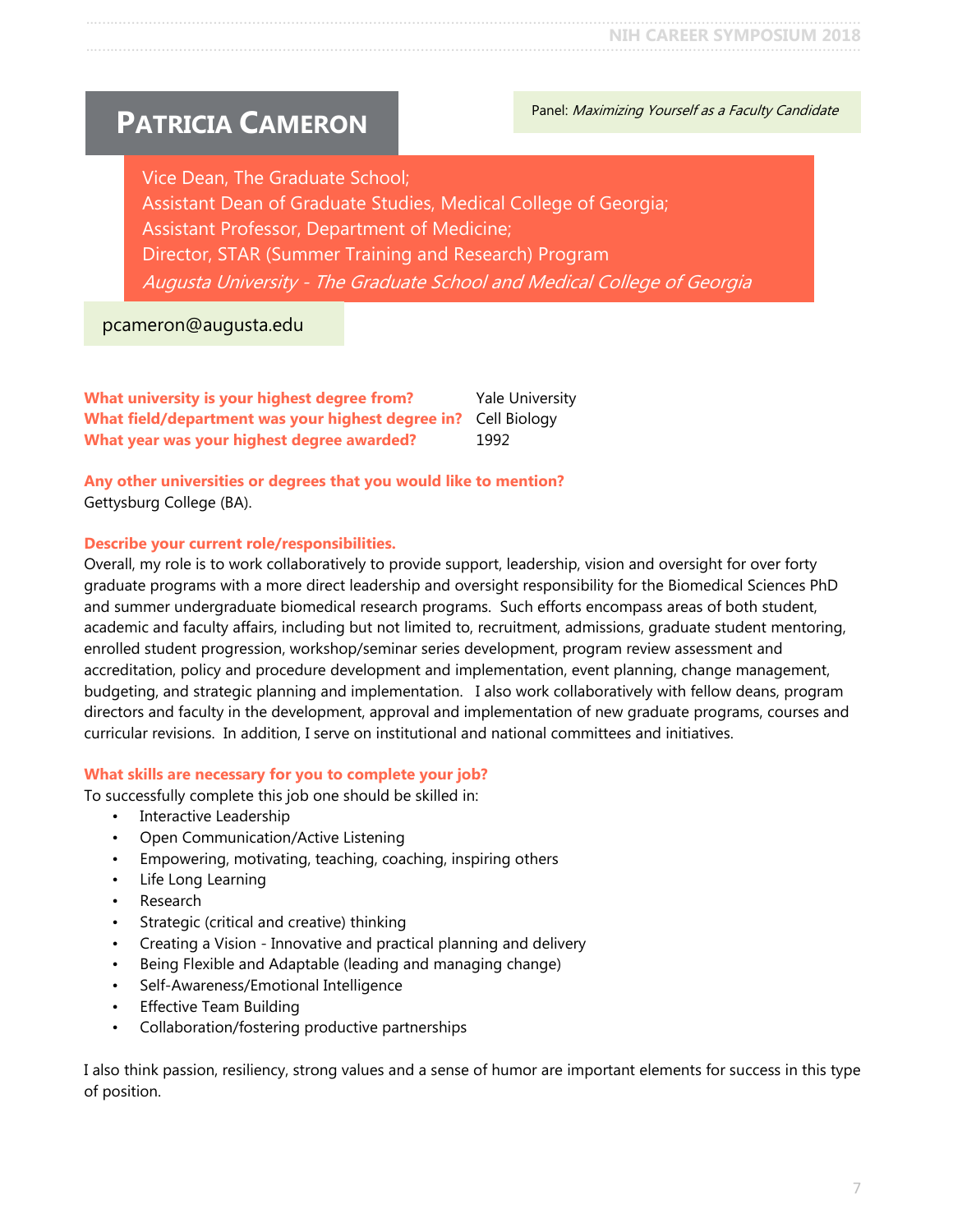# **How did you get your job (networking, job-listing, etc)?** Networking.

**How long was your job search?** Job found me.

# **What other experiences led to your success (such as additional training, volunteer experience, or classes/certifications)?**

Success as a researcher, involvement in graduate education (mentoring students, teaching courses) and serving on and eventually leading committees (e.g., Chair of Graduate Research Day).

Volunteering for a ballet performance company and for church initiatives – and specifically in multiple different leadership roles.

Participating in leadership development workshops and training.

Great mentors and supportive colleagues.

# **What advice would you give to someone who was interested in your career path?**

Gain quality leadership and administrative experiences to see if such a position is the right fit for your talents, skills and goals. And network, network, network.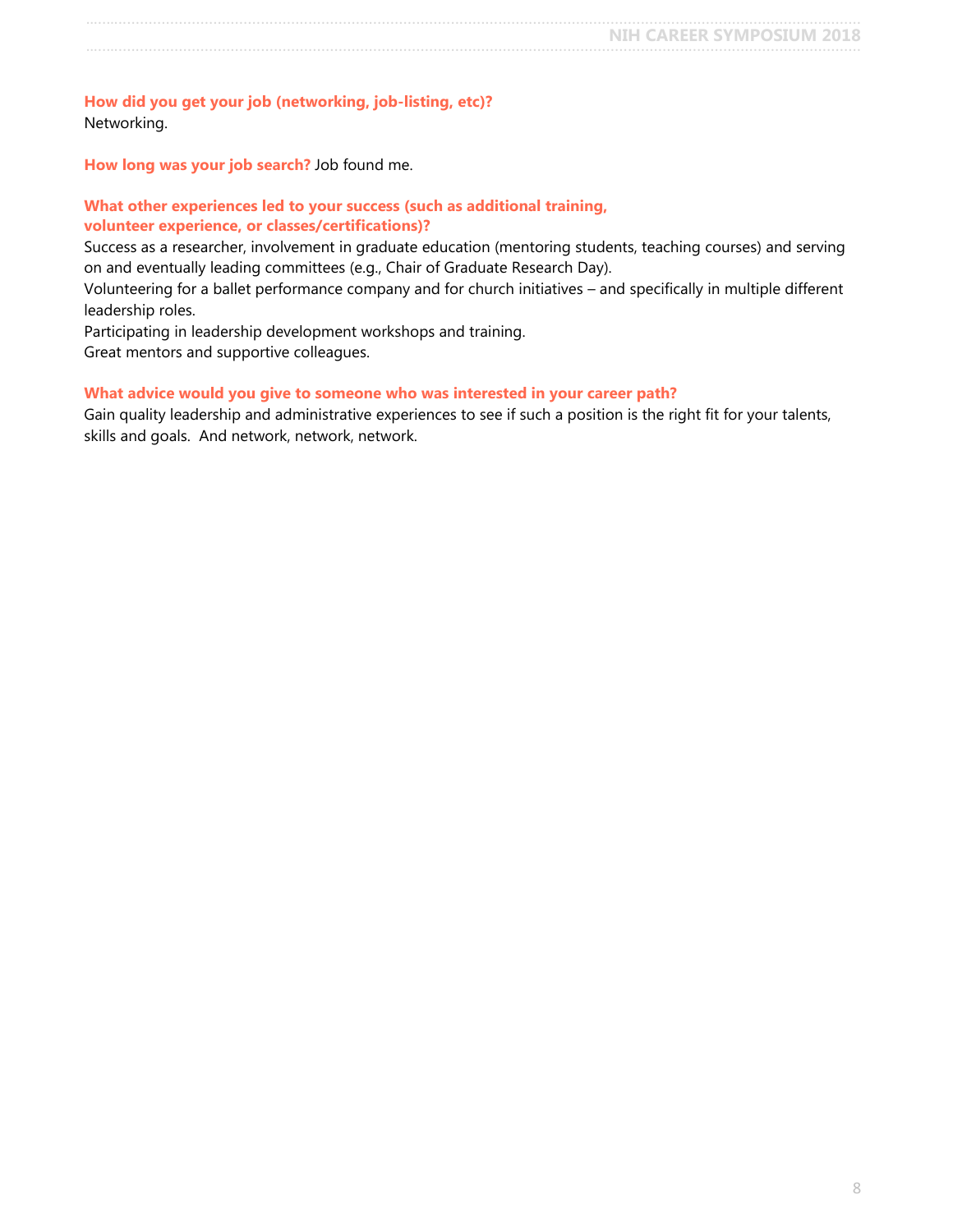Panel: Teaching Intensive Faculty Careers



<span id="page-8-0"></span>Columbus State University

carroll\_hyrum@columbusstate.edu

**What university is your highest degree from?** Brigham Young University **What field/department was your highest degree in?** Computer Science **What year was your highest degree awarded?** 2008

# **Describe your current role/responsibilities.**

As an assistant professor at a teaching-focus university, my three main responsibilities are 1) teaching 2) research and 3) service.

# **What skills are necessary for you to complete your job?**

Teaching experience is invaluable for being considered for a job where teaching is half or more of your focus. Additionally, it helps with getting up to speed during the first few semesters. Research is often the measuring stick after passing the teaching experience question.

# **How did you get your job (networking, job-listing, etc)?**

I regularly searched a handful of job listings and applied.

**How long was your job search?** Two years.

**What is a typical starting salary in your field?** \$70,000 - 80,000.

# **What other experiences led to your success (such as additional training, volunteer experience, or classes/certifications)?**

Going above and beyond assigned teaching duties (by "flipping" a class) helped me demonstrate my passion for teaching.

# **What advice would you give to someone who was interested in your career path?**

Having a mixture of teaching and research allows for a lot of variety in your professional life. You get to interact with lots of people and educate the next generation. Additionally, you get to choose what research you do.

I've heard there's less pressure after getting tenure, but I can't confirm that yet :)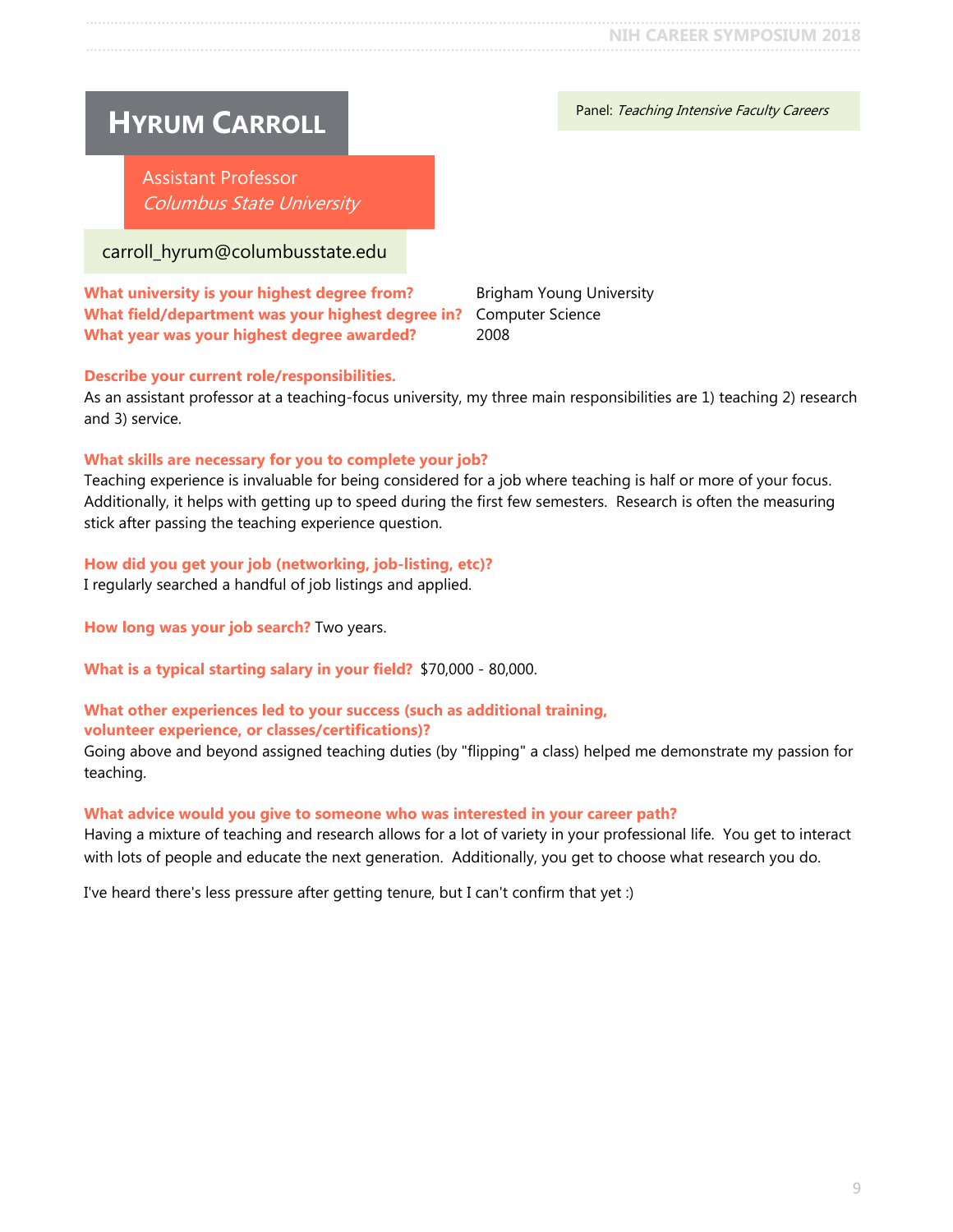# <span id="page-9-0"></span>**KEE CHAN**

#### Panel: Teaching Intensive Faculty Careers

Program Director, Clinical Assistant Professor University of Illinois, Chicago School of Public Health

# kchan88@uic.edu

**What university is your highest degree from?** Yale University **What field/department was your highest degree in?** Epidemiology and Public Health **What year was your highest degree awarded?** 2007

**Any other universities or degrees that you would like to mention?**  Harvard University, Master of Liberal Arts in Management and Finance.

# **Describe your current role/responsibilities.**

Dr. Kee Chan is the Program Director of the Master of Public Health (MPH) online program, and a clinical assistant professor in the Department of Health Policy and Administration and Doctor of Public Health (DrPH) in Leadership Program at the School of Public Health at the University of Illinois, Chicago (UIC). Dr. Chan is the Evaluation Program Director of the Center for Healthy Work, where faculty, students, and staff from the UIC School of Public Health and College of Medicine are supported by a 5-year grant from the National Institute for Occupational Safety and Health for a Center of Excellence for Total Worker Health.

Her teaching interest includes the intersection of science and strategic planning, financial analysis, public health management, and medical decision-making analysis. Dr. Chan researches the comparative analysis of new biomedical intervention and testing on improving population health and its impact on healthcare services delivery. At UIC, Dr. Chan is teaching graduate-level (MPH, Ph.D., and DrPH) courses and mentoring graduate students on their capstone and dissertation projects. Dr. Chan is an expert on developing mathematical models to determine time-saving and cost-effective strategies in improving public health.

# **What skills are necessary for you to complete your job?**

Skills that I wished I had acquired earlier: Conflict Management, Negotiation, Budgeting, Adaptive Leadership, and Instructional Design.

Learning how to navigate tactfully the workplace in building alliance and partnerships in creating positive change and new initiatives.

# **How did you get your job (networking, job-listing, etc)?**

Networking at a conference. I met my colleague who introduced me to the job posting.

**How long was your job search?** One year.

**What is a typical starting salary in your field?** \$65,000.

# **What other experiences led to your success (such as additional training,**

# **volunteer experience, or classes/certifications)?**

After I received my PhD and was teaching, I realized that in order to move the academic ladder through the administrator route, I needed to gain management and leadership skills. I then completed a Master degree in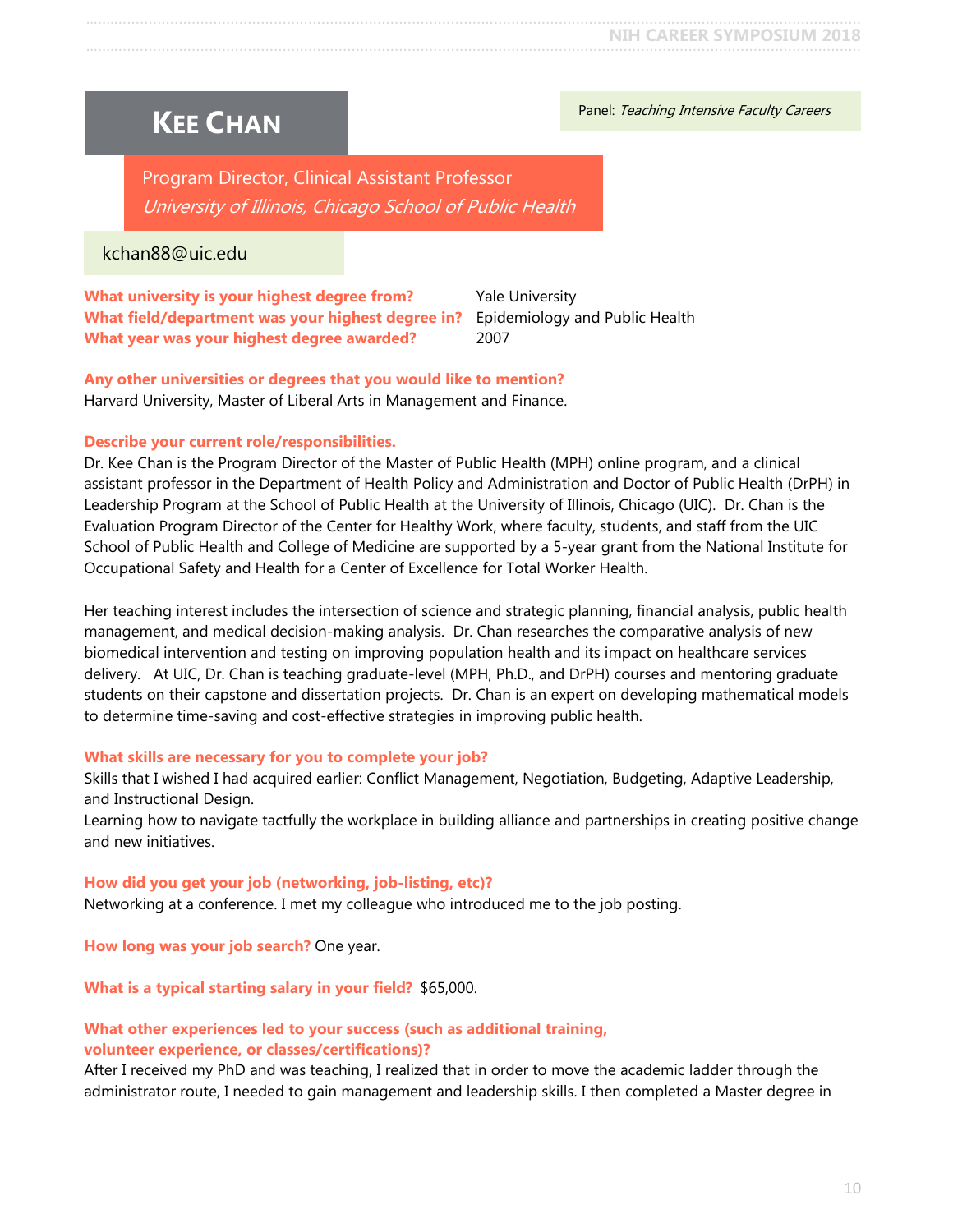management and finance at Harvard University. The new skills along with my scientific background allows to move up the ladder to this new position.

Volunteer to help others with research project to learn new skills.

Volunteer to help organize a conference session to get know others in the field.

# **What advice would you give to someone who was interested in your career path?**

Develop a well-rounded teaching portfolio to be able to teach a variety of course topics.

Always build up your network. Your network is your "net worth" so increase its value.

Consider taking a course on 'how to teach' or 'how people learn'.

A combo of teaching, administrative work, and research is a good balance. The clinical track (teaching) gives you a lot of flexibility and is usually fully funded (unlike tenure-track, where your position is depended on grant funding. If you want to be influential in the educational mission, consider an administrative role (and you get paid more \$\$ than faculty line). Or do a combo like me where I am both a Program Director and Faculty.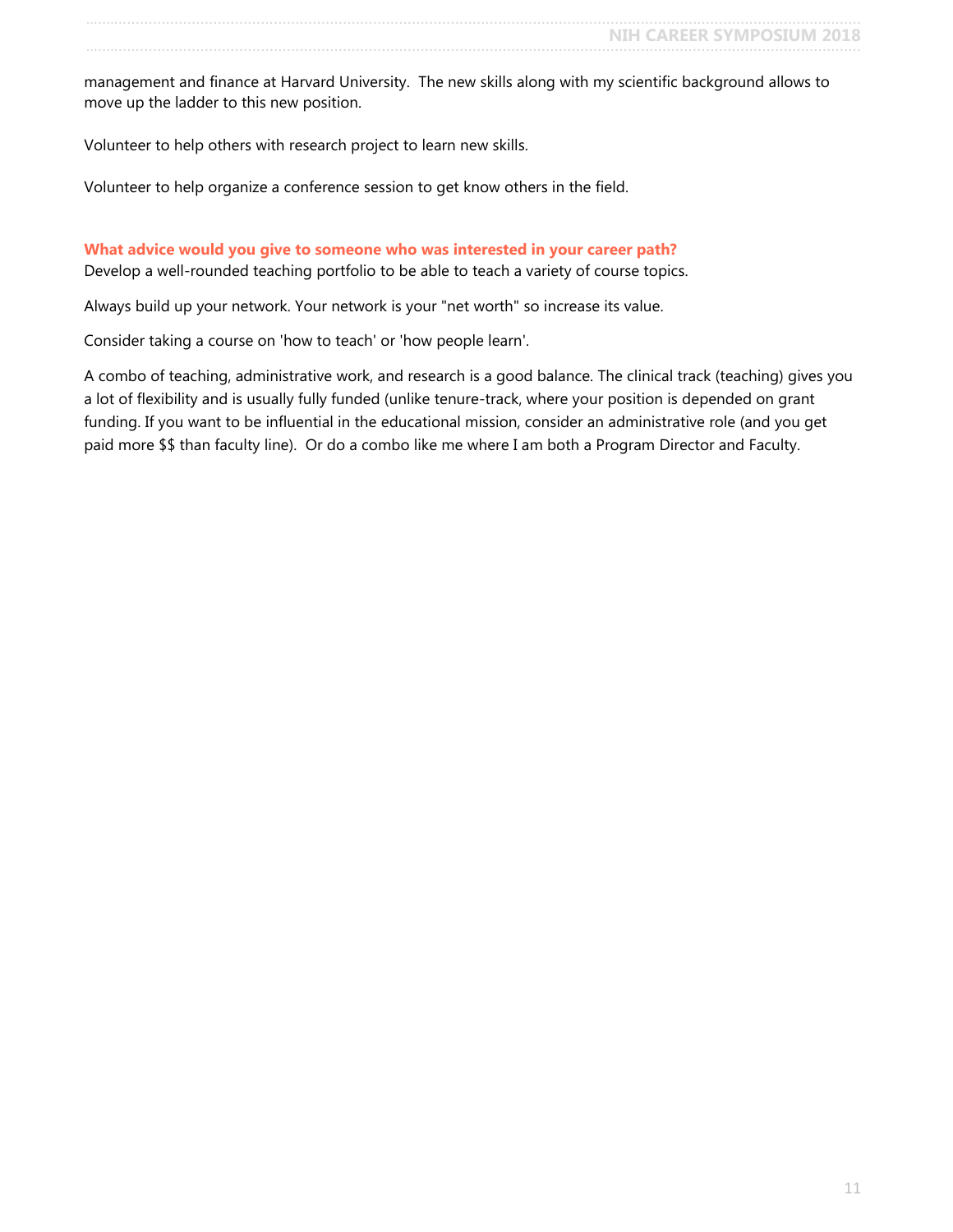Panel: Industry: Research and Development

# <span id="page-11-0"></span>**CHARU CHAUDHRY**

Senior Research Investigator Bristol Myers Squibb/Lead Discovery and Optimization

# charu.chaudhry@bms.com

**What university is your highest degree from?** Yale University **What field/department was your highest degree in?** Molecular Biophysics and Biochemistry **What year was your highest degree awarded?** 2004

**Any other universities or degrees that you would like to mention?**  MIT, BSc Chemistry.

# **Describe your current role/responsibilities.**

# Head of Mechanistic Enzymology.

To provide in depth mechanistic enzymology that accelerates the optimization of novel compounds with diverse biochemical mechanisms of action and kinetics.

# **What skills are necessary for you to complete your job?**

- organization
- multi-tasking
- multi-disciplinary thinking
- problem solving
- management skills

# **How did you get your job (networking, job-listing, etc)?**

Job-listing and networking.

# **What advice would you give to someone who was interested in your career path?**

Be open-minded, follow your intuition, be willing to continuously learn new things.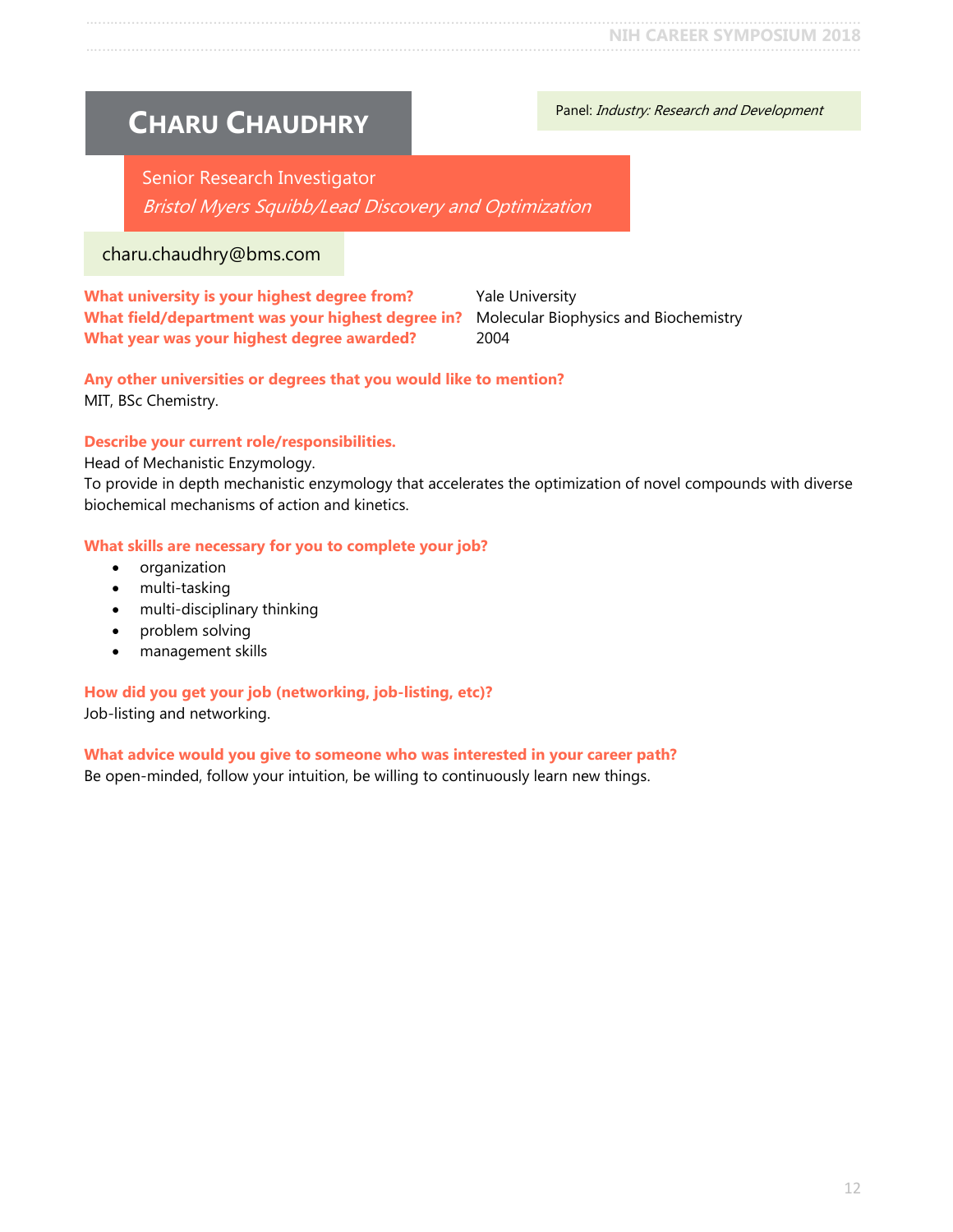Panel: Careers in Investment and Consulting

# **ELIZABETH CHO-FERTIKH**

<span id="page-12-0"></span>Venture Partner 1812 Ventures

# chofertikh@gmail.com

**What university is your highest degree from?** Thomas Jefferson University **What field/department was your highest degree in?** Developmental Biology **What year was your highest degree awarded?** 2004

**Any other universities or degrees that you would like to mention?** Johns Hopkins University.

# **Describe your current role/responsibilities.**

As a venture partner, I source and conduct due diligence of early stage start-ups in the life sciences sector for potential investment. These areas include oncology, immunology, neurodegenerative diseases and ophthalmology. Additionally, as part of our first fund, I assist with sourcing Limited Partners to invest in our first fund of \$125 Million.

# **What skills are necessary for you to complete your job?**

- 1. Scientific technical background.
- 2. Investment knowledge including financials, term sheets, valuation.
- 3. High level of networking within both the scientific and investment fields.

**How did you get your job (networking, job-listing, etc)?** Mentor circle at Johns Hopkins Technology Ventures. One of the mentors began 1812 Ventures and based on common interest and goals, I was recruited.

**How long was your job search?** The position per se only took 1 month. But it came about by happenstance. I was working as an advisor to start-ups and could have gone either way.

# **What is a typical starting salary in your field?** Approx \$150K.

# **What other experiences led to your success (such as additional training, volunteer experience, or classes/certifications)?**

- 1. Working/volunteering at the Johns Hopkins Tech Transfer Office.
- 2. Membership in angel investor groups, and investing myself (learning from losses & gains)

3. Working at start-ups - the "other" side of the table.

#### **What advice would you give to someone who was interested in your career path?**

There is more than one path to becoming a Venture Capitalist. You do not have to begin in investment banking which is the "traditional" route. I would suggest learning some basics of financials, taking a course here and there. There are many on-line one-off courses to assist. Join venture/startup/investment groups; get on their mailing list and attend as many to learn the lingo/trade; and network.

Venture capital is a thrilling way to help bring promising inventions to market. It does take a good deal of support - grants & investment dollars - to get there. To find 1-2 and support them along the way is highly rewarding. Venture capital allows you to keep your scientist's hat on, while being practical (business-minded) at the same time.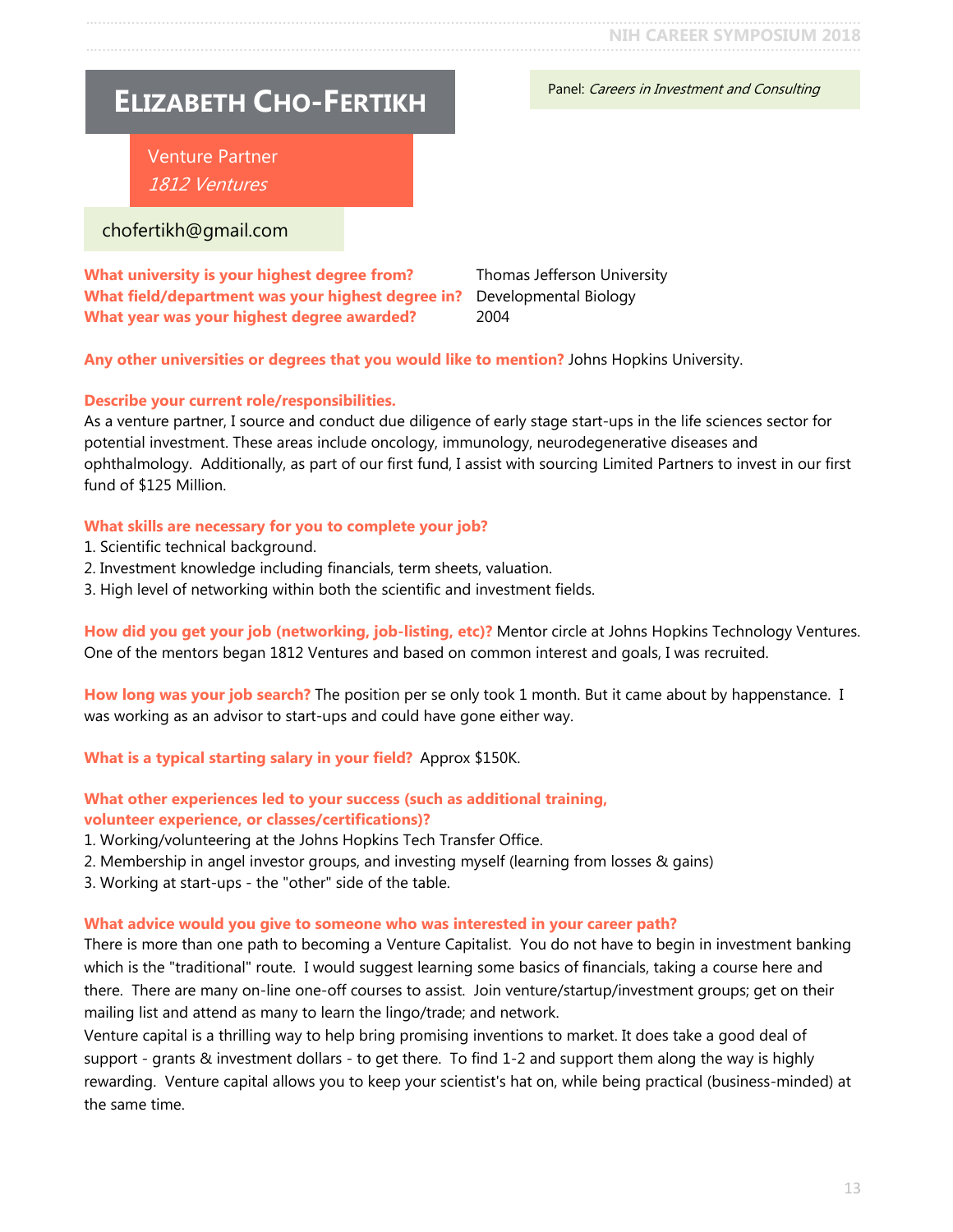#### Panel: Maximizing Yourself as a Faculty Candidate

# <span id="page-13-0"></span>**VINCENT CLARK**

Professor University of New Mexico

# vclark@unm.edu

**What university is your highest degree from?** UC San Diego **What field/department was your highest degree in?** Neuroscience **What year was your highest degree awarded?** 1993

# **Describe your current role/responsibilities.**

Director, Psychology Clinical Neuroscience Center. Professor of Psychology and Neuroscience, University of New Mexico. Professor of Translational Neuroscience, MIND Research Network. Founder and Chair, The Annual Brain Stimulation and Imaging Meeting (BrainSTIM).

# **What skills are necessary for you to complete your job?**

- Scientific Expertise: Cognitive Psychology, Neuroscience, Neuroimaging (esp. fMRI and EEG), Neuromodulation (esp. TES/tDCS, TMS, TUS)
- Grantsmanship: Writing a fundable grant, budgeting, grant reviews
- Management expertise: Managing people and budgets, negotiating with people and organizations, dealing with the present while also planning for the future
- Clinical psychology and neuroscience. My degree was mostly basic experimental work, but applied clinical work is more interesting, more easily funded, and more useful to society.

**How did you get your job (networking, job-listing, etc)?** Networking. **How long was your job search?** A few months. **What is a typical starting salary in your field?** ~\$80K-90K.

# **What other experiences led to your success (such as additional training, volunteer experience, or classes/certifications)?**

Being given the opportunity to help develop 3 new research centers over 15 years. Learning multiple techniques in depth, and showing in publications that they can be combined in useful ways. Starting and managing an annual scientific meeting.

# **What advice would you give to someone who was interested in your career path?**

- Develop your people/management skills along with the science.
- Make it all not just about you, but about the success of the people around you too.
- Teach classes as soon and as often as possible (if you want a tenure-track job in academia).
- Get on grant review committees or ad-hoc as soon as possible. It's essential for learning to write grants.
- Do what you can to maximize your H- and M-indexes. Include a combination of first-authored publications (to show your expertise) and Nth-authored publications (to show you can collaborate with others). Have some presence on social media, but keep it professional.
- Along with everything else, it's important to follow your passion, to be happy spending a lot of time and energy in your career, being curious about it to the point of obsession. People who love what they do are more likely to be offered jobs. At the same time, staying physically and mentally healthy, having people you love and enjoy around you, and keeping yourself as balanced as possible.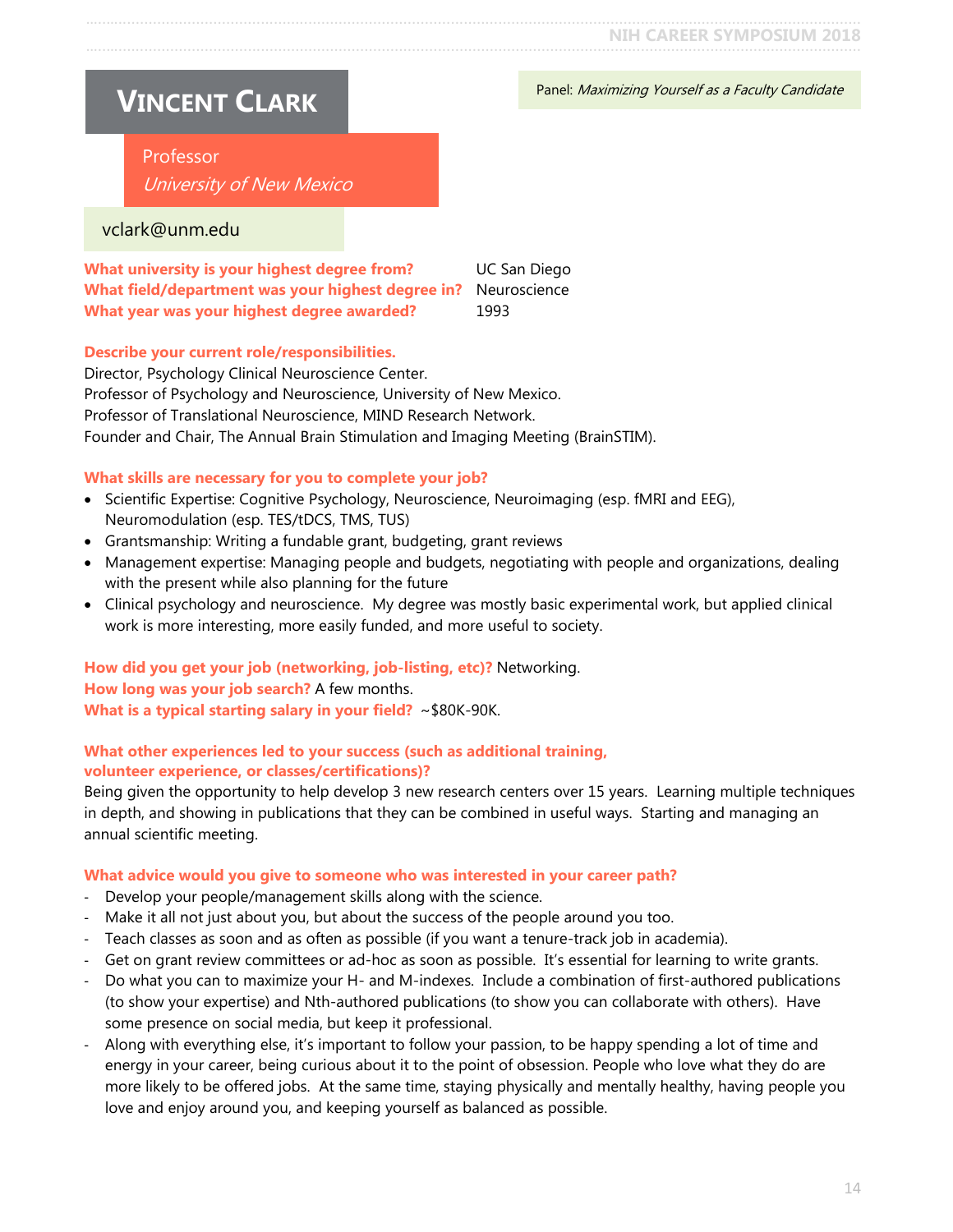Panel: Transition from Postdoc to Faculty

# **STEPHANIE COLOGNA**

# <span id="page-14-0"></span>Assistant Professor

Department of Chemistry/University of Illinois at Chicago

# cologna@uic.edu

**What university is your highest degree from?** Texas A&M University **What field/department was your highest degree in?** Chemistry **What year was your highest degree awarded?** 2010

**Any other universities or degrees that you would like to mention?**  University of Arizona, B.S. Chemistry.

# **Describe your current role/responsibilities.**

I am currently an Assistant Professor which entails directing a research group of 5 Ph.D. students, 3 undergraduates and 1 postbac. I teach one course per semester which alternates between a senior undergraduate course and a graduate special topics course. I am also the graduate student association advisor and serve in a variety of capacities across campus.

# **What skills are necessary for you to complete your job?**

The skills necessary for this job include: excellent time management, leadership, and assertiveness. There are many ups and downs, so having a positive outlook is important! Prior to my appointment, I wish I had more experience in budgeting.

# **How did you get your job (networking, job-listing, etc)?**

The position I have was posted during a normal academic search cycle. I saw this thru a job listing and was also notified by my Ph.D. advisor.

**How long was your job search?** 5 months.

**What is a typical starting salary in your field?** \$80,000.

# **What other experiences led to your success (such as additional training, volunteer experience, or classes/certifications)?**

In addition to my research experience, I held various leadership positions during my Ph.D. and postdoctoral training. I also had teaching experience which I believe helped as I was looking for a tenure track position.

# **What advice would you give to someone who was interested in your career path?**

If you are interested in a tenure-track position, apply! Do not let the difficult financial environment deter you. Also, be realistic about where you are competitive.

I truly enjoy my job and am very happy with that path I chose.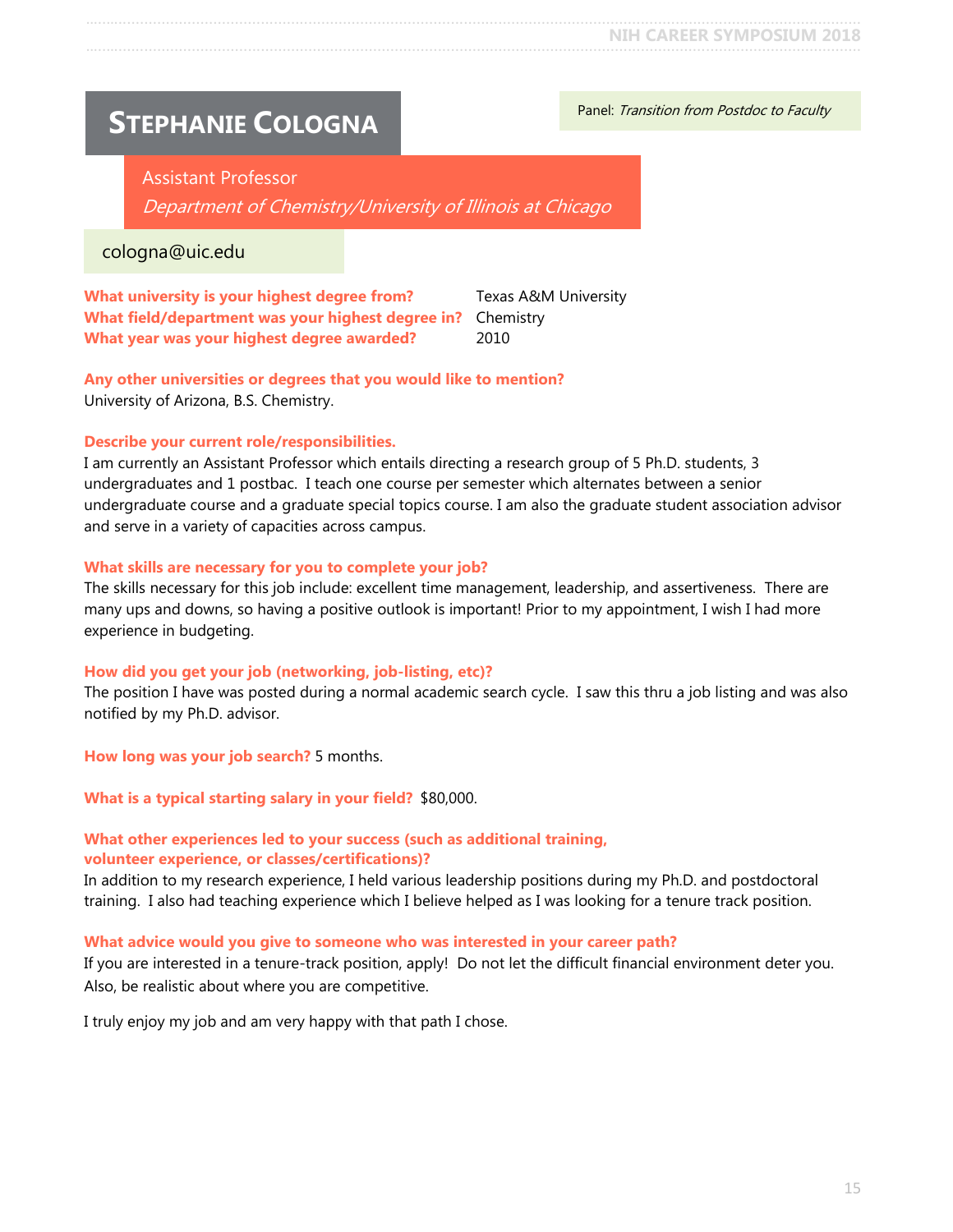# <span id="page-15-0"></span>**EMILY CORDAS**

Panel: Technology Transfer and Patent Careers

Patent Examiner

United States Patent and Trademark Office

# emily.cordas@uspto.gov

**What university is your highest degree from?** Dartmouth College **What field/department was your highest degree in?** Physiology **What year was your highest degree awarded?** 2006

**Any other universities or degrees that you would like to mention?**  University of British Columbia.

# **Describe your current role/responsibilities.**

Examine patent applications in the fields of fermentation, enzymes and microbiology which requires searching what was known in field at the time of the invention, interviews with attorneys and understanding the laws and regulations of patent examining.

# **What skills are necessary for you to complete your job?**

Strong writing skills, and the ability to quickly read and understand new material.

**How did you get your job (networking, job-listing, etc)?** Through networking and USAjobs.

**How long was your job search?** 1 year.

**What is a typical starting salary in your field?** \$60,000-70,000.

# **What other experiences led to your success (such as additional training, volunteer experience, or classes/certifications)?**

The patent applications I review come from a lot of different areas, so it helped to have a broad background.

# **What advice would you give to someone who was interested in your career path?** Talk with people who do it to see if it is the right fit for you.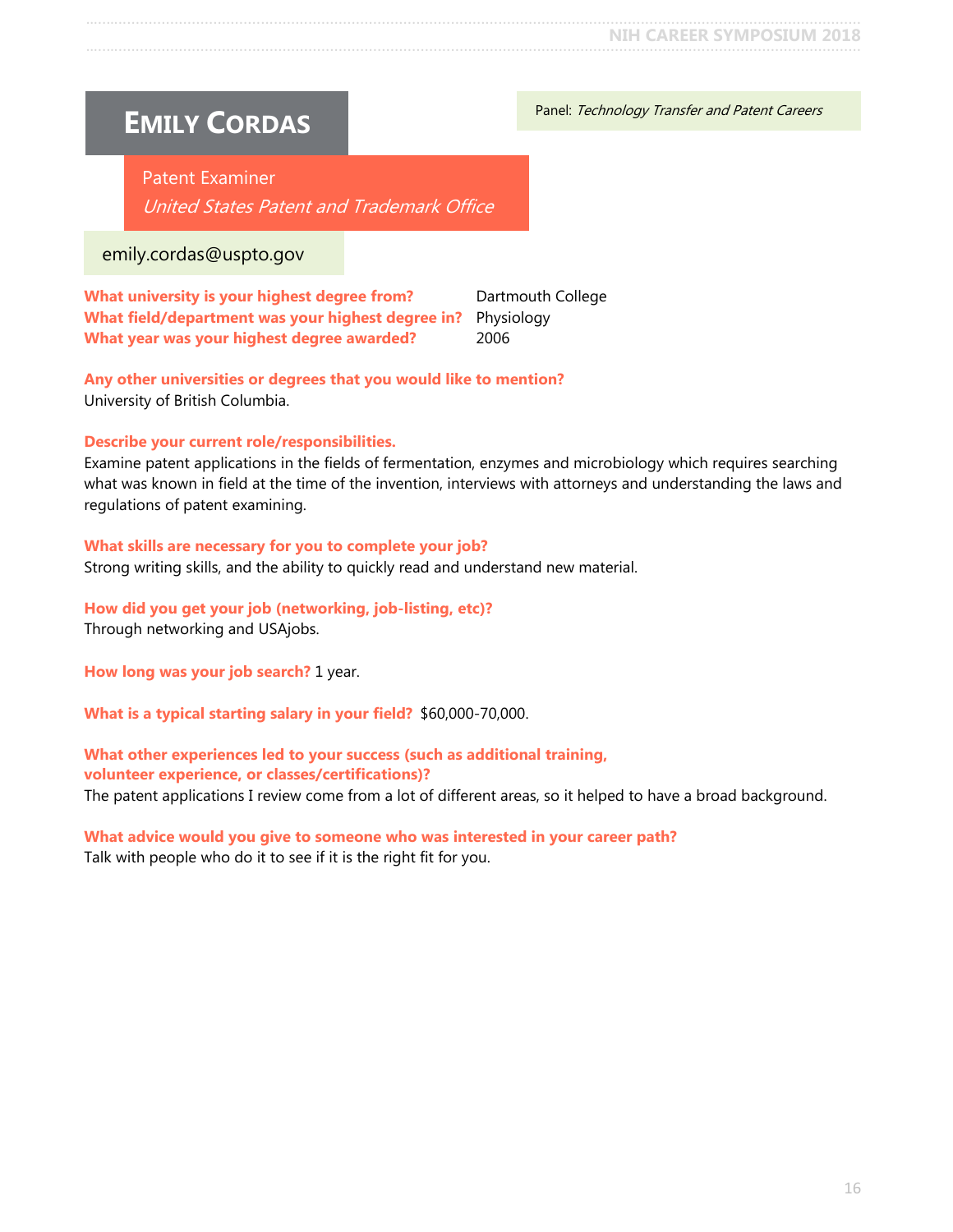**NIH CAREER SYMPOSIUM 2018**

# **LUCIANA CROTTI ESPINOZA**

<span id="page-16-0"></span>Health Scientist Administrator KMSP/CSSI/Office of the Director

luciana.crottiespinoza@nih.gov

**What university is your highest degree from?** University of Sao Paulo, Brazil **What field/department was your highest degree in?** PhD in Biochemistry

# **Describe your current role/responsibilities.**

I am a Health Scientist Administrator of the Knowledge Management and Special Projects Branch in the Center for Strategic Scientific Initiatives, where I am responsible for a portfolio of cancer-relevant topics on basic, clinical and translational-focused research. I provide technical review on different research portfolio that are going to be reported to Congress and the public.

…..…............................................................................................................................................................................

It is part of my work to collect, review, analyze relevant scientific and/or technical information to prepare writing reports evaluating those information and making recommendations for changes.

# **What skills are necessary for you to complete your job?**

The skills in this position that I believe are important are strong management and organizational skills to assure timely resolution of scientific regulatory conflicts or problems to avoid delays in achieving goals. Also, it is very important to be up-to-date in current trends and gaps in cancer research and related disciplines by reading scientific papers, going to lectures, seminars, and conferences.

# **How did you get your job (networking, job-listing, etc)?**

I found the advertisement for this job at USAjobs.gov website.

**What is a typical starting salary in your field?** GS-12.

# **What other experiences led to your success (such as additional training, volunteer experience, or classes/certifications)?**

Networking is very important. While I was working in the lab, I was very active and volunteered as a scientific judge in different science fairs, participated as a board member in different scientific committees and participated as a scientific reviewer and/or editorial board member of different scientific journals. Another experience that was important was taking FAES classes and having the opportunity to complete a year-long capstone project in an administrative office.

# **What advice would you give to someone who was interested in your career path?**

My advice for those who are looking for a career as a scientific administrator is to look for volunteer opportunities and participate in different committees in the community or at your institution/school/county.

Panel: Careers in the Federal Government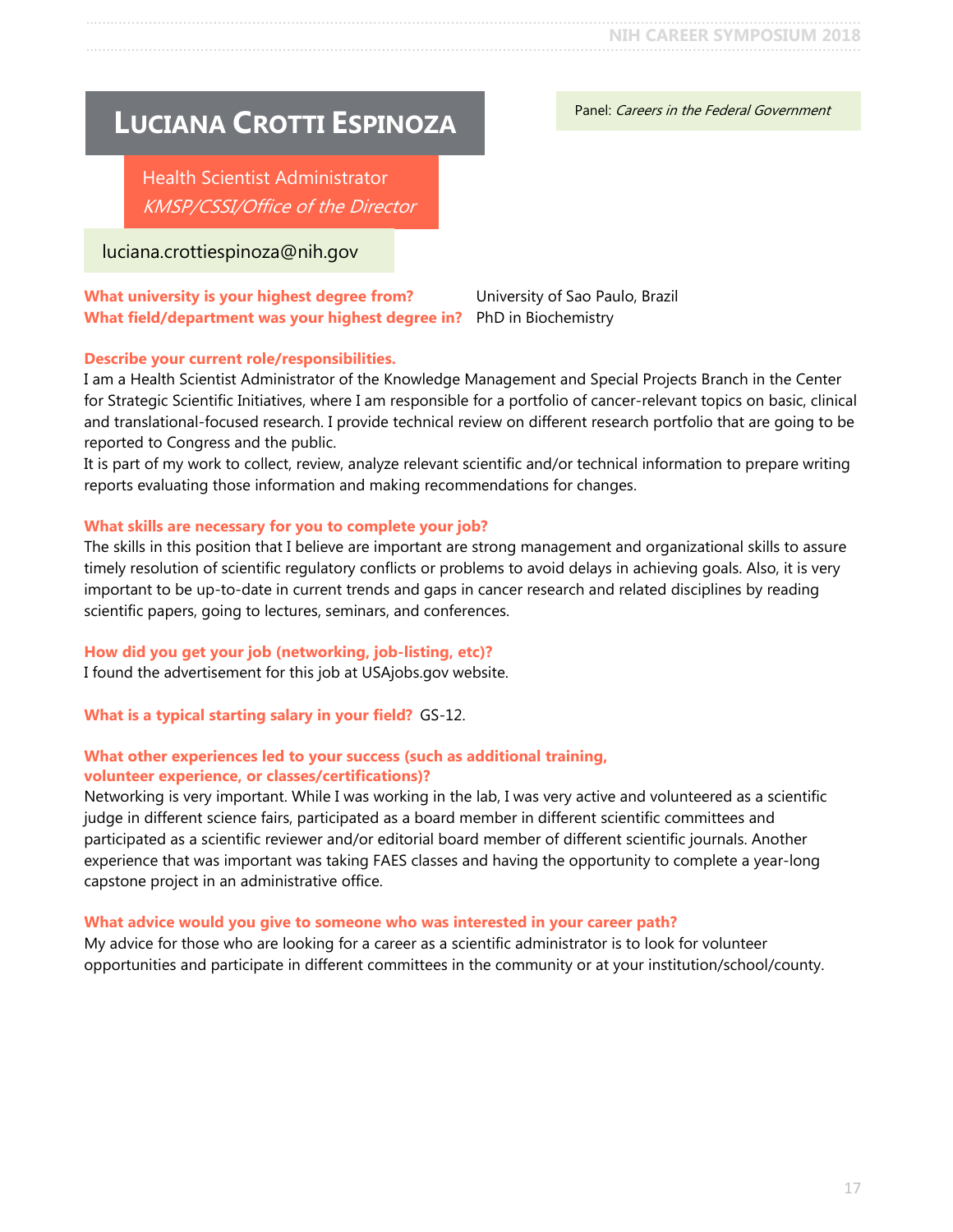Panel: Breakaway Careers in Industry

# **JESSE DAMSKER**

Vice President, Operations ReveraGen BioPharma Inc.

jesse.damsker@reveragen.com

**What university is your highest degree from?** The George Washington University **What field/department was your highest degree in?** Immunology **What year was your highest degree awarded?** 2008

# **Describe your current role/responsibilities.**

My role consists of a lot of project management and "wearing multiple hats." I essentially oversee all of the dayto-day operations at a small clinical-stage biotechnology company.

# **What skills are necessary for you to complete your job?**

The ability to wear multiple hats is essential for this position. Being effective as a bench scientist is only one attribute that is necessary. One must have a strong ability to multitask and prioritize different activities to meet deliverables on time. Additionally, strong interpersonal skills are necessary.

# **How did you get your job (networking, job-listing, etc)?**

Both a job-listing (seen at NIH) and via networking.

**How long was your job search?** I actually wasn't looking when this opportunity came up.

**What is a typical starting salary in your field?** Depends on the size of the biotech. I would say \$80k.

# **What other experiences led to your success (such as additional training, volunteer experience, or classes/certifications)?**

NIH postdoctoral training was important as the skills acquired during that time got me the initial job in the company as a scientist. However, being able to wear multiple hats at once allowed me to ascend the ranks to a management position.

# **What advice would you give to someone who was interested in your career path?**

You must really want to join a small company. You can't just be "running away" from an academic lab. Joining a small company (e.g., start-up) requires you to accept that there will be risk.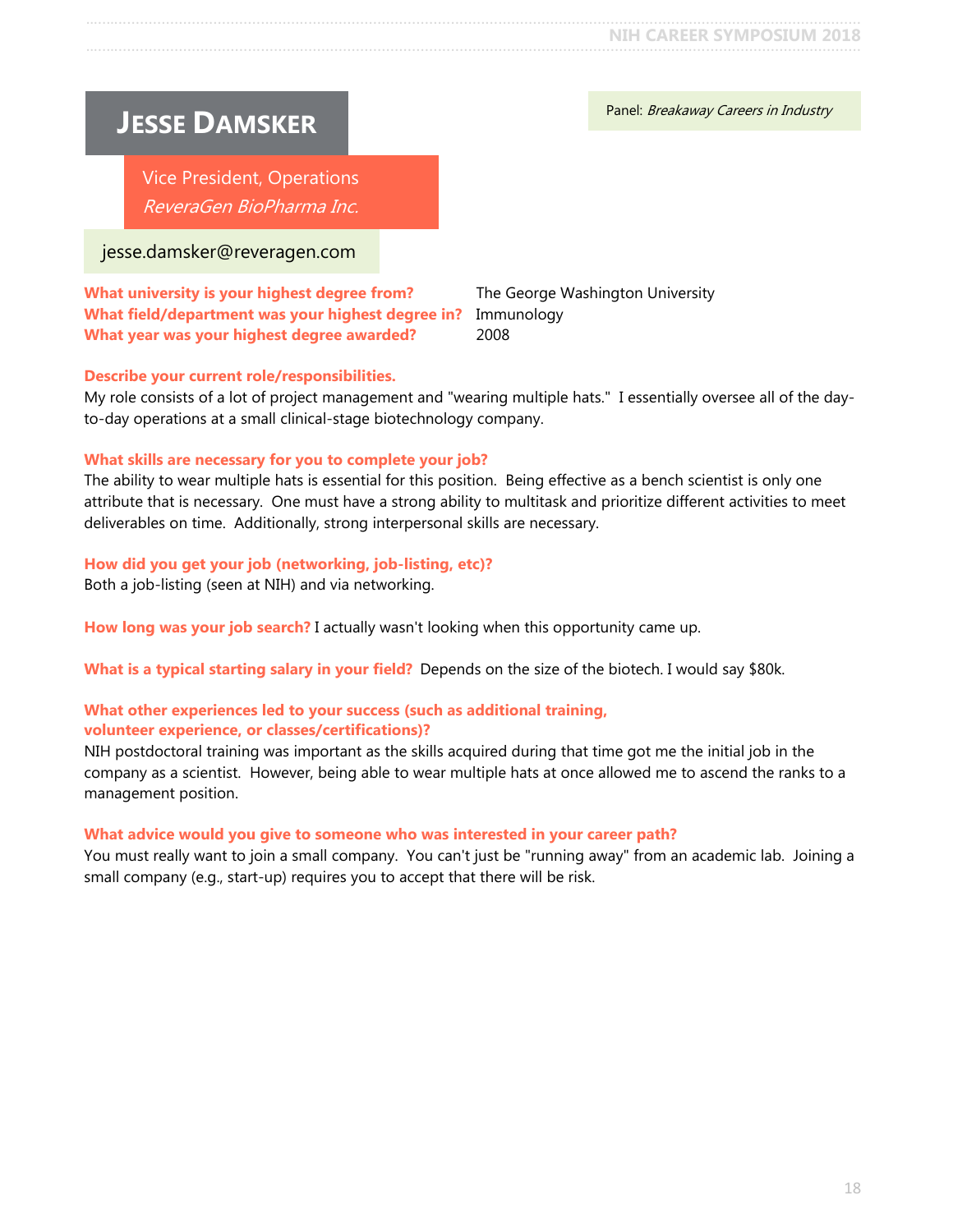# **SANDEEP DAYAL**

Panel: Careers in Science Policy and Advocacy

<span id="page-18-0"></span>Health Science Policy Analyst National Institute of Diabetes & Digestive & Kidney Diseases, NIH

dayals@mail.nih.gov

**What university is your highest degree from?** University of Texas M.D. Anderson Cancer Center **What field/department was your highest degree in?** Biochemistry and Molecular Biology

**What year was your highest degree awarded?** 2004

(focusing on Developmental Biology)

# **Describe your current role/responsibilities.**

NIDDK's Office of Scientific Program and Policy Analysis serves as focal point for the coordination, analysis, and writing of a wide variety of scientific program reports, briefing materials, and other documents associated with the biomedical research programs of NIDDK and the NIH. As a Health Science Policy Analyst, I provide support for these activities by summarizing and communicating NIDDK-funded research to different audiences; managing the development of a variety of reports; preparing materials for Congressional appropriations hearings and other inquiries from the Congress; and serving as the NIDDK representative on trans-NIH committees. I also provide direct support to the NIDDK Director and senior leadership by helping to prepare presentations, talking points, briefing materials, etc.

# **What skills are necessary for you to complete your job?**

Communication skills—writing proficiency (particularly for lay audiences) is essential, but interpersonal communications skills are also critically important. When managing/leading a project, it's very helpful to diplomatically engage with others (in person, on the phone, or through emails) to accomplish the desired goals. Importantly, I work and communicate regularly with non-scientists (e.g., budget analysts, communications experts, administrative staff). In addition, organizational/project management skills are very useful when leading major projects.

# **How did you get your job (networking, job-listing, etc)?**

When I began looking in earnest for a job, I started by talking to many contacts in my network, as well as expanding my network through informational interviews. I was alerted to the pending job announcement by two different contacts; both happened to work in the office at the time. Just getting the heads-up was an enormous help—federal government job announcements are notoriously posted for only a short time, so any advance notice can be beneficial for preparation. I applied for the position and was interviewed, along with other candidates, and was thankfully offered the position.

**How long was your job search?** I was quite lucky—my job search lasted only a few months. I explored both science policy and pharmaceutical industry positions in order to cast a wide net. Ultimately, I felt the science policy route was a better fit.

**What is a typical starting salary in your field?** It certainly varies, but I think about \$75,000 per year is typical.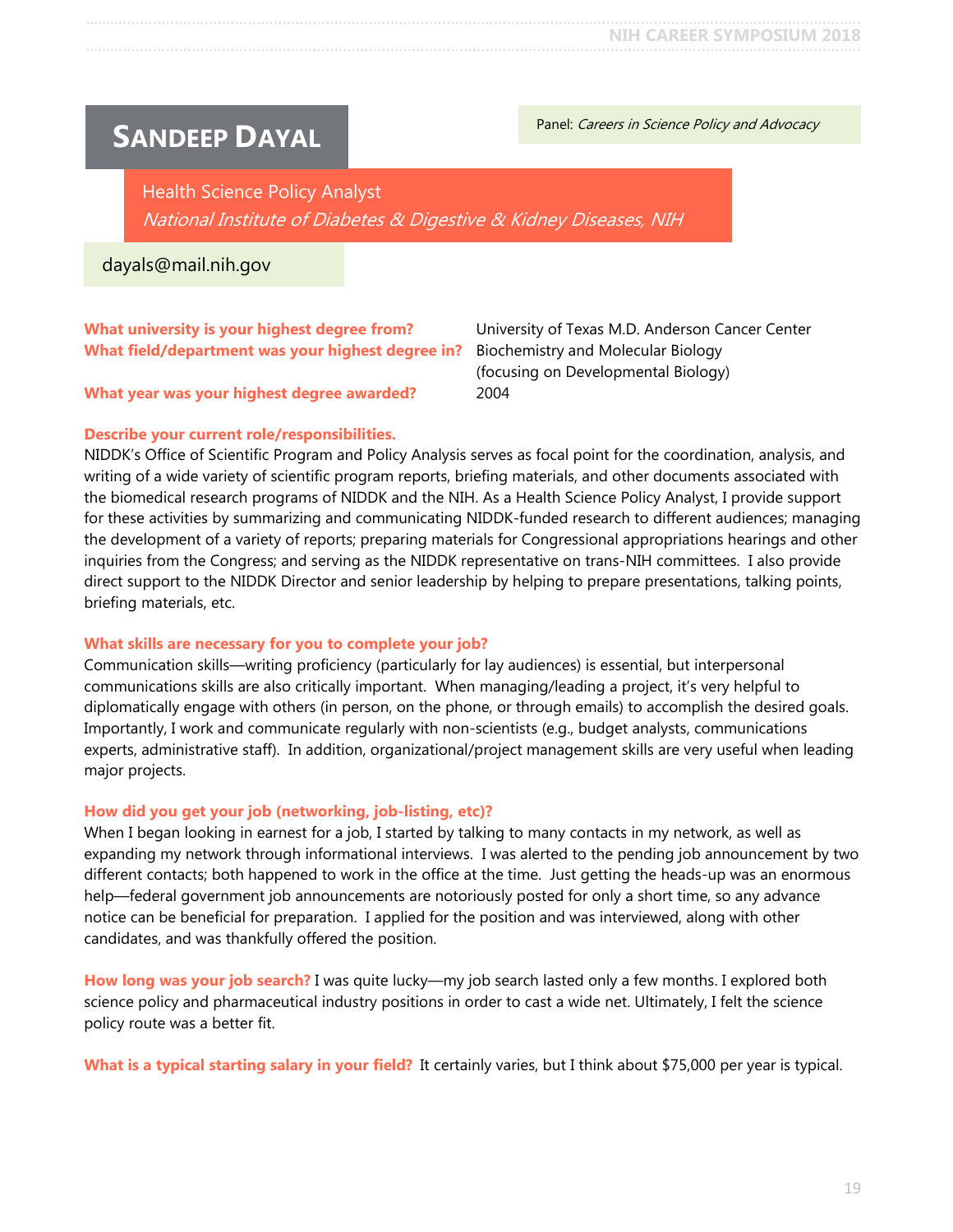# **What other experiences led to your success (such as additional training, volunteer experience, or classes/certifications)?**

During my training, I held leadership positions and was involved in many committees that together added to my experience and gave me some advantages in the job search process. For example, as a student I served as President of our Graduate Student Association, and as a Postdoc at the NIH I volunteered to participate on FELCOM committees. Through these positions I gained valuable communications and leadership experience by organizing seminars, planning events, advocating for trainee needs, and learning to work and lead in a team environment. In addition to direct experience, those activities also greatly expanded my professional network.

### **What advice would you give to someone who was interested in your career path?**

In addition to research, which of course is important, spend time developing non-bench transferable skills that will serve you well in science policy (and, for those weighing their options, in other career paths, including academia!), and that can set you apart from others. Many people have solid scientific credentials; not everyone can demonstrate that they have a broader skill set. For example, find ways to gain non-technical writing skills that will help demonstrate that you can write for lay audiences.

Like any other job transition away from the bench, there will be some aspects to the position that take some getting used to, especially because, for many of us, lab culture is all we really have experienced. These differences in the work and in the professional culture can feel somewhat overwhelming at first, but it doesn't take long to really get the hang of it. I love my job and haven't looked back!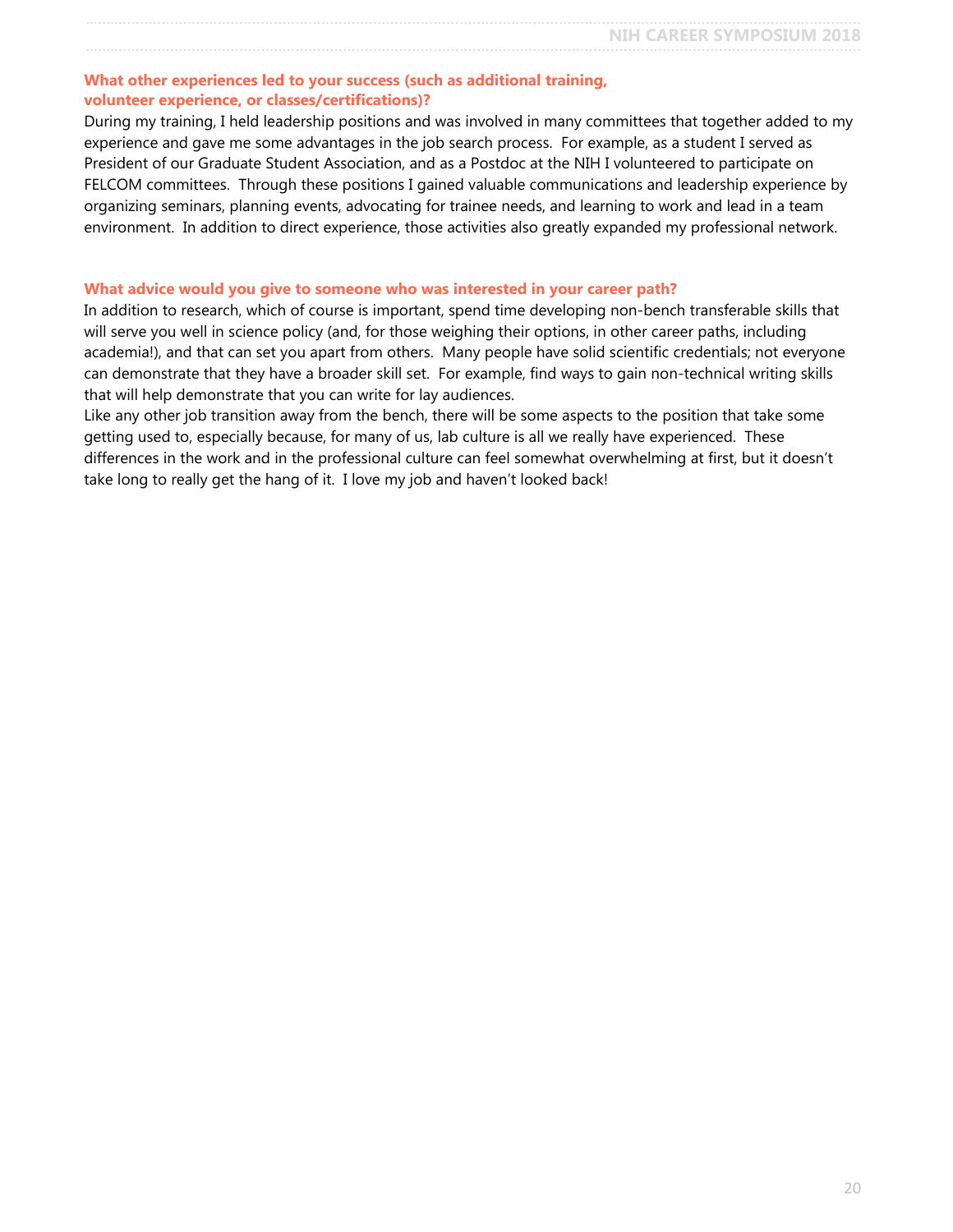# <span id="page-20-0"></span>**DENNISE DE JESÚS-DÍAZ** Panel: Finding the Right Size Company

Director of Scientific Operations Remedy Plan

dennise@remedyplan.com

**What university is your highest degree from?** Tufts University School of Medicine **What field/department was your highest degree in?** Molecular Microbiology **What year was your highest degree awarded?** 2014

**Any other universities or degrees that you would like to mention?**  University of Puerto Rico at Cayey - BS Biology.

# **Describe your current role/responsibilities.**

My main role at Remedy Plan is to lead the internal and external efforts for the identification, validation and leadcompound optimization of multiple drug candidates.

Some of the responsibilities associated with my role are the optimization of in-house biological experiments for drug-candidate validation, and the evaluation and management of CROs (contract research organizations). In addition, I am responsable for the company's hiring operations. However, due to the small size of the organization, I'm also involved in the development of the company's business strategies. For instance, business plan creation, fundraising, preparation of due diligence material for potential investors and intellectual property (e.g. patent creation).

# **What skills are necessary for you to complete your job?**

My role requires a combination of soft and hard skills. Some of the soft skills that have helped me in my job are adaptability, flexibility and teamwork because priorities can change really fast in a small company. It is also important to listen and communicate effectively, to think critically and strategize. Other skills include time management and prioritization. However, being self-aware of my own limitations has been the biggest challenge: knowing when to delegate is important. In terms of hard skills, my scientific background and techniques, data analysis, experimental design, and teaching skills have been necessary as well. In retrospect, it would have been helpful if I had played a more active role in learning about project management, and hiring techniques.

# **How did you get your job (networking, job-listing, etc)?**

I got my current job by building long-term relationships with my network. I was offered this position by a former colleague from my time at Tufts University who knew about my professional and personal skill sets from early on in my career.

**How long was your job search?** I wasn't looking to change jobs or career at the time I was approached for my position, but it was a very unique opportunity, so I took the risk.

# **What is a typical starting salary in your field?**

\$64,000 - \$100,000 (low end for startups before SeriesA - higher end for startups after SeriesA).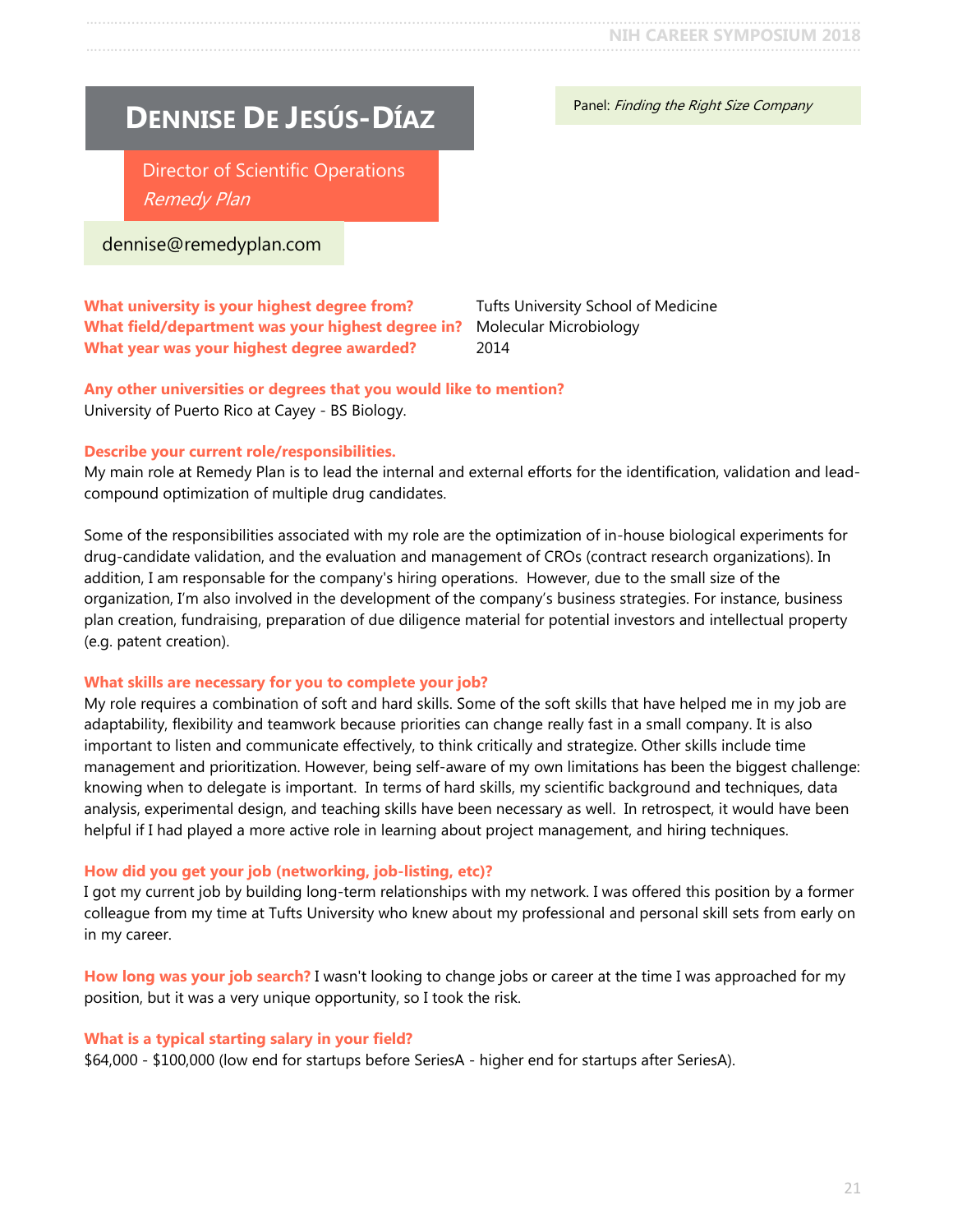# **What other experiences led to your success (such as additional training, volunteer experience, or classes/certifications)?**

I seek professional development trainings or volunteer opportunities in areas outside my expertise if I think it could help me improve my current toolkit (e.g., particular experimental technique, teaching, mentoring, leadership, management, etc).

# **What advice would you give to someone who was interested in your career path?**

If you are interested in working in a small startup company, my advice is to start creating good relationships early on, be humble, self-aware and willing to be out of your comfort zone. We have a job opening for a Medicinal Chemistry. Join us!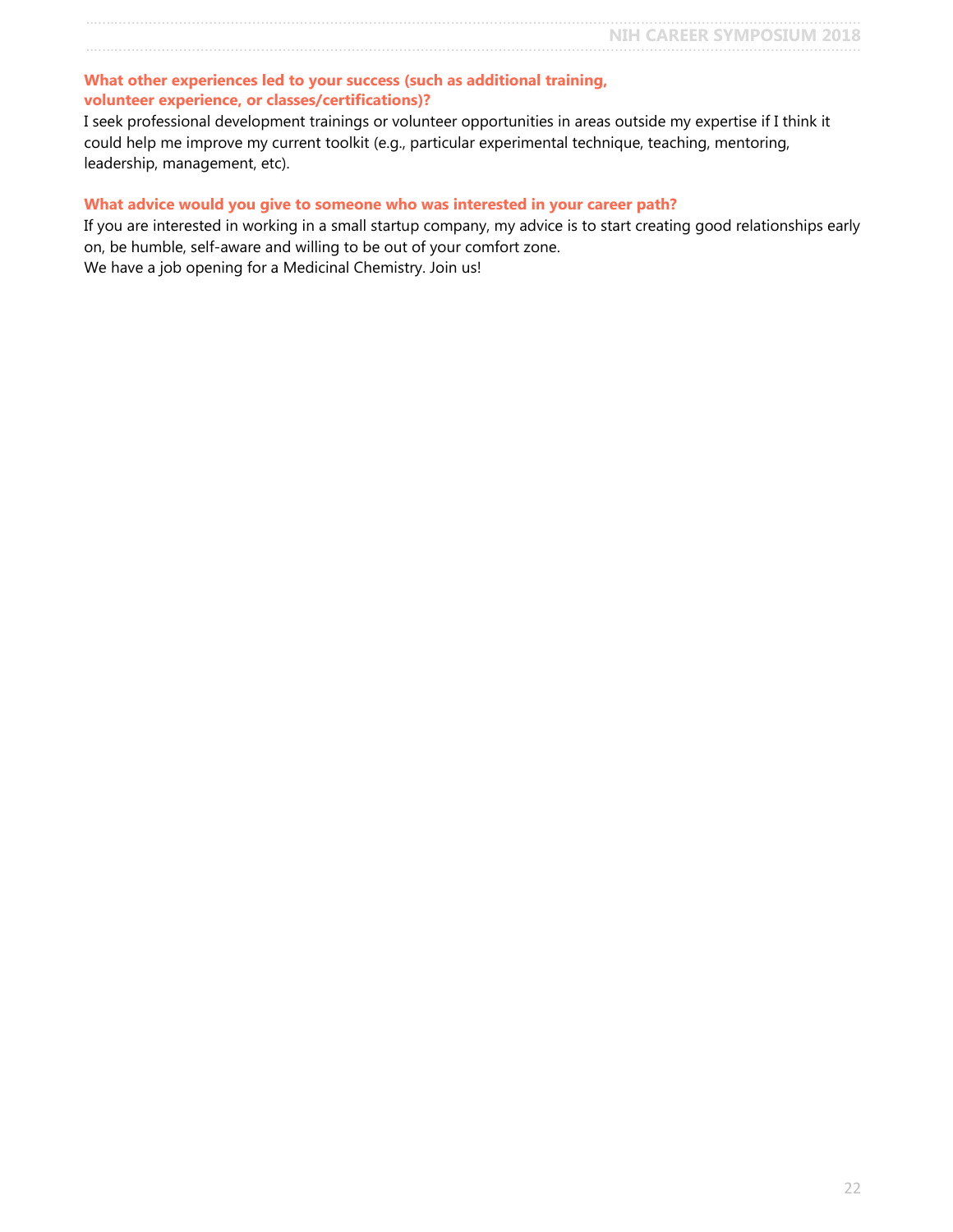#### Panel: Transition from Postdoc to Faculty

# <span id="page-22-0"></span>**MEGAN DENNIS**

Assistant Professor University of California Davis

mydennis@ucdavis.edu

**What university is your highest degree from?** University of Oxford/NIH (GPP) **What field/department was your highest degree in?** Human Genetics/Genomics **What year was your highest degree awarded?** 2009

**Any other universities or degrees that you would like to mention?**  Postdoc at University of Washington.

#### **Describe your current role/responsibilities.**

I am an assistant professor of Medicine at a research institution. My day-to-day activities include teaching graduate courses, mentoring research trainees, conducting research, writing grants, writing/reading papers, attending talks/faculty meetings. I oversee a team of four Ph.D. graduate students, two postdoctoral trainees, five undergraduate students, and a lab manager.

#### **What skills are necessary for you to complete your job?**

Necessary skills include: time management, team management, writing, critical analysis, public speaking, building collaborations, financial planning, navigating administrative requirements, advocating for my lab and self. My most important skill is effective communication (writing, speaking, building collaborations, etc.).

# **How did you get your job (networking, job-listing, etc)?**

The assistant professor position was advertised widely (Nature jobs). I applied through standard mechanisms online by submitting my job packet, which included a cover letter, CV, research experience, future work, and teaching statement. I first skyped with the hiring committee and presented ~15 min research talk and answered questions related to grant writing, teaching, research. I was then invited for an in-person interview, where I gave both a one-hour research talk and one-hour chalk talk and met with various faculty members.

#### **How long was your job search?** 8 months.

**What is a typical starting salary in your field?** \$90K to \$130K.

# **What other experiences led to your success (such as additional training, volunteer experience, or classes/certifications)?**

My most useful skill from my postdoctoral training was the ability to write grants. I applied for numerous fellowships, including two NIH grants (F32 and K99). These experiences ensured I was familiar with the NIH grantwriting process, which is intimidating and cumbersome. Further, I mentored many postbac and undergrads, which has made my ability to mentor trainees in my lab easier. I did not have many teaching experiences, which I regret. I keep in touch with all trainers and collaborators and make sure I reach out to meet them if I am ever in town or at a shared meeting. This has led to continued collaborations, advisement, and resources.

# **What advice would you give to someone who was interested in your career path?**

My advice is to work hard, apply for as many training fellowships as possible to learn grantsmanship, and ensure you fine-tune your writing skills. Seek out mentors that will support you throughout your career, and if you do not feel you have one in your own lab, reach out to others.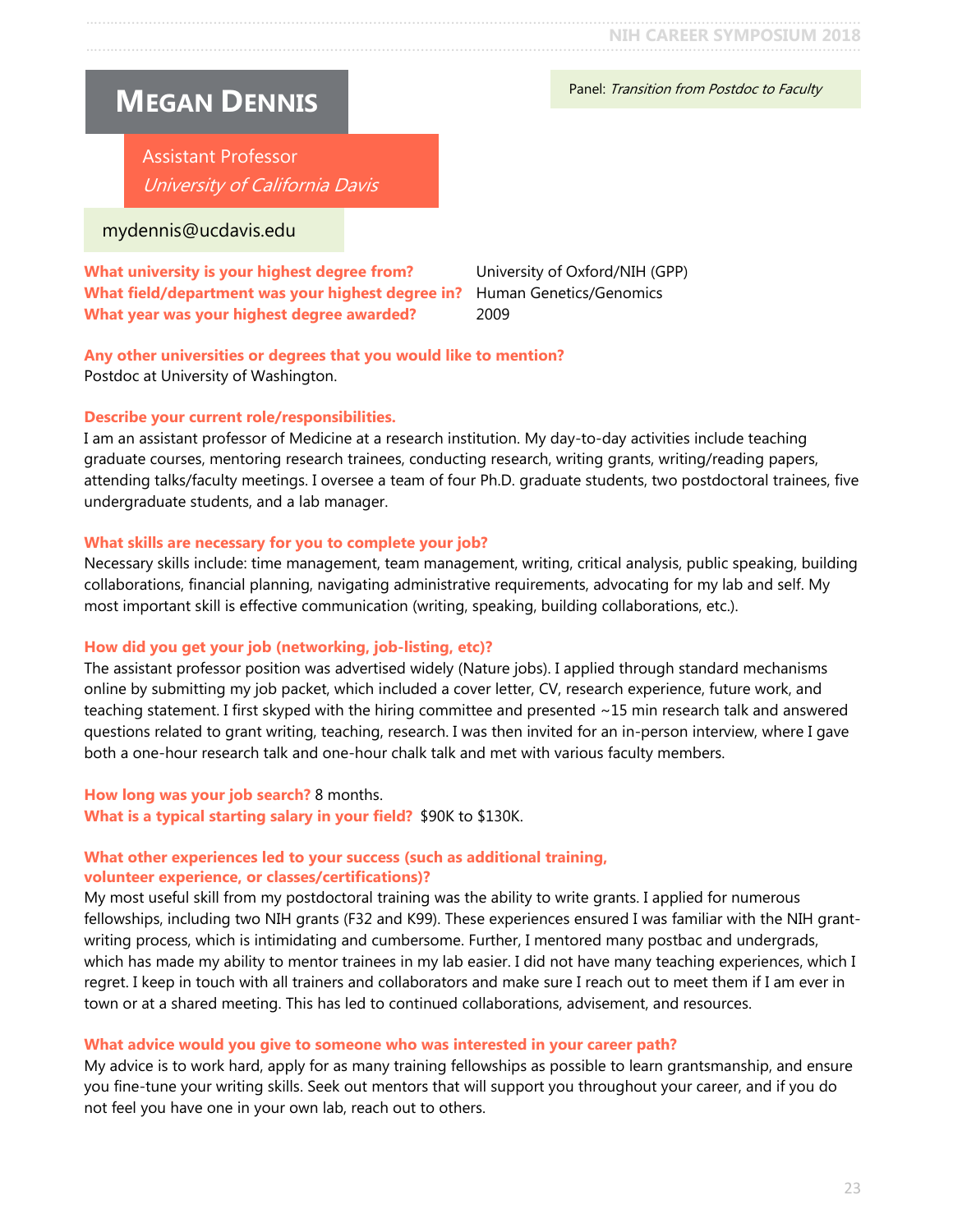Panel: Careers in the Federal Government

# <span id="page-23-0"></span>**BARNA DEY**

Scientific Review Officer Center for Scientific Review/ NIH

bdey@mail.nih.gov

**What university is your highest degree from?** Wayne State University, Detroit, Michigan **What field/department was your highest degree in?** Biochemistry **What year was your highest degree awarded?** 1994

**Any other universities or degrees that you would like to mention?**  MSc in Zoology, University of Burdwan, India.

# **Describe your current role/responsibilities.**

Scientific Review Officers' role is to administer fair, independent, expert and timely review--free from inappropriate influences-- of NIH grant applications to determine their scientific merits towards identification of the most promising research for funding.

Overall, the responsibilities include:

- 1. Administrative review and initial scientific review of applications
- 2. Recruitment of appropriate experts for merit assessment of applications
- 3. Orientation of reviewers with NIH peer review guidelines
- 4. Scheduling and managing all aspects of review meetings
- 5. Posting reviewers' critiques, and writing summaries of discussions at the meeting
- 6. Maintaining well balanced chartered panels of reviewers through careful nominations of members.

# **What skills are necessary for you to complete your job?**

Planning and organization; oral and written communication; multi-tasking; decision-making; confidence; ability to meet deadlines; teamwork; managing unexpected situations with calmness; interpersonal skills.

# **How did you get your job (networking, job-listing, etc)?**

Networking and job-listing.

# **How long was your job search?**

Approximately 2 years: year 1 was spent mostly on learning about the specific job and other similar positions within the US government, and working on the cv, and year 2 was spent in active search.

**What is a typical starting salary in your field?** Depends on individual's expertise and the level of appointment

#### **What other experiences led to your success (such as additional training, volunteer experience, or classes/certifications)?**

- 1. Experience of writing and communicating research and review articles
- 2. Presentations at scientific meetings
- 3. Experience as reviewer on NIH Peer Review panel
- 4. Experience as ad-hoc reviewer for scientific journals.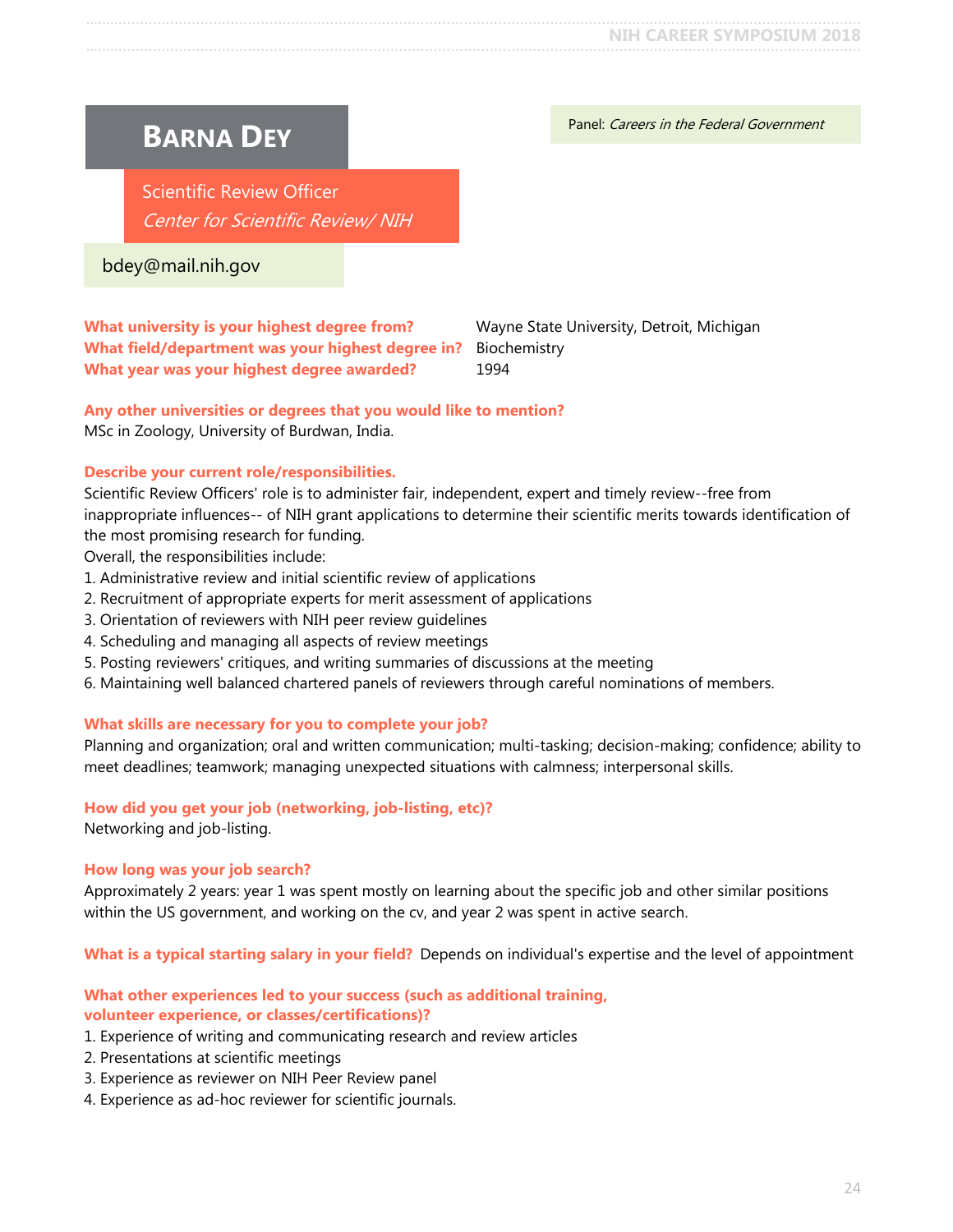5. Experience as volunteer judge for FARE abstracts, graduate student abstracts, post-bac abstracts at NIH intramural

- 6. Volunteer experience as moderator of annual trainings of Responsible Conduct in Research
- 7. Organizing group meetings

8. Experience in teaching (running conferences and case studies on graduate level Biochemistry for medical students) and mentoring (post-bacs and graduate students in the lab)

9. FAES class on Immunology at NIH.

#### **What advice would you give to someone who was interested in your career path?**

Requires high sense of responsibility and integrity; should be willing to handle uncertainties yet meet deadlines.

It is an excellent and rewarding career choice for scientists.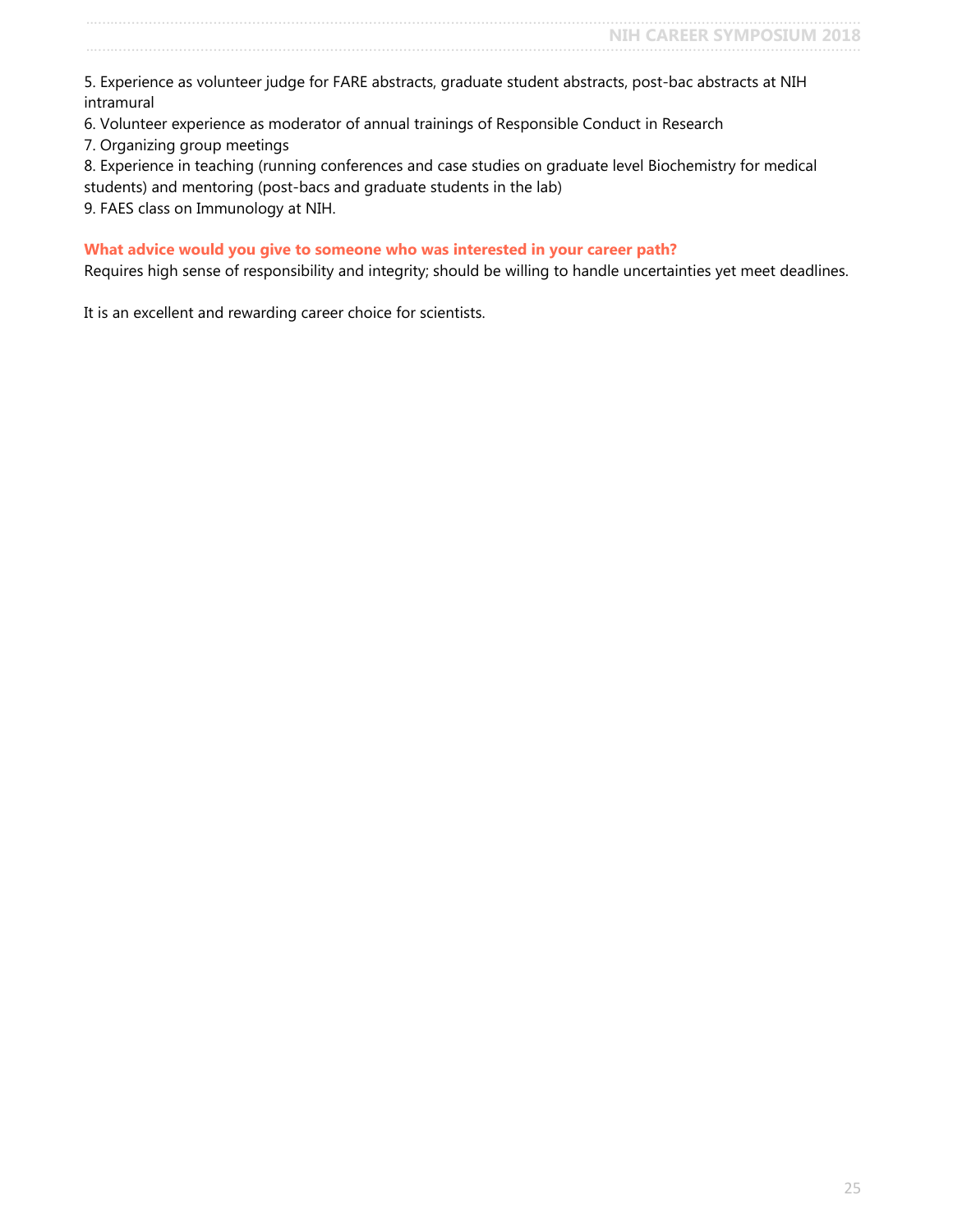# **TRACY JILL DOTY**

Panel: Research at Universities, Government and Non-profits

<span id="page-25-0"></span>Civilian Research Scientist Walter Reed Army Institute of Research

# tracy.j.doty2.civ@mail.mil

**What university is your highest degree from?** Karolinska Institutet **What field/department was your highest degree in?** Clinical Neuroscience **What year was your highest degree awarded?** 2012

**Any other universities or degrees that you would like to mention?**  Duke University, BS Psychology.

# **Describe your current role/responsibilities.**

As a civilian research scientist, I conduct research that has the goal of helping our Soldiers maintain high levels of performance. I am a human clinical research principal investigator in that I design and execute overnight studies and I analyze, interpret, and publish data (with the help of a large and wonderful staff). In addition to typical PI duties, I also work closely with DoD leadership to ensure our laboratory findings and relevant associated technology are properly disseminated.

# **What skills are necessary for you to complete your job?**

My job requires an intense technical skillset in that we work with emerging technology and collect lots of data that need to be organized and analyzed properly. Two additional important skills are communication (being able to communicate your work and needs professionally and passionately) and personal dynamics (being able to work and thrive with a variety of different skillsets and personalities around you).

# **How did you get your job (networking, job-listing, etc)?**

After I graduated from the NIH-KI program, I did a postdoc with the Army Research Laboratory. That experience placed me in a great position to continue military research.

# **What is a typical starting salary in your field?** GS13 - \$96,970.22.

# **What advice would you give to someone who was interested in your career path?**

Cast a wide net and try to interface with as many contacts as possible, because information about most military research is not available online for many reasons. We present a lot of our work at conferences and publish in academic journals, which may be a particularly good way to find military researchers. With military research it is important to be adaptive because your research focus is directly related to the needs of the military. The work you do has a direct application and purpose.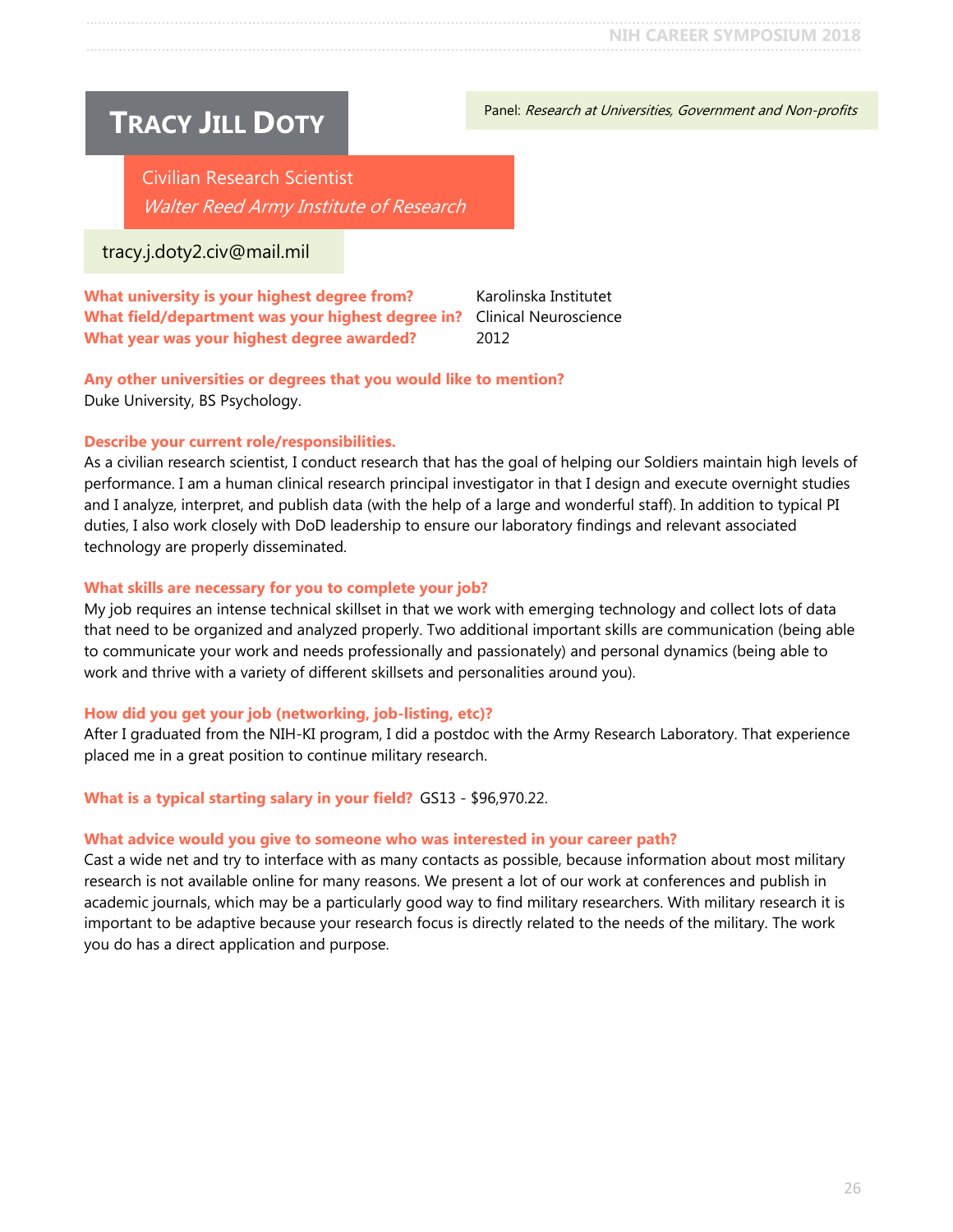#### Panel: Breakaway Careers in Industry

# **AYSEGUL ERGEN**

<span id="page-26-0"></span>Regulatory Affairs, Manager CMC Amgen

verimaysegul@yahoo.com

**What university is your highest degree from?** Baylor College of Medicine **What field/department was your highest degree in?** Developmental Biology **What year was your highest degree awarded?** 2012

#### **Describe your current role/responsibilities.**

I work as a Regulatory Affairs, Chemistry, Manufacturing and Controls Manager at Amgen. I manage submission of module 3 documents for investigational drug applications globally. My job involves review of documents before submission and managing response to questions from health authorities. I interact with health authorities if CMC questions are asked.

#### **What skills are necessary for you to complete your job?**

Good communication skills and knowledge of regulations especially the US FDA regulations are required. It is really fast-paced and it requires managing multiple projects at the same time. Interacting with many people is the key part of this job, so being able to explain in a concise manner is a big plus. The timelines are strict so good time management skills are also necessary.

#### **How did you get your job (networking, job-listing, etc)?**

Before getting this job, I was a fellow at the FDA. The fellowship program is called Interagency Oncology Task Force (IOTF) and it helped me to get into regulatory affairs and helped me find this job. All my classmates from fellowship program stayed at the FDA and I was the only one got an industry job. My manager learned my name from her friend who I met during an interview when I was at the FDA. You cannot know who is going to refer you to your next job.

**How long was your job search?** 1 year.

**What is a typical starting salary in your field?** \$90K.

#### **What other experiences led to your success (such as additional training, volunteer experience, or classes/certifications)?** I took FDA Law class when I was a postdoc at the NIH.

# **What advice would you give to someone who was interested in your career path?**

Most people in my group at Amgen do not have a PhD but they do have Master degree in regulatory affairs/sciences. If you are interested in regulatory affairs, I would suggest either get into a Master program or try to get into the FDA fellowships and start networking in local RAPS chapter. Working in a clinical trial might also help.

Be proactive and meet with new people. Try to build relationships and just not focus on job search when you meet with people.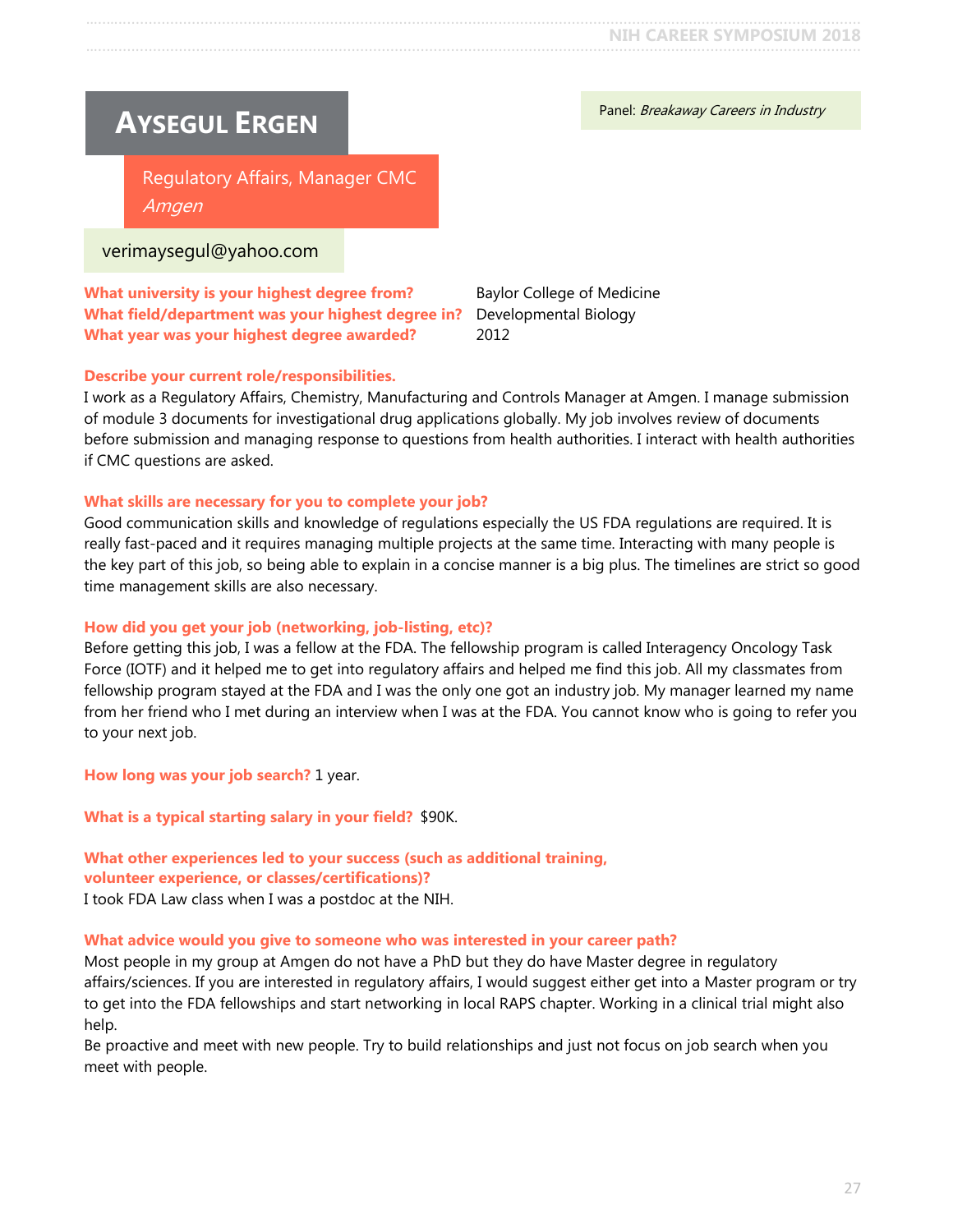#### Panel: Breakaway Careers in Industry

# <span id="page-27-0"></span>**KRISTIN FABRE**

Microphysiological Systems Lead AstraZeneca

kristin.fabre@astrazeneca.com

**What university is your highest degree from?** Colorado State University **What field/department was your highest degree in?** Cell/Molecular Biology and Radiation Biology **What year was your highest degree awarded?** 2008

**Any other universities or degrees that you would like to mention?**  University of Wyoming.

# **Describe your current role/responsibilities.**

- Build and expand internal organs on chips activities.
- Pilot projects in target organ systems (cardiac, kidney, microvascular and BBB).
- Secure funding to initiate pilot AZ (safety and efficacy) studies.
- Initiate academic and biotech collaborations for pilot studies that impact R&D.

#### **What skills are necessary for you to complete your job?**

Scientific skills:

- bioengineering
- basic organ physiology, basic toxicology
- basic pharmacology, basic stem cell knowledge
- cell/molecular

Other skills:

- Communication
- Networking
- Diplomacy
- Problem-solving
- Conflict resolution

**How did you get your job (networking, job-listing, etc)?** Networking.

**How long was your job search?** Was recruited.

**What is a typical starting salary in your field?** \$110K.

# **What other experiences led to your success (such as additional training, volunteer experience, or classes/certifications)?**

Leading consortia, Being bold with ideas and requests, Not being afraid of rejection, Networking, Finding opportunities to be visible.

#### **What advice would you give to someone who was interested in your career path?** Do not be afraid of rejection, Be bold with innovative ideas.

28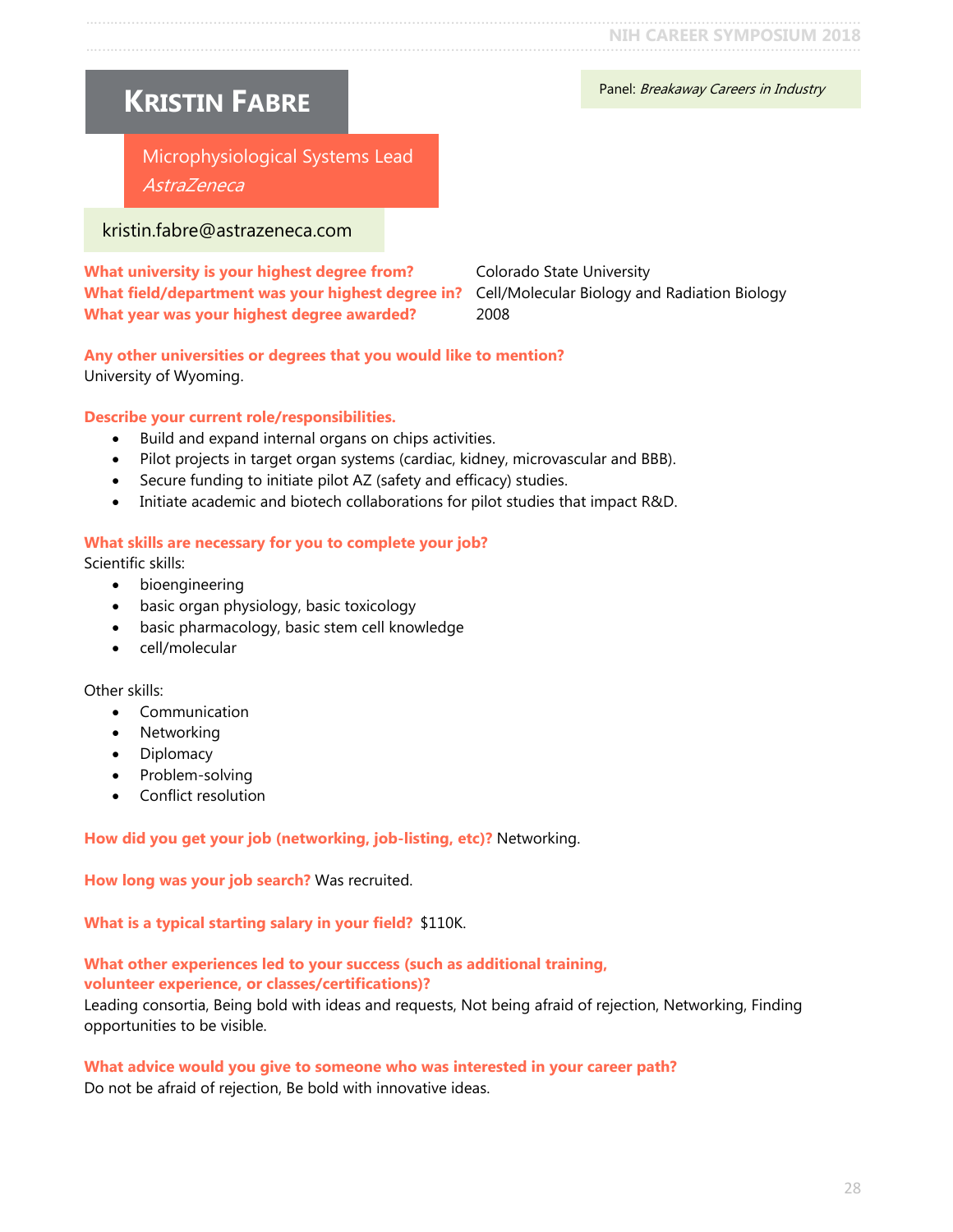#### Panel: Transition from Postdoc to Faculty

# <span id="page-28-0"></span>**JODIE FLEMING**

Assistant Professor North Carolina Central University

jodie.fleming@nccu.edu

**What university is your highest degree from?** Rutgers University **What field/department was your highest degree in?** Animal Science **What year was your highest degree awarded?** 2006

**Any other universities or degrees that you would like to mention?**  Postdoctoral research studies at the NCI.

#### **Describe your current role/responsibilities.**

My current role is a tenure-track Assistant Professor. My responsibilities consists of simultaneously running a basic/translational breast cancer research program, teaching human physiology to undergraduate and graduate students (lecture and associated laboratories), mentoring and training graduate and undergraduate students in the laboratory on basic molecular biology skills, advising students on course selection and future career plans, and conducting service work for my Department and for the University.

# **What skills are necessary for you to complete your job?**

Necessary skills include: strong scientific and grant writing skills, excellent multitasking abilities and time management, the ability to work independently with minimal to no mentorship or guidance, diverse communication skills, the ability to learn new scientific techniques as well as new teaching methods, comfort with all forms of technology (both in the classroom and in the laboratory).

A particularly advantageous skill to have in this position is the ability to identify and recruit collaborators from across multiple institutes, and effectively execute collaborative science.

I wish I had acquired earlier in my career a better understanding/application of bioinformatics and personnel management skills.

# **How did you get your job (networking, job-listing, etc)?**

I found the advertisement on a Nature Jobs listing.

**How long was your job search?** My job search took about a year and a half.

#### **What is a typical starting salary in your field?**

\$70K/yr for a primarily teaching institute, however you can supplement your summer salary through grant funding or teaching.

# **What other experiences led to your success (such as additional training, volunteer experience, or classes/certifications)?**

Since I was at the NCI and did not have the opportunity to teach a traditional class in academia, I sought out additional teaching opportunities. This was look upon highly during the interviewing process, as was the grant writing workshops I attended. In addition, I had developed a specialized in vivo model which made me of value to other researchers. Therefore they wanted me to join their department to collaborate with me on my model.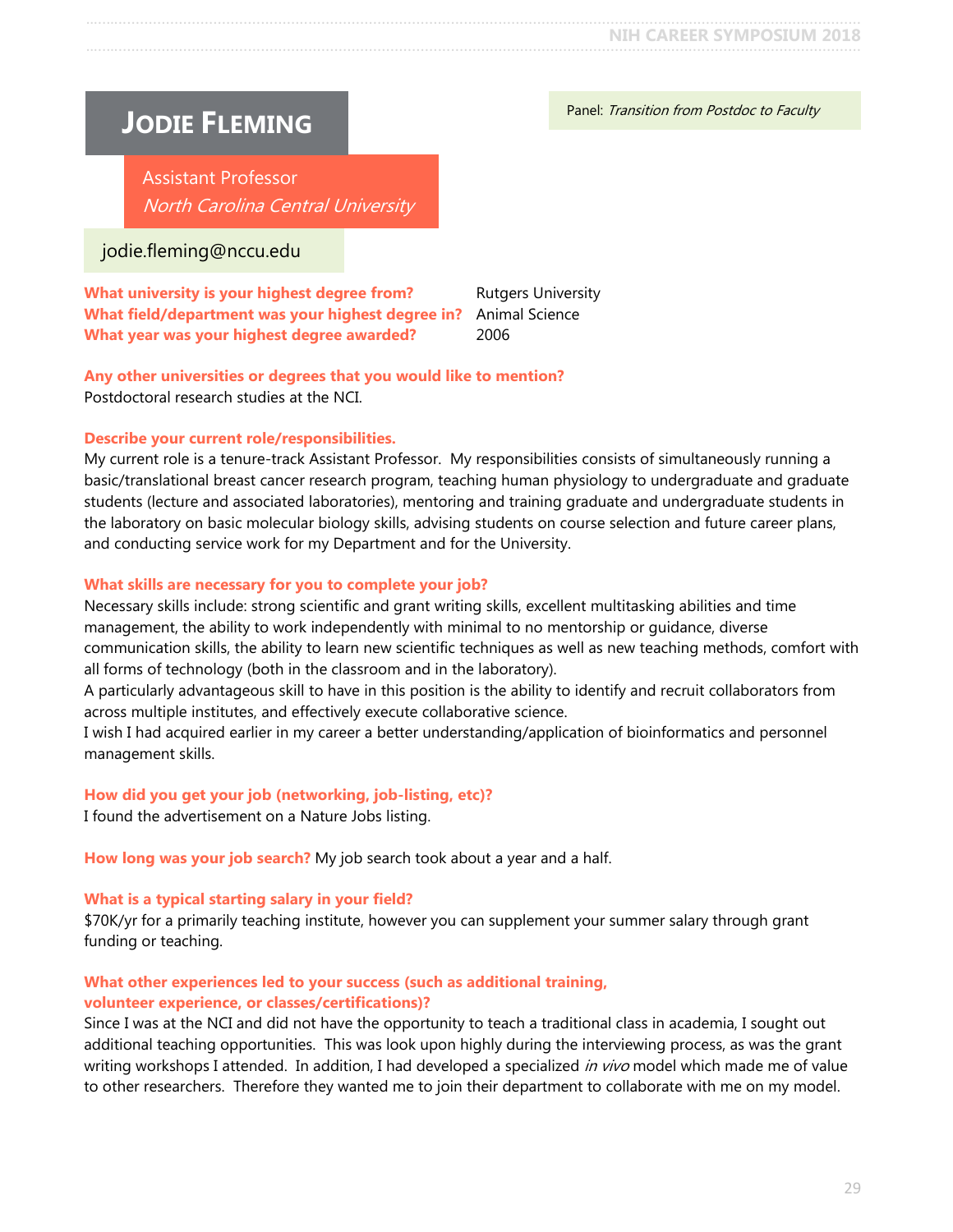# **What advice would you give to someone who was interested in your career path?**

My advice to someone starting a tenure track position at an institute that is an even split between teaching and research is to have a few manuscripts that are close to completion when you arrive and start your position. That way you can finish the manuscripts with just a few simple studies that a student could easily perform alongside with you, within the first few months of your arrival. Then you can publish as an independent investigator at your new institute as well as with a student as an author. This will be well regarded for future funding and for your annual reviews and tenure.

This is a job for highly resilient individuals.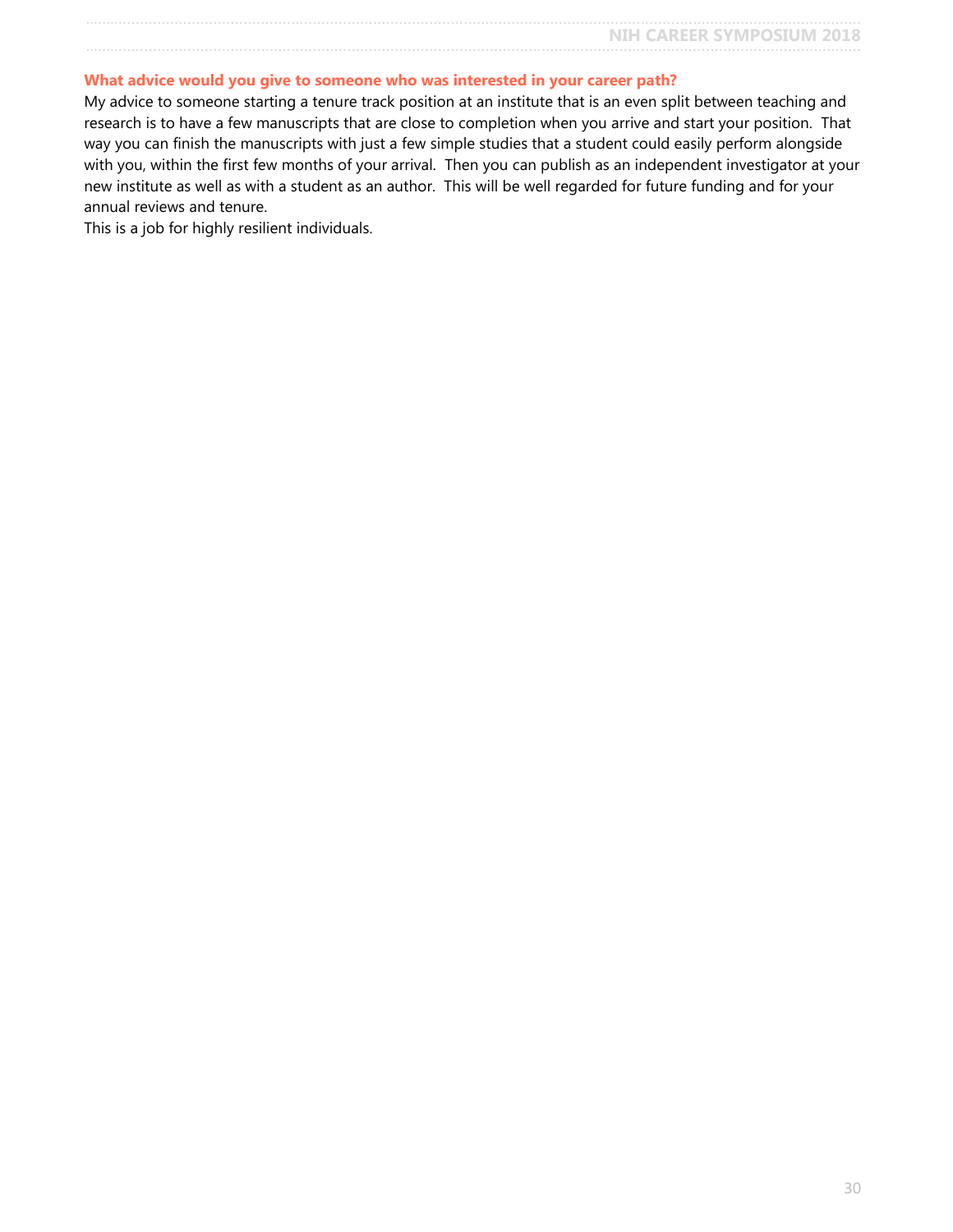Panel: Careers in Science Administration

# <span id="page-30-0"></span>**ZOE FONSECA-KELLY**

Assistant Dean for Science Harvard University

zoefonseca-kelly@g.harvard.edu

**What university is your highest degree from?** University College Dublin **What field/department was your highest degree in?** Molecular Biology **What year was your highest degree awarded?** 2004

# **Describe your current role/responsibilities.**

"HR" for faculty (searches/promotions/leaves/retentions/departures/general issues). Manage non-ladder teaching faculty (appointment/leaves/distribution of FTE's to departments/budget). Working with research administrative service on effort reporting and grant compliance. Enforcing policy / updating policy as needed.

# **What skills are necessary for you to complete your job?**

Ability to deal with a very broad portfolio and competing priorities all at the same time. Ability to build good relationships with individuals at various levels, administrators to deans.

**How did you get your job (networking, job-listing, etc)?** Word of mouth.

**How long was your job search?** About 4/5 months.

**What is a typical starting salary in your field?** \$100-125K.

# **What other experiences led to your success (such as additional training, volunteer experience, or classes/certifications)?**

Volunteering and leadership roles for the NPA. Previous 3 years at HMS in a similar role (faculty affairs). Being able to demonstrate that I could interact with senior people.

# **What advice would you give to someone who was interested in your career path?**

Network. Understanding and being okay with the fact that you are in a service role to faculty. Talk to others in faculty affairs offices, the roles differ somewhat at different institutions.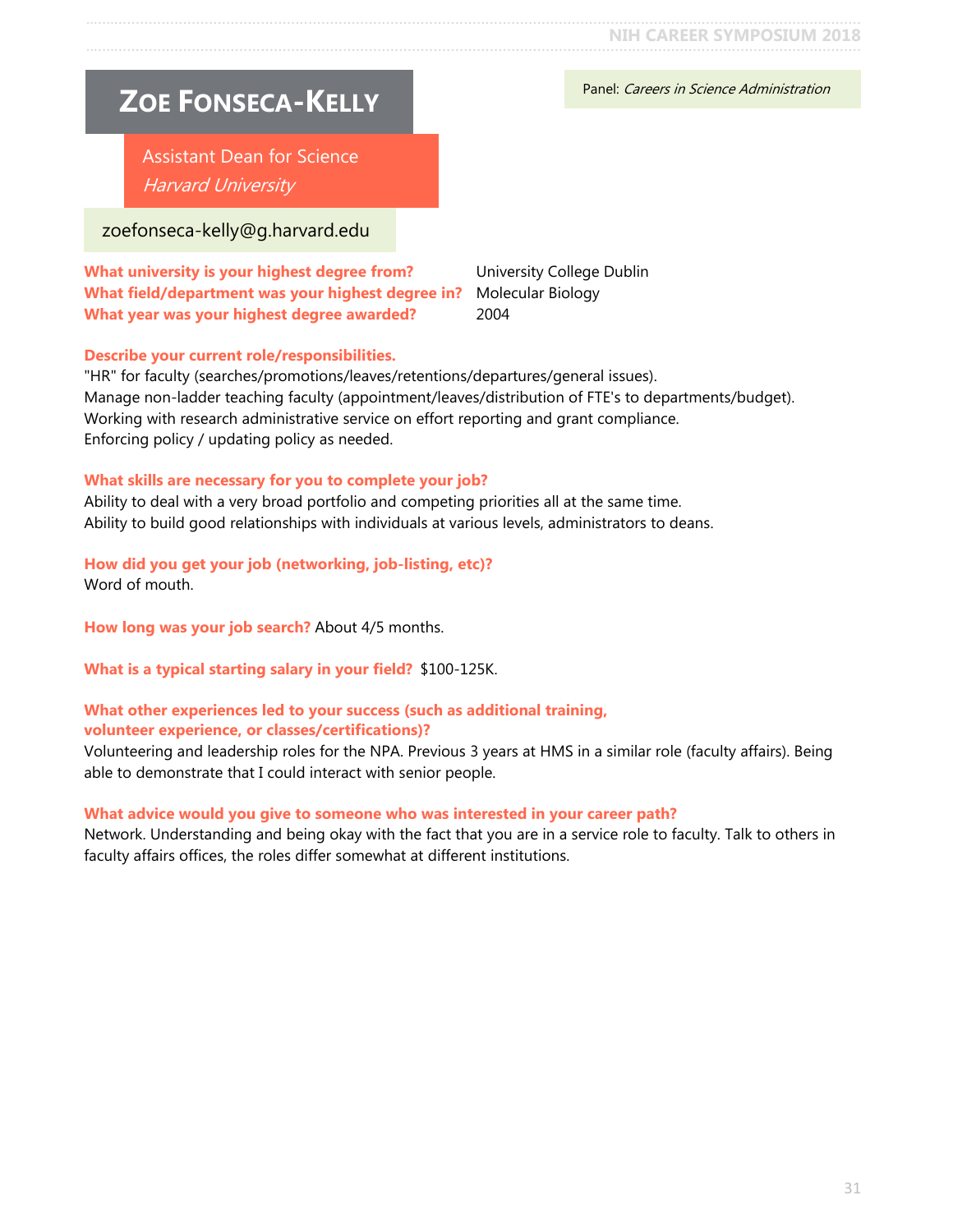Panel: Teaching Intensive Faculty

# <span id="page-31-0"></span>**CAITLIN FOX**

Lecturer University of Maryland, College Park

# cmfox@umd.edu

**What university is your highest degree from?** Johns Hopkins University **What field/department was your highest degree in?** Biology **What year was your highest degree awarded?** 2016

**Any other universities or degrees that you would like to mention?** B.A., Oberlin College, 2008

# **Describe your current role/responsibilities.**

I serve as the lab coordinator for Anatomy and Physiology I & II. I design assignments, write exams, create class activities, and determine curriculum content for the labs. I manage and train a team of TAs who teach my lab sections. I maintain all equipment in the lab rooms, order supplies, and manage the course budget. I'm also an academic advisor for students majoring in Biological Sciences. In future semesters, I will lecture other courses in the Biology Department.

# **What skills are necessary for you to complete your job?**

Communication is probably the most important skill for working with my students and TAs. I have to communicate clear course objectives and guidelines for my students, and give them clear answers when they come to me with questions. I train my TAs how to teach their lab sections, so I have to give them a clear lesson plan and teach them the material covered by the course.

Organization and time management skills are crucial in my job. I oversee 40 lab sections each week and manage a team of 30+ TAs. There are a lot of demands on my time and it's important that I balance my priorities to make sure the labs run smoothly and the TAs know what they're doing.

Creativity is important when coming up with assignments and activities. Labs are an ideal place to practice active learning, and I try to offer my students a variety of different activities to learn the concepts covered in the course.

**How did you get your job (networking, job-listing, etc)?** I applied to a job posting on the UMD website.

**How long was your job search?** 6 months.

**What is a typical starting salary in your field?** \$50k-65k.

# **What other experiences led to your success (such as additional training, volunteer experience, or classes/certifications)?**

Teaching experience is the most important thing on your resume when you're applying for a full-time teaching faculty position. I did as much teaching as possible. I taught as an adjunct at a community college, I taught in the Research Methods course offered by FAES, and I was a TA at Johns Hopkins. I also did various volunteer activities for science outreach, such as judging a middle school science fair, volunteering with the USA Science and Engineering Festival, and working at the Smithsonian National Museum of Natural History.

# **What advice would you give to someone who was interested in your career path?**

Get teaching experience and get it now. It's important for your professional development, as you learn how you teach and what you can improve. And it's absolutely the most important thing employers will look for in your application.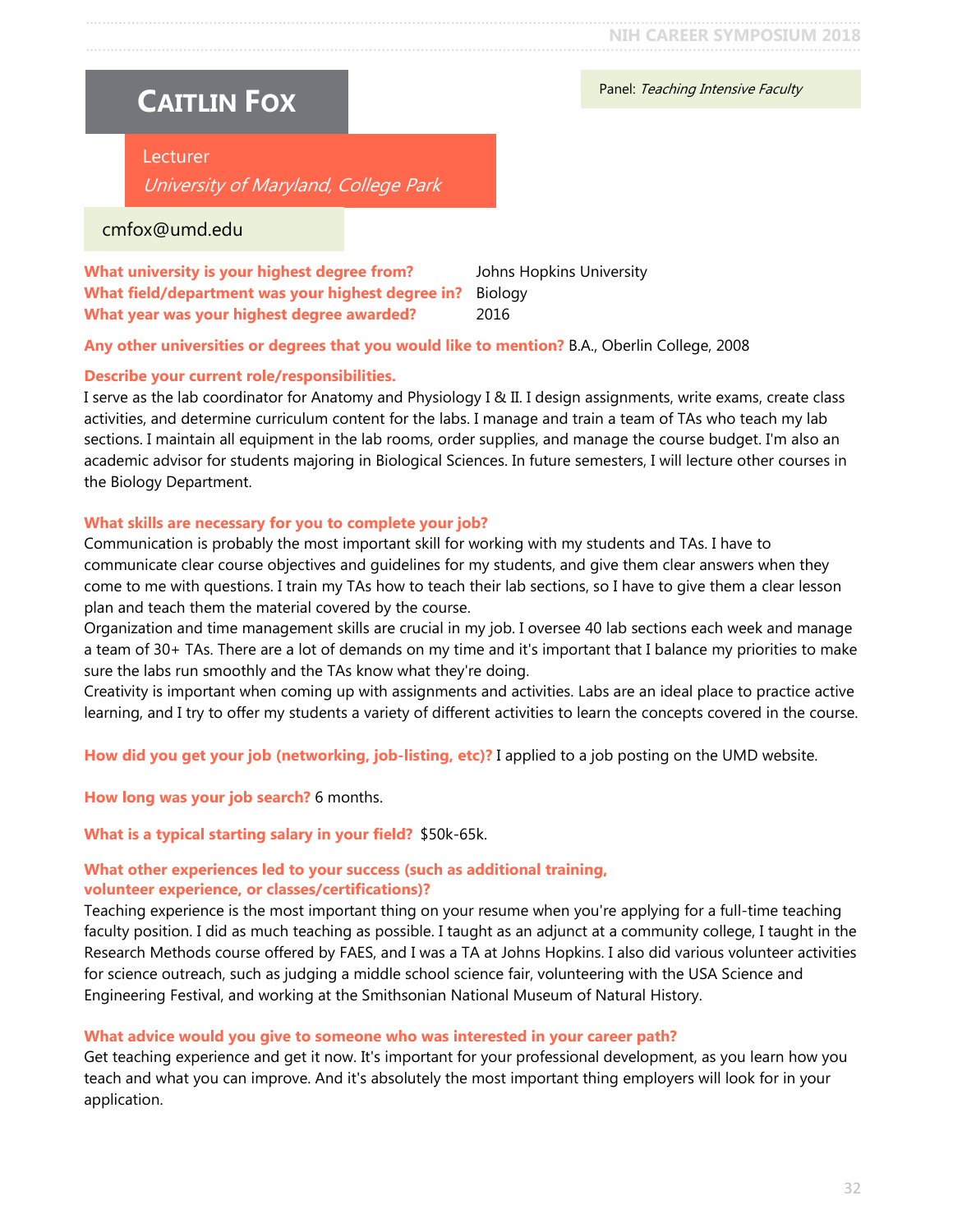Panel: Finding the Right Size Company

# <span id="page-32-0"></span>**ASHISH GUPTA**

Scientist I Novavax Inc.

# ashish.200721@gmail.com

**What university is your highest degree from?** Louisiana State University **What field/department was your highest degree in?** Biochemistry **What year was your highest degree awarded?** 2016

# **Describe your current role/responsibilities.**

In this position, my duties mainly involve analytical testing of in-process samples; develop new analytical methods to support testing needs for USP, DSP, and SUG groups.

# **What skills are necessary for you to complete your job?**

The skills, which I developed during my PhD and postdoc research are helping me to complete my job over here.

# **How did you get your job (networking, job-listing, etc)?** Job listing.

**How long was your job search?** ~1 yr.

**What is a typical starting salary in your field?** \$80-90K.

# **What other experiences led to your success (such as additional training, volunteer experience, or classes/certifications)?**

Managing undergraduate students during my PhD program.

# **What advice would you give to someone who was interested in your career path?**

Wait for the right time and right opportunity, acquire new skills, change resume/CV according to the job requirement.

It takes time to get in industry. Be active on LinkedIn and networking always helps in job search.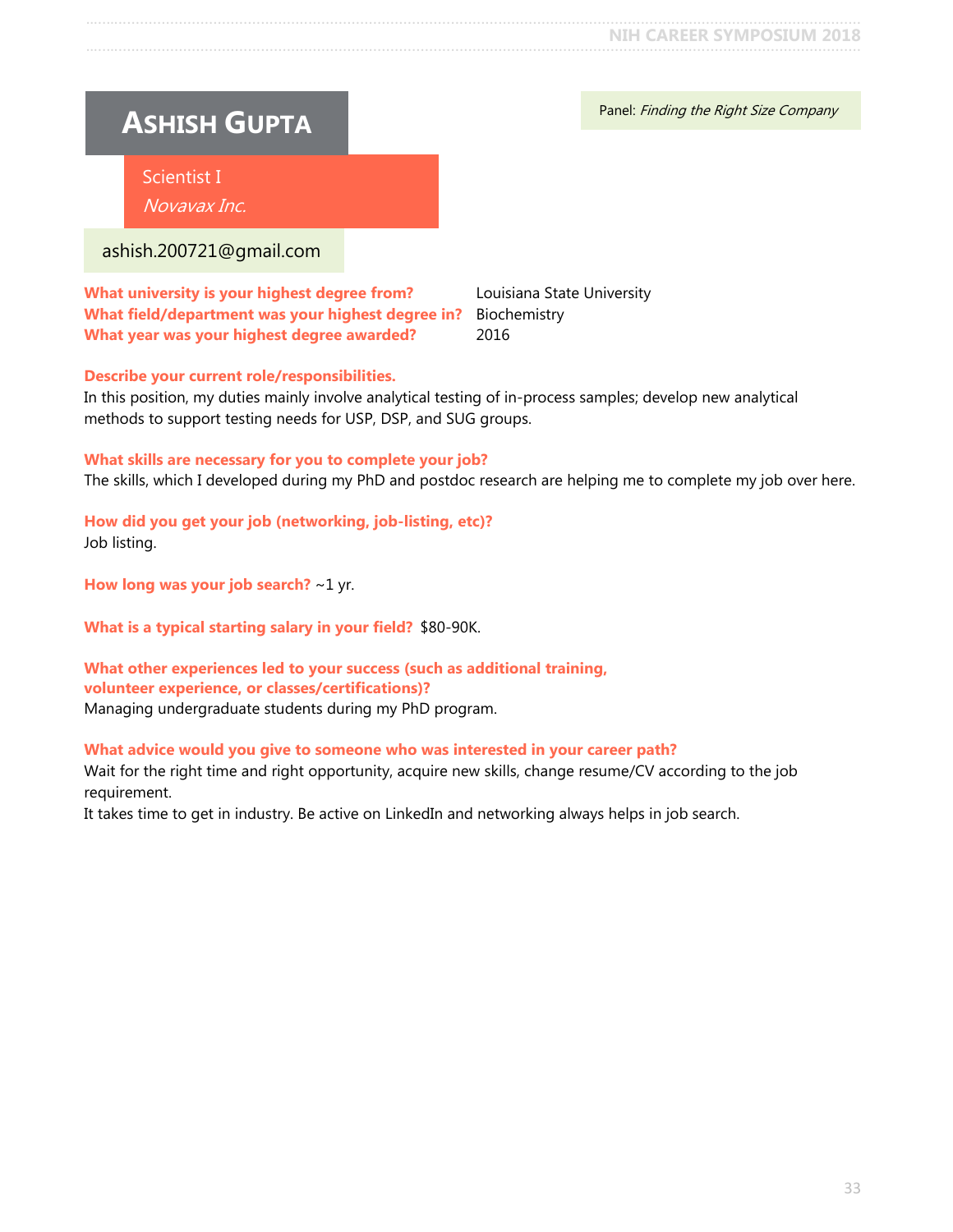# <span id="page-33-0"></span>**DIANA HUESTIS**

Panel: Careers in Science Policy and Advocacy

Health Policy Advisor U.S. Dept. of State, Office of Global Health Diplomacy

# diana.huestis@gmail.com

**What university is your highest degree from?** University of Texas - Arlington **What field/department was your highest degree in?** Ph.D., Quantitative Biology **What year was your highest degree awarded?** 2008

**Any other universities or degrees that you would like to mention?**  B.S., Marine Science, Eckerd College, 2003.

# **Describe your current role/responsibilities.**

The main role of our office is to elevate health within the U.S. Dept. of State and to showcase the role health programs can play in diplomacy. I contribute to this mission by teaching about Global Health Diplomacy at the State Dept.'s Foreign Service Institute (FSI), creating an online class on HIV/AIDS for FSI, organizing and leading Interagency Health Briefings for new U.S. Ambassadors and DCMs before they go to their countries, and facilitating health-related events and speakers around the Department of State. I am responsibility for a portfolio which includes Africa, East Asia/Pacific, Multilateral Institutions, and non-communicable diseases (NCDs).

# **What skills are necessary for you to complete your job?**

Written and verbal communication skills, teamwork, flexibility to changing priorities/demands, MS Office proficiency.

**How did you get your job (networking, job-listing, etc)?** AAAS Science & Technology Policy Fellowship (2014-2016).

**How long was your job search?** Off-and-on for 3 years.

**What is a typical starting salary in your field?** \$76,000.

**What other experiences led to your success (such as additional training, volunteer experience, or classes/certifications)?** Previous international travel/fieldwork

# **What advice would you give to someone who was interested in your career path?**

Consider Peace Corps or another international experience, a public health or global health degree, and language skills.

I've gotten to have some great international travel experiences during my time in this position (12 countries).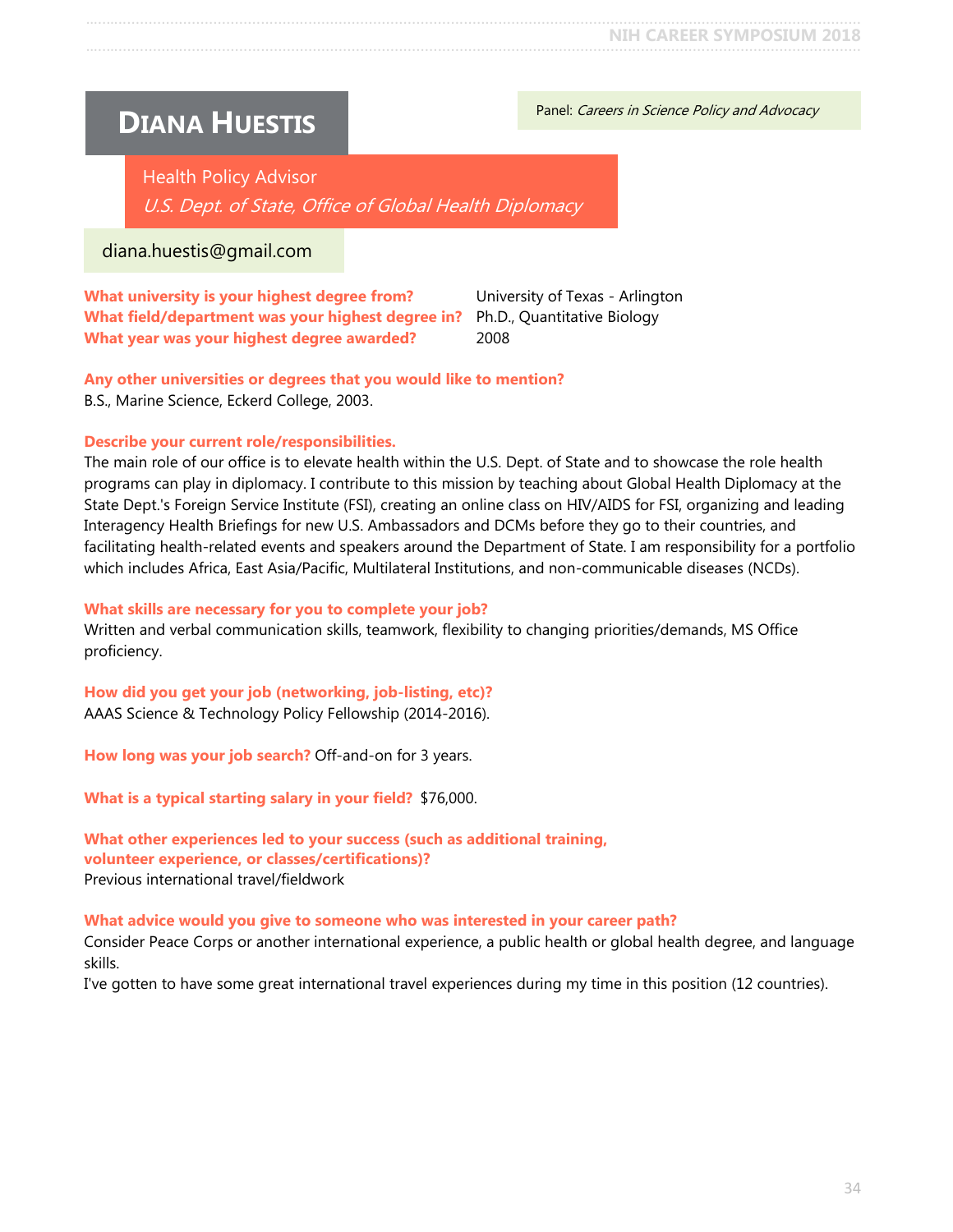Panel: Careers in Science Administration

# <span id="page-34-0"></span>**GAELLE KOLB**

Proposal Development Manager University of Maryland College Park

# gkolb@umd.edu

**What university is your highest degree from?** University of Bordeaux, France **What field/department was your highest degree in?** Biology and Health **What year was your highest degree awarded?** 2003

# **Describe your current role/responsibilities.**

As the proposal development manager in the Office of Research Development (Division of Research, University of Maryland), I am responsible for managing multidisciplinary teams of scientists and leading them to submit highly prestigious, multi-million dollars grants to various sponsors.

# **What skills are necessary for you to complete your job?**

Since the teams vary with the open calls as do the represented disciplines, it is important to be flexible, agile, and exert good interpersonal skills.

# **How did you get your job (networking, job-listing, etc)?**

I received a call about the opening of this position. This was the best call ever in my career!

**How long was your job search?** I was not looking for jobs at the time.

**What is a typical starting salary in your field?** \$80-90K.

# **What other experiences led to your success (such as additional training, volunteer experience, or classes/certifications)?**

I had a great (the best!) mentor in grant writing who taught me the nuts and bolts of writing an NIH grant. When she retired, I could define proposal development as the career path I truly loved and looked for such jobs. In short, the best training I got was from my mentor and this surpasses any certifications.

# **What advice would you give to someone who was interested in your career path?**

Proposal development asks for good attention to details (what does the sponsor want), excellent communication skills (how best can I convey the solicitation to the team of scientists, how best can I guide the team to respond to the open call), and interpersonal skills (everyone is entitled to have a bad day, but you :-))

If you like to work in a team-based and fast-paced environment but you are not keen in working in a lab, proposal development may be a career path to envision.

You never land your dream job the first time. It takes patience. My advice is to learn the most from every job you experience and try to make the best of each one!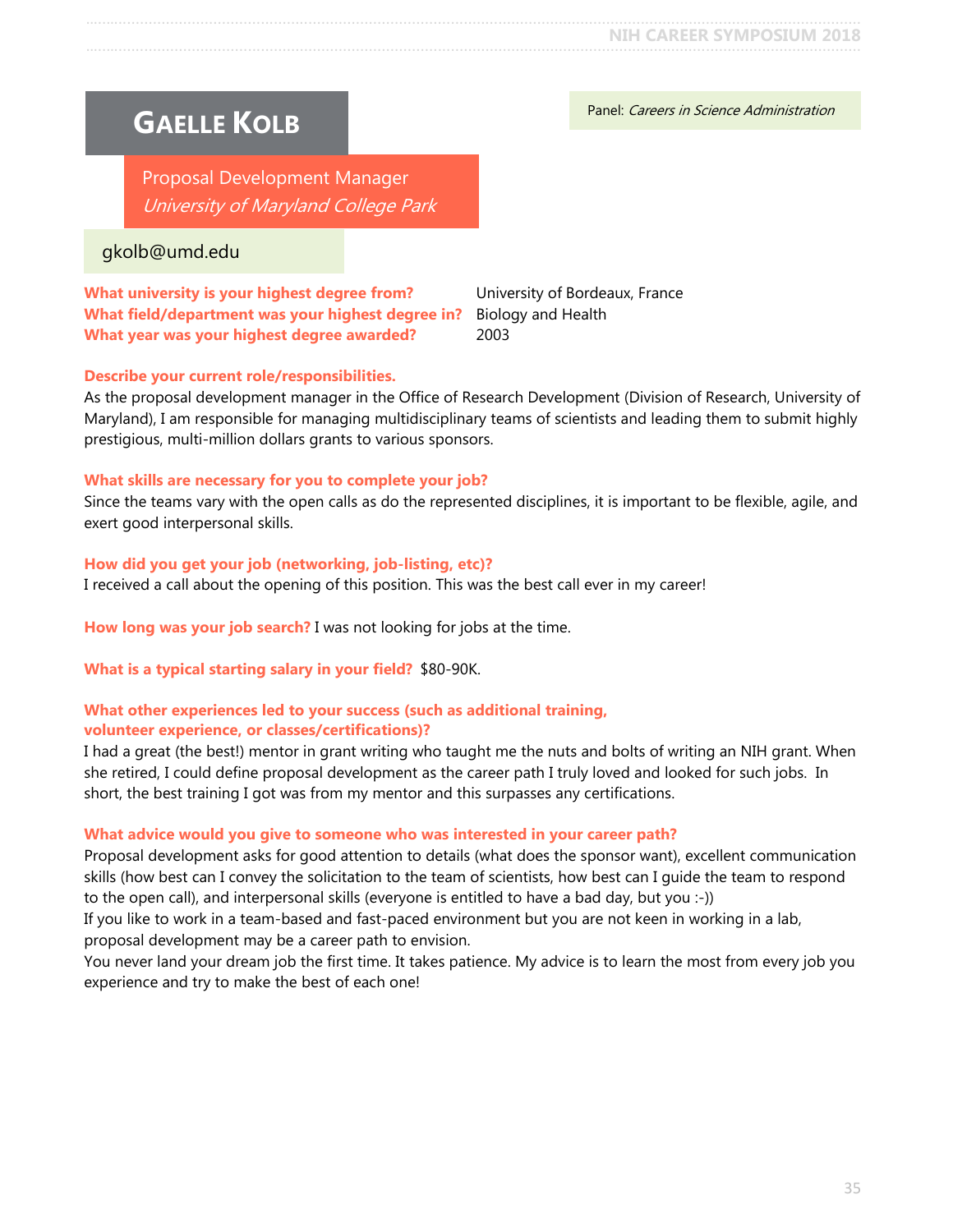Panel: Careers in Science Writing and Editing

# <span id="page-35-0"></span>**AMY KULLAS**

Publishing Ethics Manager American Society for Microbiology

# akullas@asmusa.org

**What university is your highest degree from?** Stony Brook University **What field/department was your highest degree in?** Molecular Genetics and Microbiology **What year was your highest degree awarded?** 2012

# **Describe your current role/responsibilities.**

I work to maintain the integrity of the scientific record within ASM's 13 journals. I investigate allegations and manage the ethics decision process and communications for allegations of ethical misconduct. Additionally, I design and implement policies and educational modules to help authors conform to best practices in publishing ethics. Notably, I developed and implemented ASM's data citation policy and language to incorporate sexreporting of animals and primary cells used in research into the Instruction to Authors of ASM's primary research journals.

**What skills are necessary for you to complete your job?** Non-technical writing and demonstrated leadership positions.

**How did you get your job (networking, job-listing, etc)?** Networking

**How long was your job search?** 9 months.

**What is a typical starting salary in your field?** \$75,000.

**What other experiences led to your success (such as additional training, volunteer experience, or classes/certifications)?** Volunteering and participating in activities not at the bench.

# **What advice would you give to someone who was interested in your career path?**

Get involved with activities and meet people. Informational interviews are a great way to network.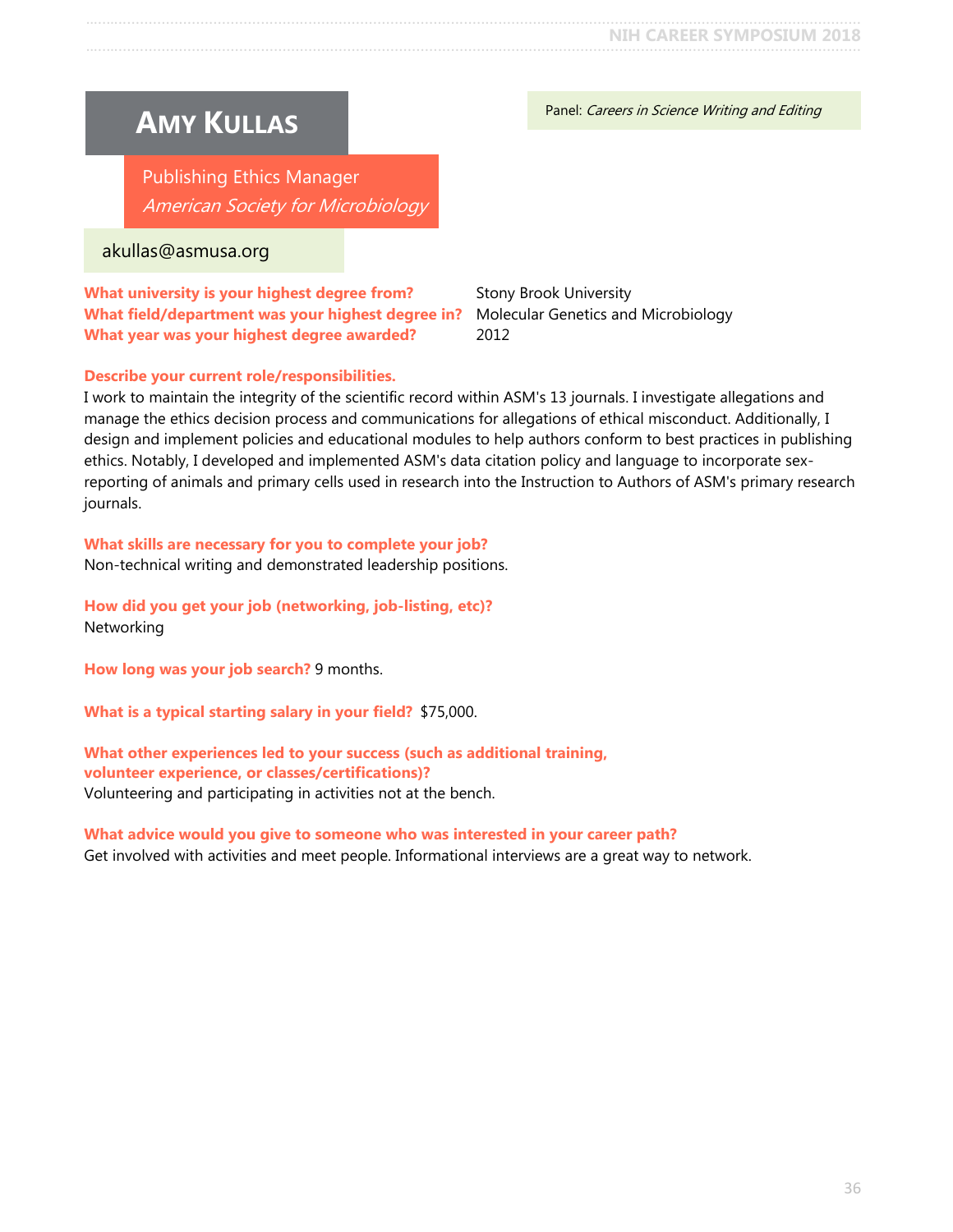Panel: Industry: Research and Development

## **JASON LALIBERTE**

Lab Head - Microbiology GlaxoSmithKline (GSK) Vaccines

## jason.x.laliberte@gsk.com

**What university is your highest degree from?** University of Massachusetts Medical School **What field/department was your highest degree in?** PhD Immunology and Virology **What year was your highest degree awarded?** 2008

#### **Any other universities or degrees that you would like to mention?**  BS Biology University of Massachusetts Amherst.

#### **Describe your current role/responsibilities.**

I currently lead a small group of molecular virologists within the Preclinical Research and Development department at GSK Vaccines. We assist in the identification of pathogen-associated antigens towards vaccine construct design, generation, and evaluation in the preclinical phase of development. We also support a number of new research technologies/methodologies and develop high-throughput cell-based assays to help evaluate our vaccine candidates.

#### **What skills are necessary for you to complete your job?**

In-depth knowledge base of the science, communication and presentation skills, capacity to work in a team environment, and time-management.

## **How did you get your job (networking, job-listing, etc)?**

Job listing.

**How long was your job search?** About 1.5 years.

**What is a typical starting salary in your field?** About \$85,000 in the DC area for a PhD entry level scientist.

#### **What advice would you give to someone who was interested in your career path?**

If you know you want to go into industry then keep tabs on the sort of science that the big companies and biotechs are doing. I would then suggest learning the sort of cutting-edge technologies/methodologies which would support that kind of science. Industry often times hire out of need for a specific skillset or expertise/productivity in a particular field and CVs and resumes are scanned quite quickly for these keywords.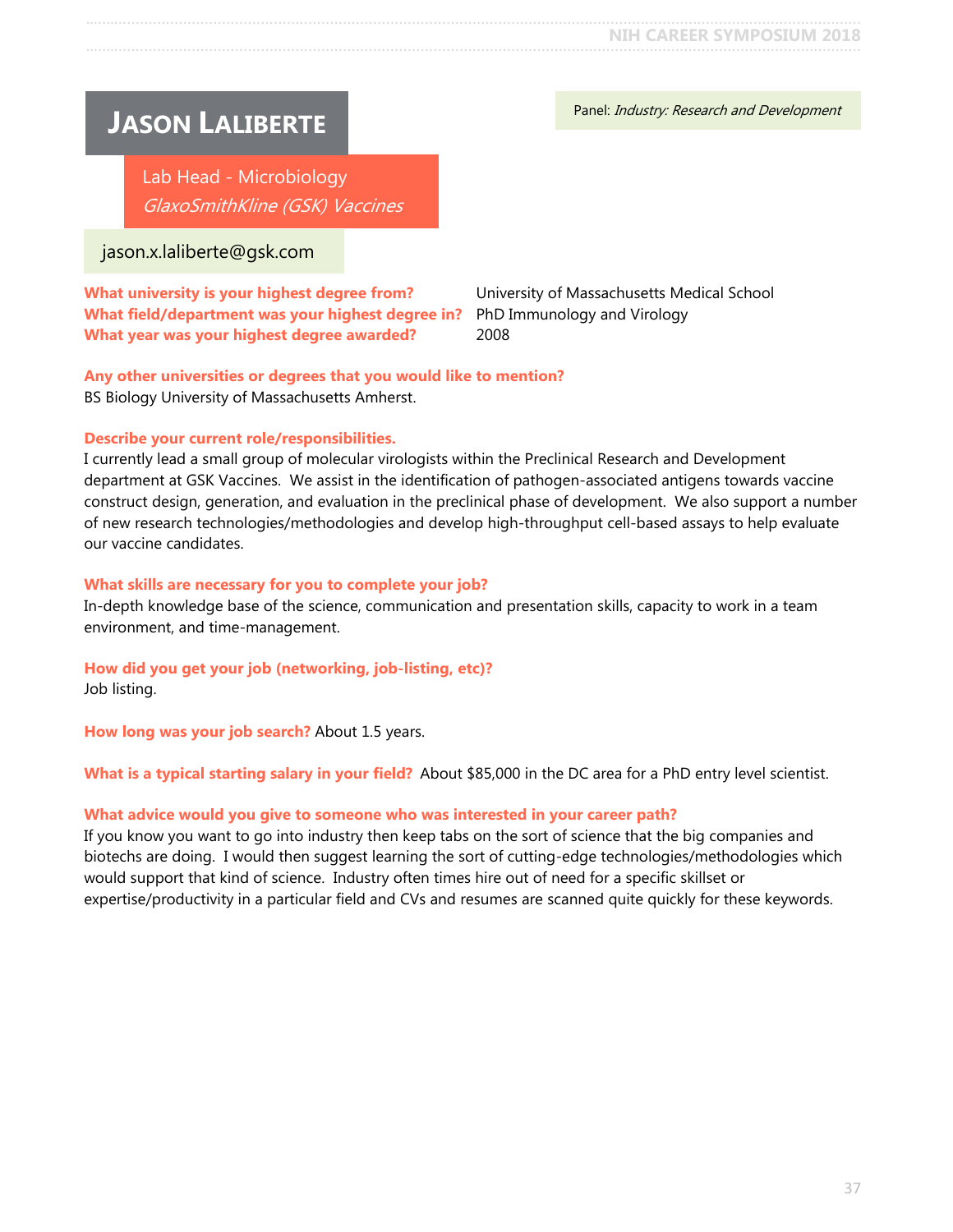## **RENA LAPIDUS**

Panel: Research at Universities, Government and Non-profits

Director, Translational Core Lab University of Maryland School of Medicine

## rlapidus@som.umaryland.edu

**What university is your highest degree from?** University of Maryland School of Medicine **What field/department was your highest degree in?** Pharmacology **What year was your highest degree awarded?** 1993

**Any other universities or degrees that you would like to mention?**  Boston University, BA Chemistry.

#### **Describe your current role/responsibilities.**

Director of Core Lab: meeting with investigators, Planning, designing and evaluating protocols, data and results, trouble shooting, managing staff in core lab, managing budget, supporting grant submission and manuscript submission, solving problems.

#### **What skills are necessary for you to complete your job?**

To be a successful core director, one has to be able to work with lots of different personalities. Also, one needs to be organized, analytical, a good listener, forthcoming with suggestions, informed, willing to learn new techniques. I wish that I had more management experience younger.

#### **How did you get your job (networking, job-listing, etc)?**

Networking. A friend suggested that I send my CV/resume to her former colleague, the head of the Cancer Center at UM Baltimore. He forwarded my CV to the Director of Shared Services who brought me in for an interview.

**How long was your job search?** 6 months.

**What is a typical starting salary in your field?** \$80-90,000.

#### **What other experiences led to your success (such as additional training, volunteer experience, or classes/certifications)?**

I had worked in industry for 13 years prior to returning to run a Core in academia. I learned, in industry, to be flexible on which types of projects that i worked on and how to juggle many projects.

#### **What advice would you give to someone who was interested in your career path?**

As moving forward with your education, I think diversifying your experience is necessary. The more one knows how to do - the more desirable one is to a potential employer (esp industry). Also, be open minded, I did not even know this career existed until I sent my resume to UM Baltimore. And, it turned out to be a great fit for me.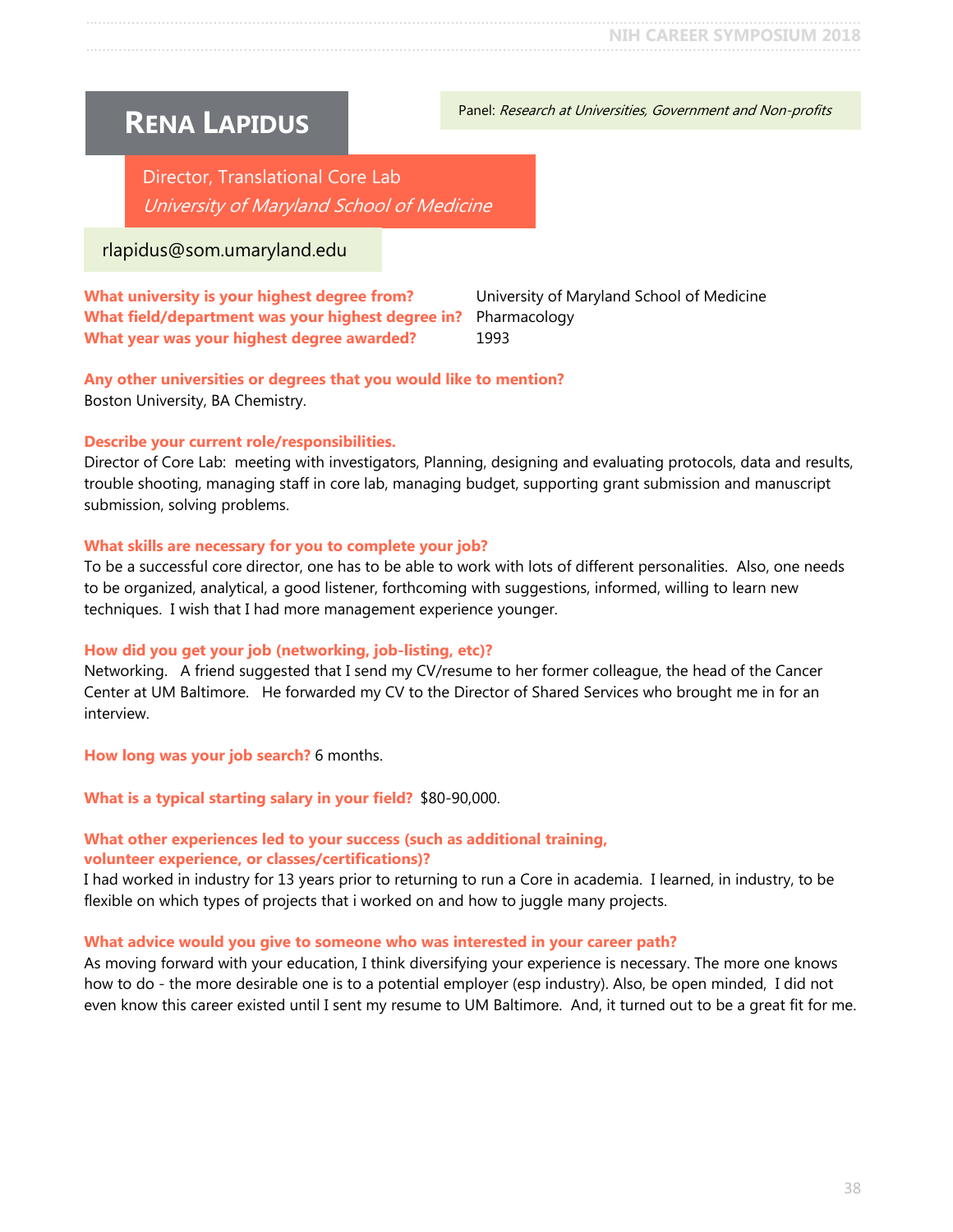Panel: Technology Transfer and Patent Careers

## **SHAN LIU**

Patent Agent Wilson Sonsini Goodrich & Rosati

## shliu@wsgr.com

**What university is your highest degree from?** University Of Georgia **What field/department was your highest degree in?** Chemistry

#### **Describe your current role/responsibilities.**

I draft and prosecute patent applications and communicate with the USPTO for the clients in the life sciences industry.

**What skills are necessary for you to complete your job?** Writing skills and attention to detail are essential to this job.

#### **How did you get your job (networking, job-listing, etc)?**

While searching job opportunities, I emailed the attorneys in the law firms to request for an informational interview or applied directly at the law firms' websites.

#### **What advice would you give to someone who was interested in your career path?**

I would advise to build solid scientific research experiences and publication records to make the resume stand out, pass the patent bar exam, and run job search by networking, emailing, and follow-up calls.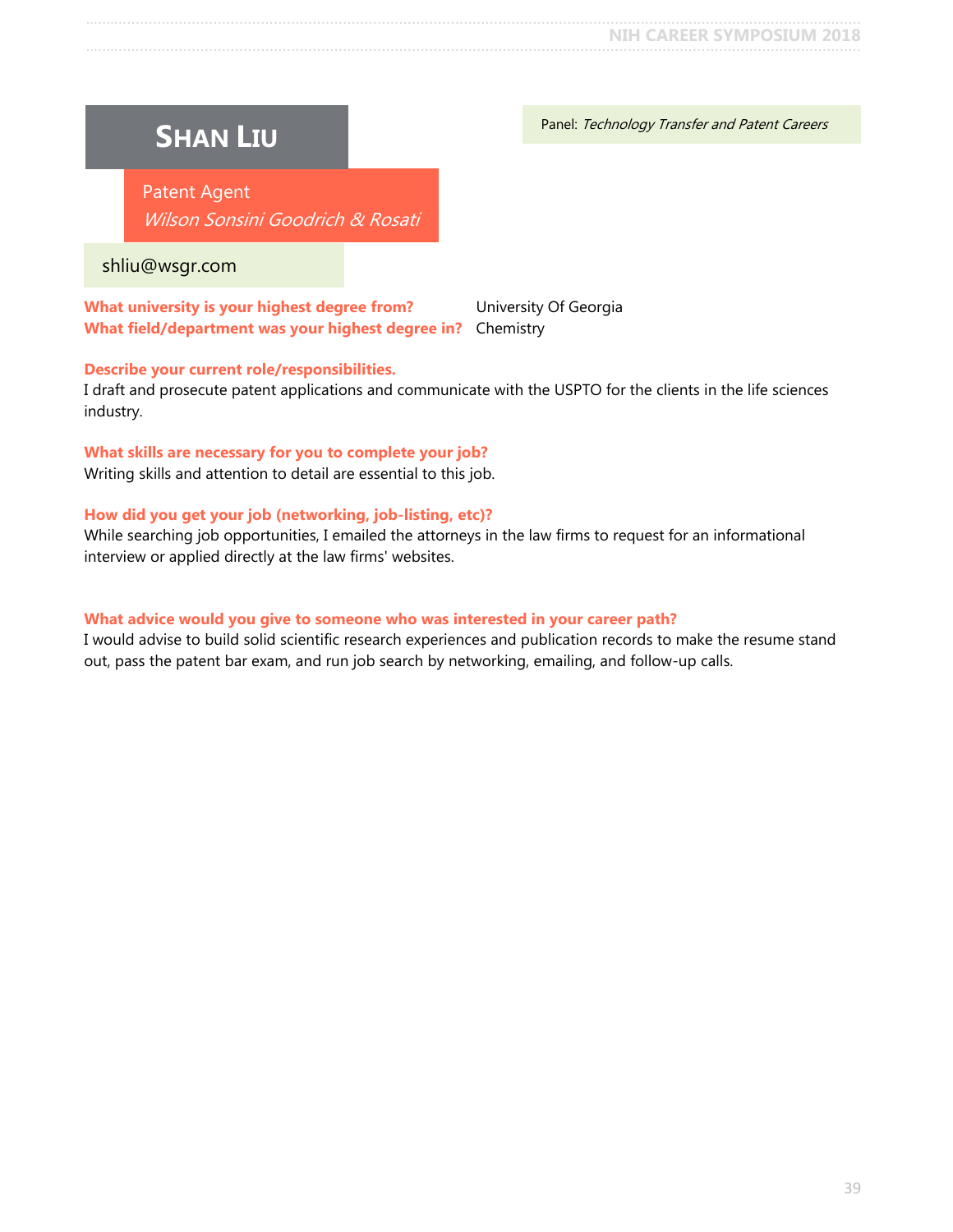# **MICHAEL MANNING**

Pharmacologist FDA

michael.manning@fda.hhs.gov

**What university is your highest degree from?** Johns Hopkins University **What field/department was your highest degree in?** Pharmacology **What year was your highest degree awarded?** 2012

### **Describe your current role/responsibilities.**

I am a nonclinical reviewer (pharmacologist) in the Office of Hematology and Oncology Products at the FDA. At the FDA I review and make recommendations regarding the nonclinical aspects of investigational new drug (IND) applications, biologic license applications (BLAs), and new drug applications (NDAs). I review applications in the areas of benign and malignant hematology. I also meet with representatives from the pharmaceutical industry to discuss their drug development programs. We review applications as teams, and some teams are composed of 50 or more scientists, clinicians, pharmacists, and other regulatory review professionals. I have no supervisory responsibilities.

#### **What skills are necessary for you to complete your job?**

Writing, teamwork, and critical thinking skills are important. Subject matter expertise in pharmacology and/or toxicology is required, and knowledge of the disease area you are assigned to review is helpful.

#### **How did you get your job (networking, job-listing, etc)?**

I applied on USAJobs.gov and interviewed directly with the review division. Networking helped me prior to and during the application process.

#### **What other experiences led to your success (such as additional training, volunteer experience, or classes/certifications)?**

My research in graduate school and as a postdoc was directly relevant to what I review at the FDA. I identified regulatory science as a potential career choice many years before making the transition, and my postdoc mentor was supportive of my decision. I took every opportunity to interact with regulatory professionals.

#### **What advice would you give to someone who was interested in your career path?**

If you have a research background but are growing tired of benchwork, do not be afraid to leave your comfort zone. Minimal knowledge of regulatory science is necessary; you will learn on the job. It is never too early to start preparing for a transition; begin by having a discussion with your mentor, networking, honing your writing skills, and reading ICH safety and multidisciplinary guidelines.

Panel: Careers in the Federal Government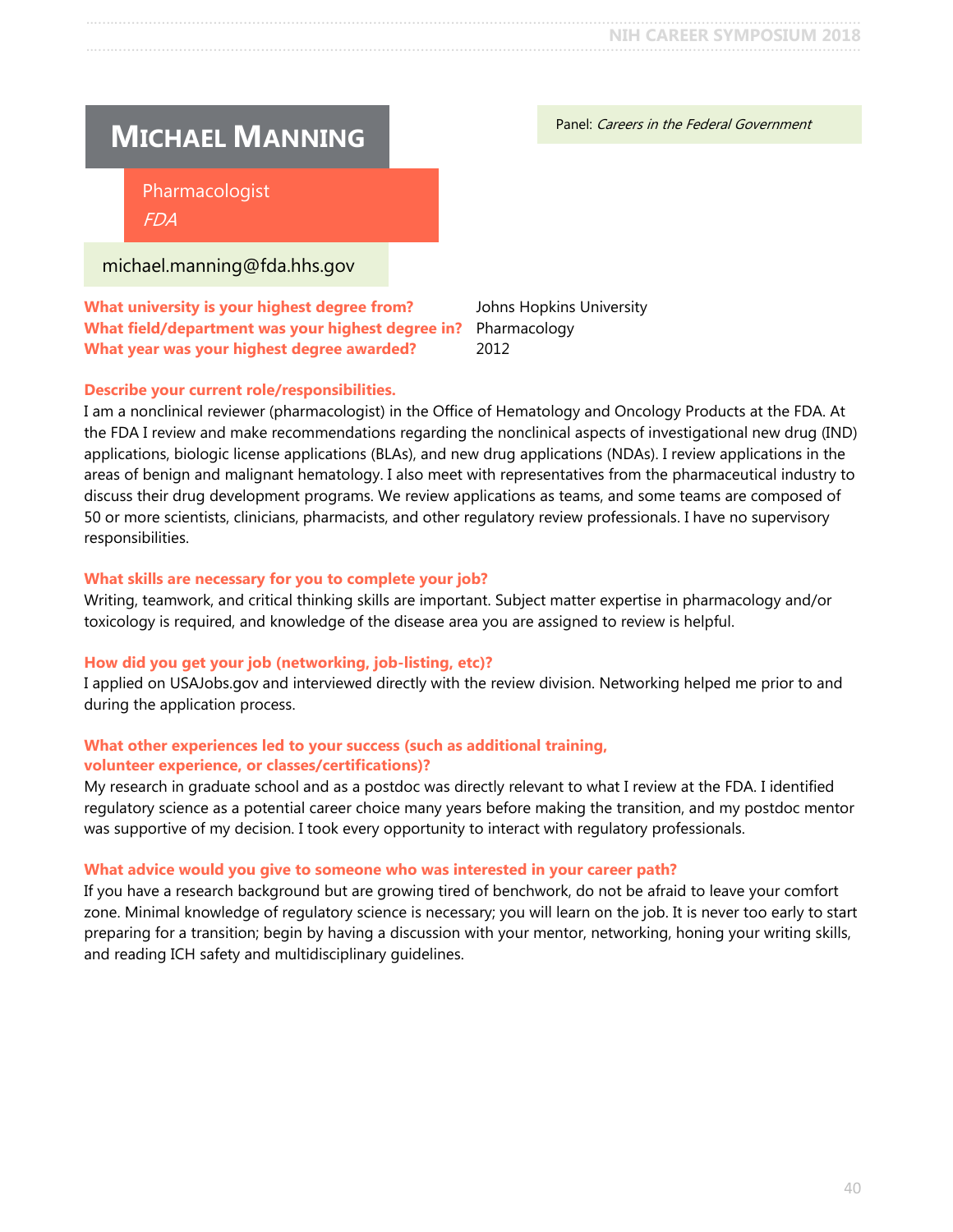# **ALISON MCBRIDE**

Senior Investigator / Section Chief NIAID NIH

## amcbride@nih.gov

**What university is your highest degree from?** Imperial College, University of London, UK **What field/department was your highest degree in?** Biochemistry **What year was your highest degree awarded?** 1986

Panel: Maximizing Yourself as a Faculty Candidate

**Any other universities or degrees that you would like to mention?**  BSc Hons, University Glasgow, UK.

## **Describe your current role/responsibilities.**

My job title is Senior Investigator, which is the designation for a tenured Principal Investigator here at NIH. I supervise a Research Group that studies HPV (human papillomavirus) replication. On a day-to-day basis I help guide, design, troubleshoot and analyze experiments conducted by my research team. We disseminate the results of our research findings in publications and presentations. I also spend time on various committees, handling papers as an Editor for a couple of journals, and I am involved in graduate student education here at NIH.

## **What skills are necessary for you to complete your job?**

Important skills are time management and organization. Good writing and public speaking skills are also very helpful. Running a research laboratory is not always smooth sailing and so it is important to be passionate about your research as this fuels drive and persistence.

## **How did you get your job (networking, job-listing, etc)?**

I applied for a tenure-track Investigator position in NIAID advertised here at NIH. Prior to this I was a Senior Research fellow in NCI. I think a colleague suggested it to me (there was not as much information disseminated online as there is nowadays)

**How long was your job search?** It was a long time ago: I think a few months.

## **What advice would you give to someone who was interested in your career path?**

Publishing good papers as a post-doctoral fellow. Having a clear, focused and feasible research plan. Good writing and public speaking skills are essential to convey this research plan to search committees.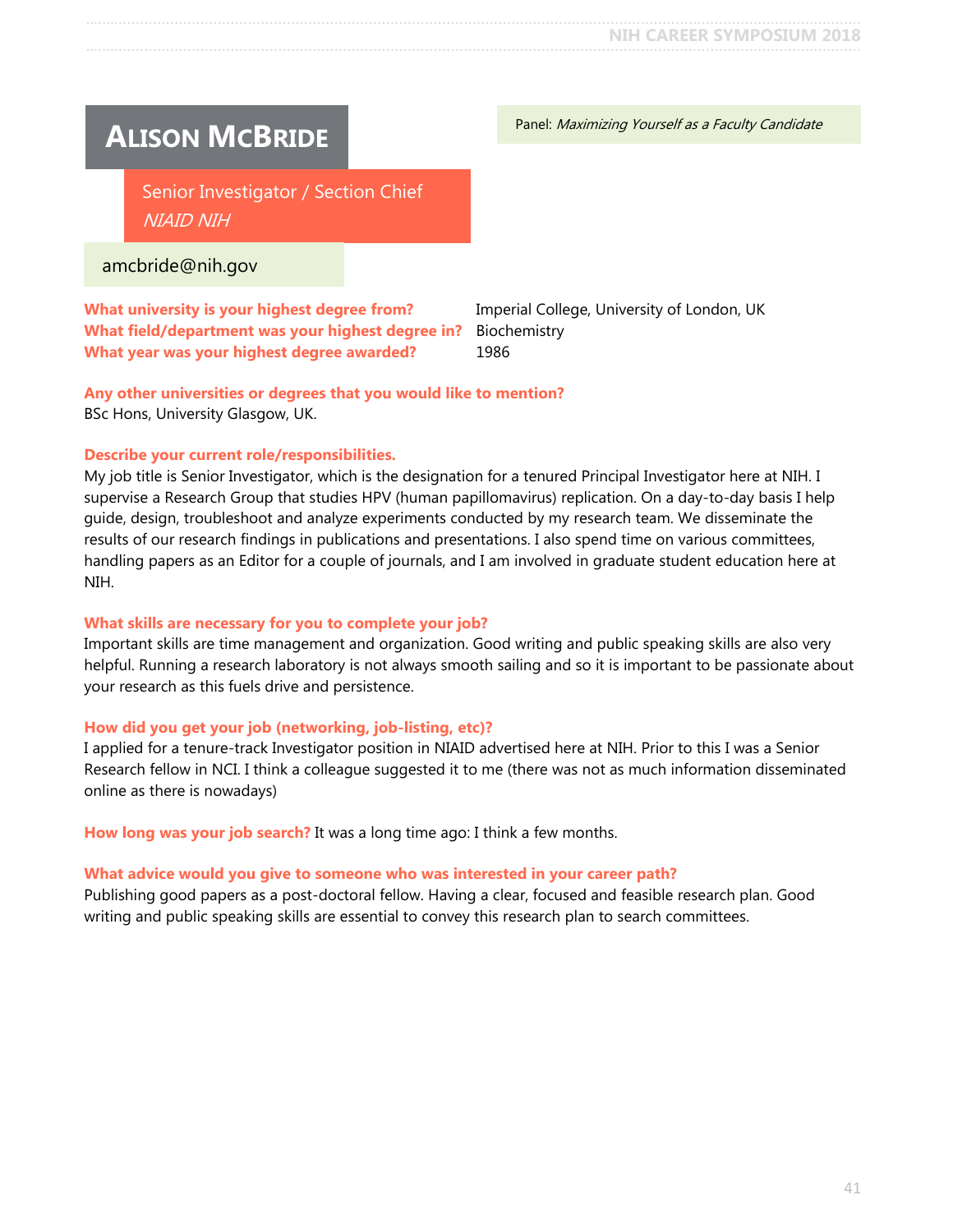# **SARAH MCCORMICK** Panel: Breakaway Careers in Industry

Medical Science Liaison **Mallinckrodt** 

sarah.mccormick@mnk.com

**What university is your highest degree from?** McMaster University **What field/department was your highest degree in?** Medical Science: Molecular immunology,

virology and inflammation

**What year was your highest degree awarded?** 2011

**Any other universities or degrees that you would like to mention?**  University of Western Ontario.

#### **Describe your current role/responsibilities.**

- Establish and maintain relationships with nation and regional KOLs.
- Provide support for MIRFs and compliantly communicate MIRF follow up with commercial counterparts.
- Coordinate/attend medical conferences and support medical affairs activities.
- Develop training materials for medical affairs teams and commercial teams.
- Compliantly provide training for commercial counterparts.
- Proactively stay up to date of scientific data and trends to maintain expert level of knowledge.
- Participate in medical review of pre-launch activities.

#### **What skills are necessary for you to complete your job?**

- Communication and language.
- Ability to tailor scientific discussion to the audience.
- Organized and self motivated.

**How did you get your job (networking, job-listing, etc)?**

Recruiter.

**How long was your job search?** 3 years.

**What is a typical starting salary in your field?** \$120,000.

#### **What other experiences led to your success (such as additional training, volunteer experience, or classes/certifications)?**

- Connections at key academic institutions.
- Experience with clinical research: bench work, study teams, IRBs.
- Demonstrated dedication to ongoing education, specifically, business and marketing courses.

#### **What advice would you give to someone who was interested in your career path?**

- Make as many connections as possible and maintain those relationships.
- Language must be clear and precise.
- Pursue personal education in topics relevant to pharmaceutical industry business.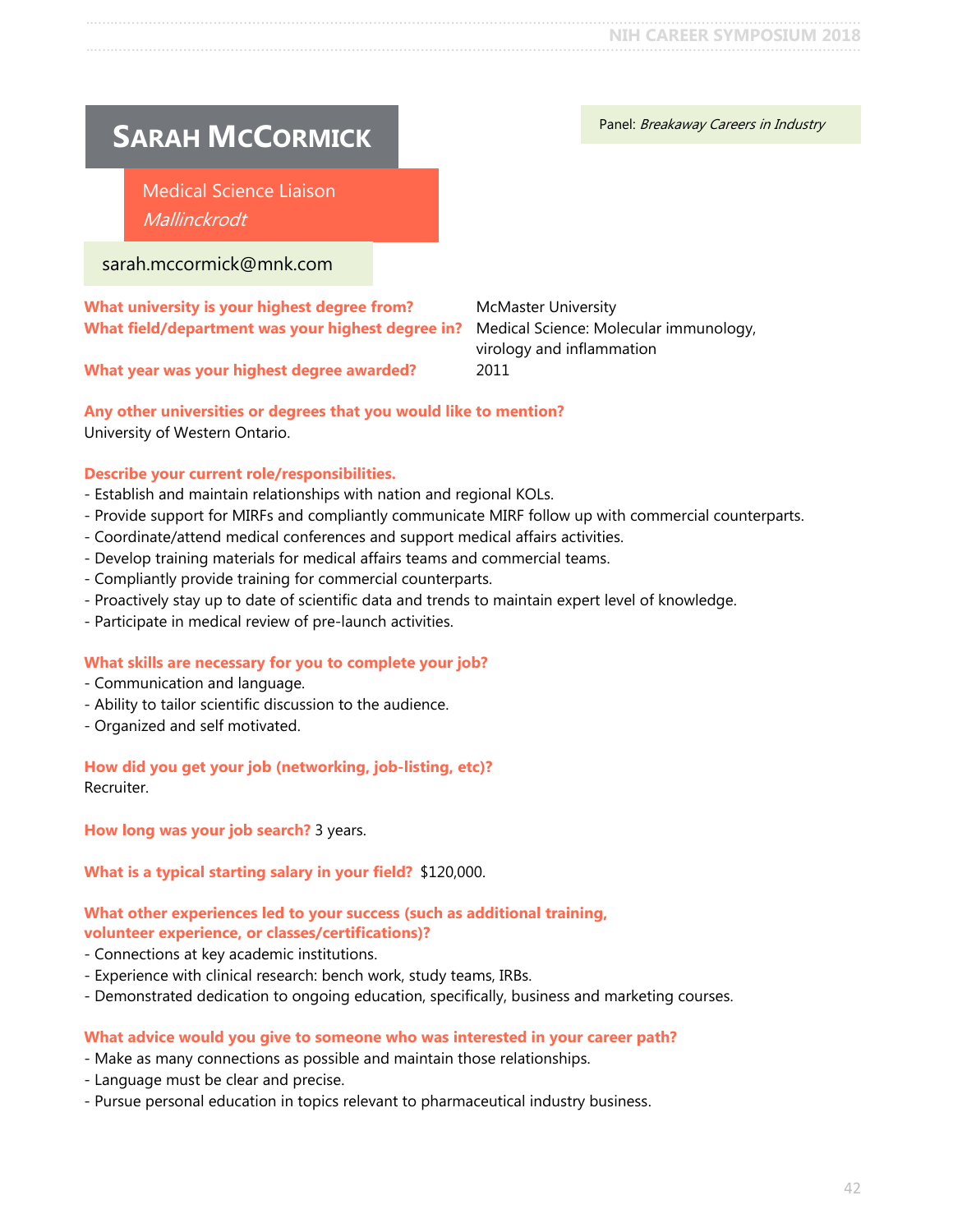## **CALEB MCKINNEY**

Panel: Careers in Science Administration

Assistant Dean, Graduate and Postdoctoral Training & Development Georgetown University Biomedical Graduate Education

caleb.mckinney@georgetown.edu

**What university is your highest degree from?** New York University

#### **Describe your current role/responsibilities.**

Me and my team develop career exploration and professional leadership training programs as well as provides individualized career-related assistance for our biomedical graduate programs. I hope to help students and postdocs develop positive outlooks and professional strategies that align with their individual experiences, passions and goals. My office also supports faculty who are submitting institutional training grant applications. Lastly, I work closely with the Georgetown University Postdoctoral Association to provide tailored community building and professional development programming to postdoctoral research fellows.

#### **What skills are necessary for you to complete your job?**

My role is multifaceted and quite complex, with a variety of stakeholders and competing priorities. In order to succeed in this role, project management and organizational skills are key. I manage a team, and we produce deliverables and execute programs with tight deadlines and often simultaneous workflows. You have to be able to establish organizing principles in order to execute this type of portfolio. If you've ever set-up a PCR during a western blot wash, while your cells were in trypsin, then you already know what that feels like! Furthermore, diplomacy is key to maintaining productive relationships in a bureaucratic environment. You have to realize that there is strategy in aligning your goals with the goals of your organization, and that alignment is often the route to building trust and gaining career advancement.

#### **How did you get your job (networking, job-listing, etc)?**

I regularly met with OITE and set up informational interviews with various other NIH leaders to get my name out there and many opportunities came my way from having this expanded network. Colleagues thought of me when they came across opportunities and because of that, I had many interviews for the few jobs I applied for! My former position was posted on the OITE jobs board and I applied for it. Seems straight forward, but had I not expanded my network, I would not have had the references necessary to land me the offer. I volunteered in other parts of the NIH campus and those references were pivotal to me getting my position.

#### **What advice would you give to someone who was interested in your career path?**

Be deliberate in acquiring skills. You will not move seamlessly from the research lab into academic administration. You will need a bridge of volunteer experiences outside of the lab. For me, I was on the NIH FelCom committee where I liaised between the trainees and the administration. That experience taught me the importance of aligning perspectives to improve outcomes, a key employability skill when it comes to stakeholder engagement. In addition, I worked part-time in the NIAID Office of Training and Diversity, where I organized career options seminars and chaired the Annual Fellows Retreat. These experiences became tangible and key parts of my resume and I discussed them as professional experiences. I would highly recommend keeping your research mentor in the loop. Improve your project and time management skills, and ensure your research mentor that you have developed ways to streamline your time to maintain your research workflow in a way that allows you utilize saved time for these important career development activities.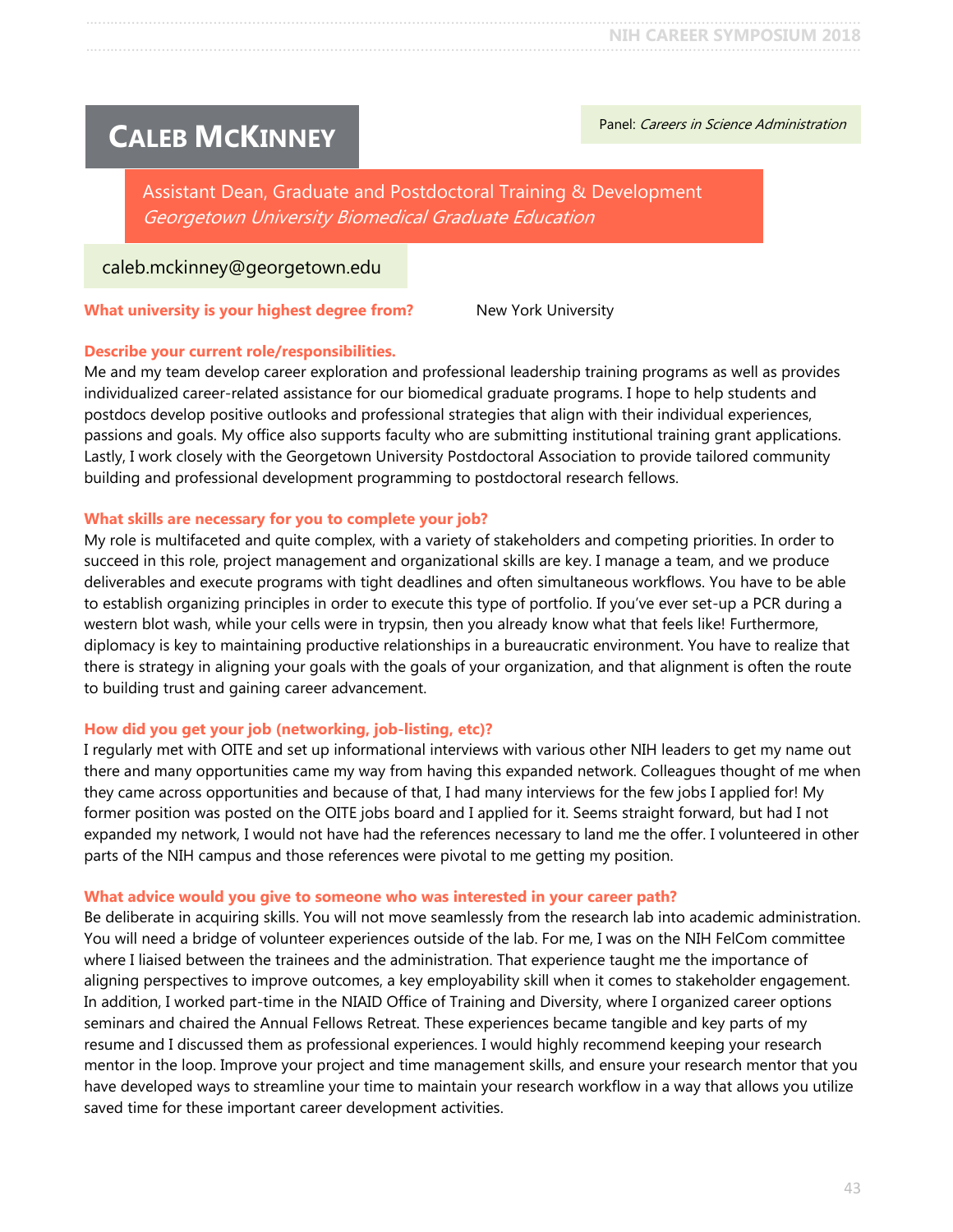Panel: Technology Transfer and Patent Careers

# **JASON MOCK**

Associate Attorney Foley & Lardner LLP

jmock@foley.com

**What university is your highest degree from?** University of Georgia **What field/department was your highest degree in?** Ph.D., Pharmaceutical & Biomedical Science **What year was your highest degree awarded?** 2012

**Any other universities or degrees that you would like to mention?**  JD from the George Washington University Law School.

**Describe your current role/responsibilities.** As an associate in the Chemical, Biotechnology, and Pharmaceutical practice group of my law firm I provide counseling and opinions on intellectual property protection and defense against the intellectual property of third parties. This involves patent drafting and procurement, due diligence investigations, and litigation/enforcement actions.

#### **What skills are necessary for you to complete your job?**

Strong written communication and time management are probably the two most important skills. Much of my job involves distilling highly technical issues, both legal and scientific, and communicating those issues in a clear, concise way. Hence the need for strong writing skills. The other component, good time management, is indispensable because we are constantly fielding numerous issue in a given day and we must organize and complete our projects efficiently in order to meet our deadlines.

#### **How did you get your job (networking, job-listing, etc)?**

A lot of it was networking, but it was also having a unique skill set that was desirable to my firm.

**How long was your job search?** 2-3 months.

**What is a typical starting salary in your field?** \$160,000 - 180,000.

#### **What other experiences led to your success (such as additional training, volunteer experience, or classes/certifications)?**

In order to work in this field, you must at least take the "Patent Bar," which is a test administered by the US Patent and Trademark Office that assesses your understanding of basic patent law and the patent examination process. You must have technical background (e.g., engineering, physics, chemistry, biochem, etc.) to qualify to take this test. If you pass the patent bar, you can work as a patent agent. Patent agents can draft and prosecute patent applications, but they are not qualified to give legal advice on infringement or enforcement of patents, or to otherwise render legal opinions relating to intellectual property. You must obtain a law degree in order to be qualified to give legal advice about patents and participate in legal actions like infringement suits.

#### **What advice would you give to someone who was interested in your career path?**

Do your homework to make sure that it is genuinely something you want to do because law school is not cheap and it will consume at least 3 years of your life. Meet with currently practicing attorneys to learn more about the day-to-day practice, and if it truly seems like something you want to do, consider working as a patent agent first to confirm that you would want to work in this field for the foreseeable future.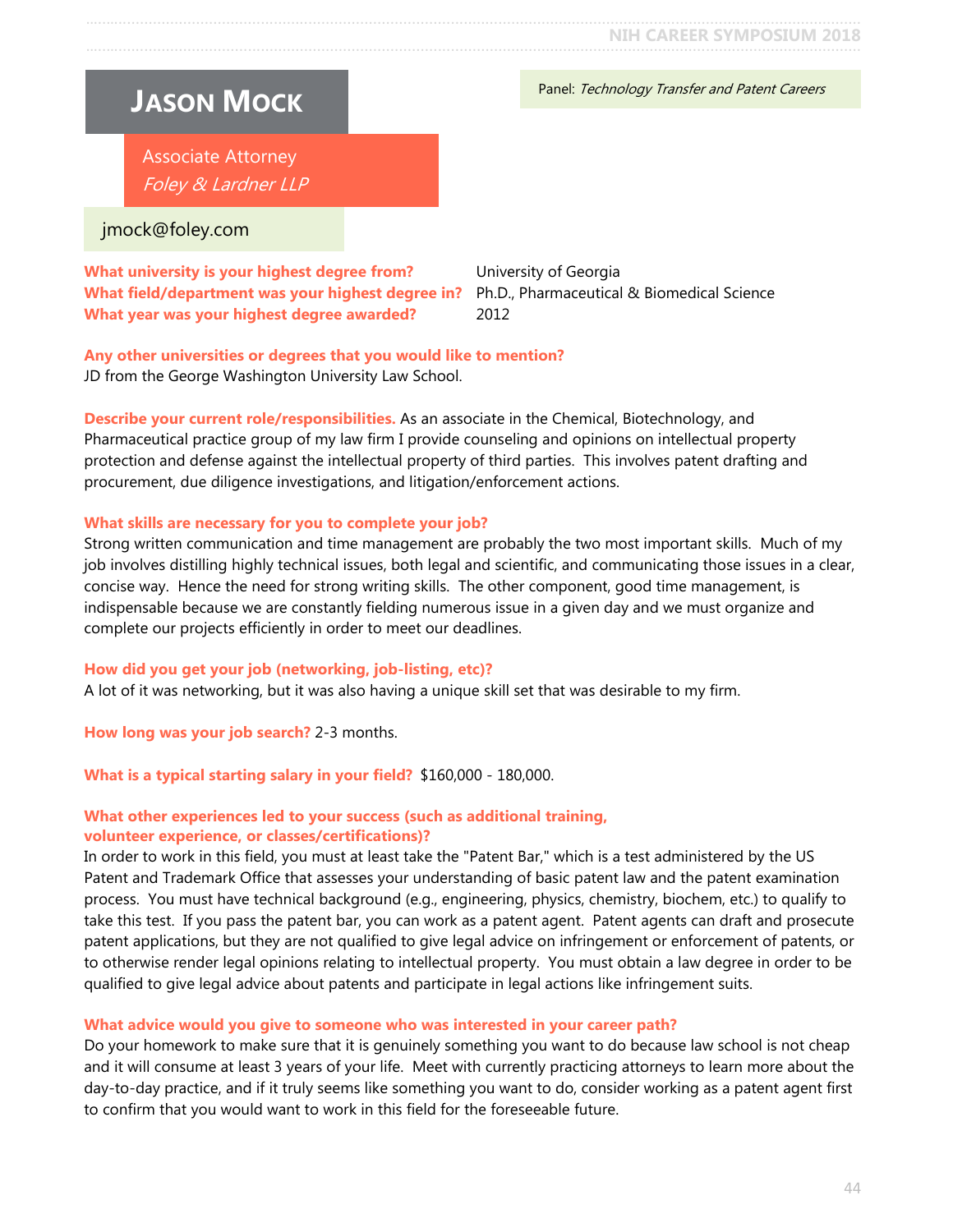## Panel: Career Options for Clinicians

## **ABIGAIL NASH**

Associate Medical Director Janssen Pharmaceuticals

## quailler12@yahoo.com

**What university is your highest degree from?** University of Texas Southwestern Medical Center **What field/department was your highest degree in?** Molecular Biophysics and Psychiatry **What year was your highest degree awarded?** 2011

#### **Describe your current role/responsibilities.**

I'm currently in a program that allows me to rotate through different areas of pharmaceutical development over the course of three years, prior to choosing a final position within the company. I have already completed a year in US neuroscience medical affairs and am currently working within neuroscience early research and development. In my current role, I work with the clinical leader and design and oversee phase 1 and 2 clinical trials. We educate ourselves on the current literature within a field and then design our clinical trials for optimal safety and efficacy outcomes. During an active study, I monitor each trial subject's records for safety and proper trial execution. At the conclusion of a trial, I assist with analyses of the data and decision-making regarding the next steps in development. I work within large teams comprised of individuals with a variety of skill sets from across the company including drug supply chain, those who interact with regulatory agencies, basic/pre-clinical scientists, and company leadership.

#### **What skills are necessary for you to complete your job?**

This job requires the ability to read and understand scientific literature, think creatively, work well with others and demonstrate leadership.

#### **How did you get your job (networking, job-listing, etc)?**

Janssen recruited for this position directly from NIMH when I was a clinical fellow.

**How long was your job search?** I was not actively job searching at the time that I applied for my job

#### **What other experiences led to your success (such as additional training, volunteer experience, or classes/certifications)?**

My program is limited to those with an MD, so this was most critical. Having leadership experience, such as mentoring post-bacs and graduate students was absolutely a plus since this is a critical skill set for the company.

#### **What advice would you give to someone who was interested in your career path?**

Make as many industry contacts as you can. An internal referral for a position is an advantage so always speak to industry people at conferences and get contact info.

Breaking into the pharma industry is the hardest part. As an MD, once you're in, the job security can be very good. Even if your exact position is downsized, MD's with industry experience are so valued that another position will likely be offered to you, either in the same company or another, within days. Different companies have different hiring/downsizing records and different areas of interest so consider researching this beforehand. For example, Janssen has a long legacy in psychiatry so is likely one of the most stable companies for a psychiatrist. They also are considered very "lean" so large downsizing events are rare.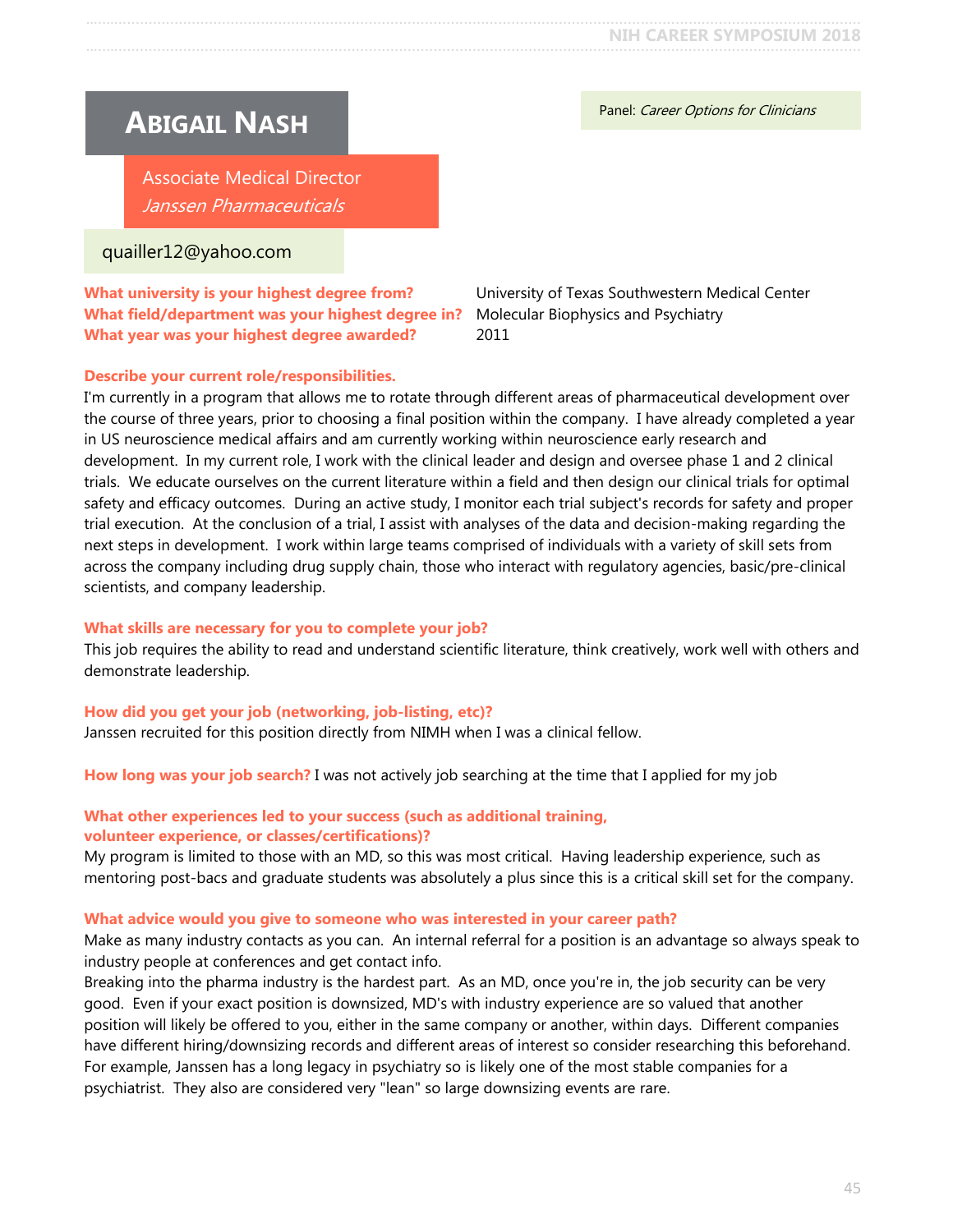# **TANASA OSBORNE**

Project Pathologist/ Sr. Investigator I **Novartis** 

## tanasa.osborne@novartis.com

**What university is your highest degree from?** University of Illinois at Urbana-champaign-PhD **What field/department was your highest degree in?** Comparative Molecular Pathology **What year was your highest degree awarded?** 2012

Panel: Getting Started: The Transition to Industry

**Any other universities or degrees that you would like to mention?**  Tuskegee University College of Veterinary Medicine-DVM.

## **Describe your current role/responsibilities.**

Major responsibilities include:

- 1. Generating & evaluating pathology data through direct/indirect supervision of individuals assigned to studies.
- 2. Pathology peer and scientific reviews.
- 3. Serving at the pathology representative on project teams/Scientific boards/advisory committees.

## **What skills are necessary for you to complete your job?**

Flexibility/adaptability, being a team player, communicating effectively (speaking, writing, listening), and critical thinking.

## **How did you get your job (networking, job-listing, etc)?**

Job-listings mostly from professional society websites.

**How long was your job search?** 6-7 months.

**What is a typical starting salary in your field?** around \$150K.

## **What other experiences led to your success (such as additional training, volunteer experience, or classes/certifications)?**

- 1. Residency in anatomic pathology-provided foundation.
- 2. PhD-acquired molecular skill set, enhanced critical thinking, learned how to present data.
- 3. Specialty certification (ACVP)-requirement for industry position.
- 4. Fellowship in Toxicologic Pathology-exposure to various career opportunities for toxicologic pathologists.

## **What advice would you give to someone who was interested in your career path?**

Be open to opportunities, even if they are outside of your comfort zone/area of expertise. You may not be doing the same thing in a few years that you are doing today. Things change and it's important to be flexible in your "original" plan.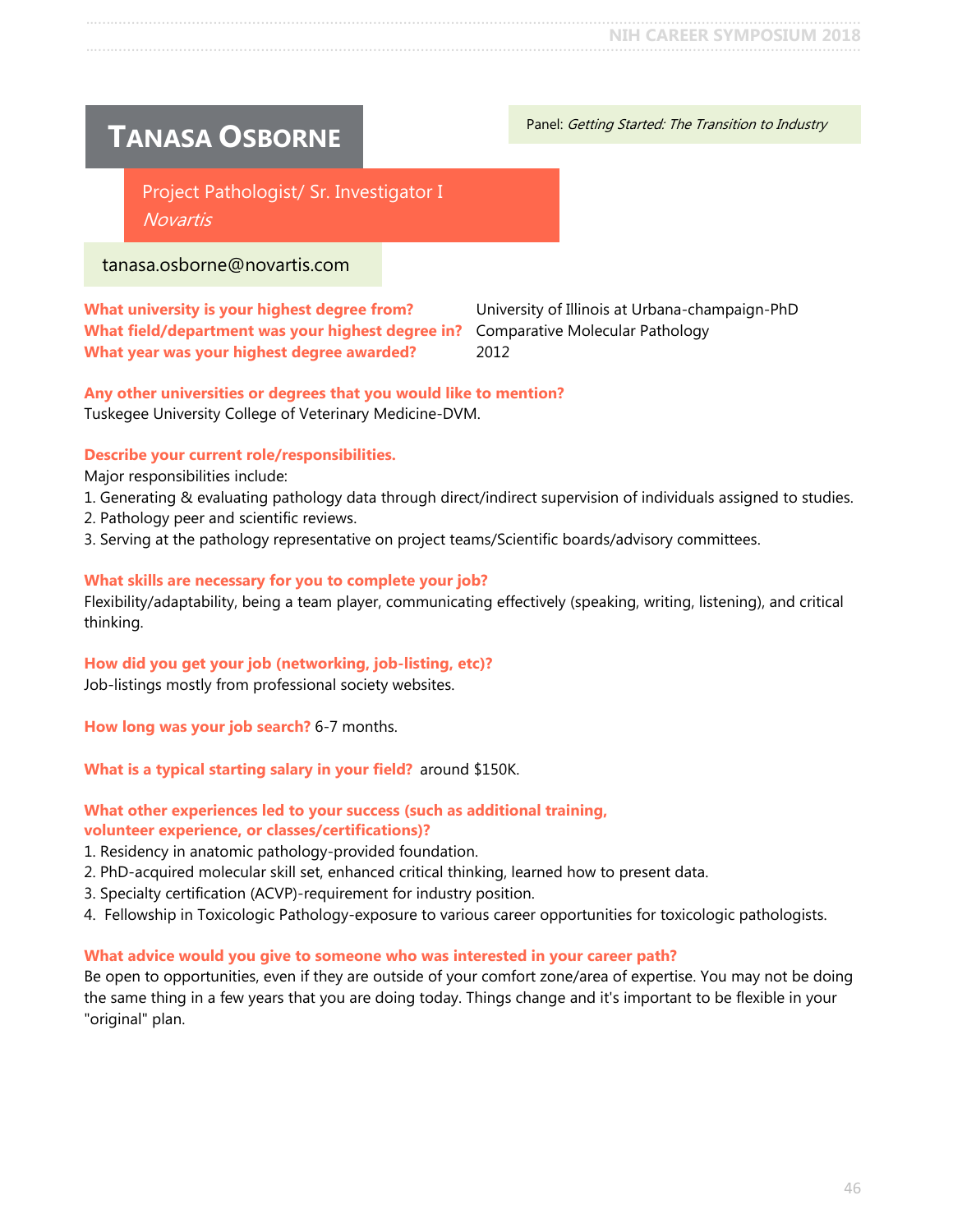# **ALISON PEARCE**

Restoration Director Audubon Naturalist Society

Alison.Pearce@anshome.org

**What university is your highest degree from?** PhD, Stanford University **What field/department was your highest degree in?** Ecological Anthropology **What year was your highest degree awarded?** 2004

**Any other universities or degrees that you would like to mention?**  BA, Environmental Science, Wesleyan Univ.

#### **Describe your current role/responsibilities.**

I lead the efforts to restore native plant communities, ecological function and wildlife habitat to the Woodend Nature Sanctuary. My job is about equally split between desk work like writing grant proposals and working outside doing invasive plant control, native plant installation, habitat assessment and wildlife monitoring.

#### **What skills are necessary for you to complete your job?**

I studied a lot of ecology during my undergraduate and graduate education, but I wish that I had taken more botany. Practical gardening experience is also helpful. Being a good project manager and knowing how to collect and synthesize information from experts are key.

## **How did you get your job (networking, job-listing, etc)?**

I had worked for ANS in various roles for about three years when the organization completed a master plan for the sanctuary. I wrote a memo to the Executive Director describing why I thought we needed to hire a Restoration Director and expressing my enthusiasm for filling the role.

**How long was your job search?** 3 months.

**What is a typical starting salary in your field?** \$55,000.

#### **What other experiences led to your success (such as additional training, volunteer experience, or classes/certifications)?**

I was an agroforestry Peace Corps volunteer, which helped me to understand the logistics of restoration work. I took the core class of the GW Sustainable Landscapes program. I have also led the ANS Master Naturalist program for four years, which gave me the opportunity to learn from many experts.

#### **What advice would you give to someone who was interested in your career path?**

Take every opportunity you can to do field work. Learn to use GIS with an original data set. Take advantage of free education from local groups like the Maryland Native Plant Society.

Environmental engineering would be a more highly paid version of what I do. Stormwater management is a huge field right now with lots of good jobs in green infrastructure design.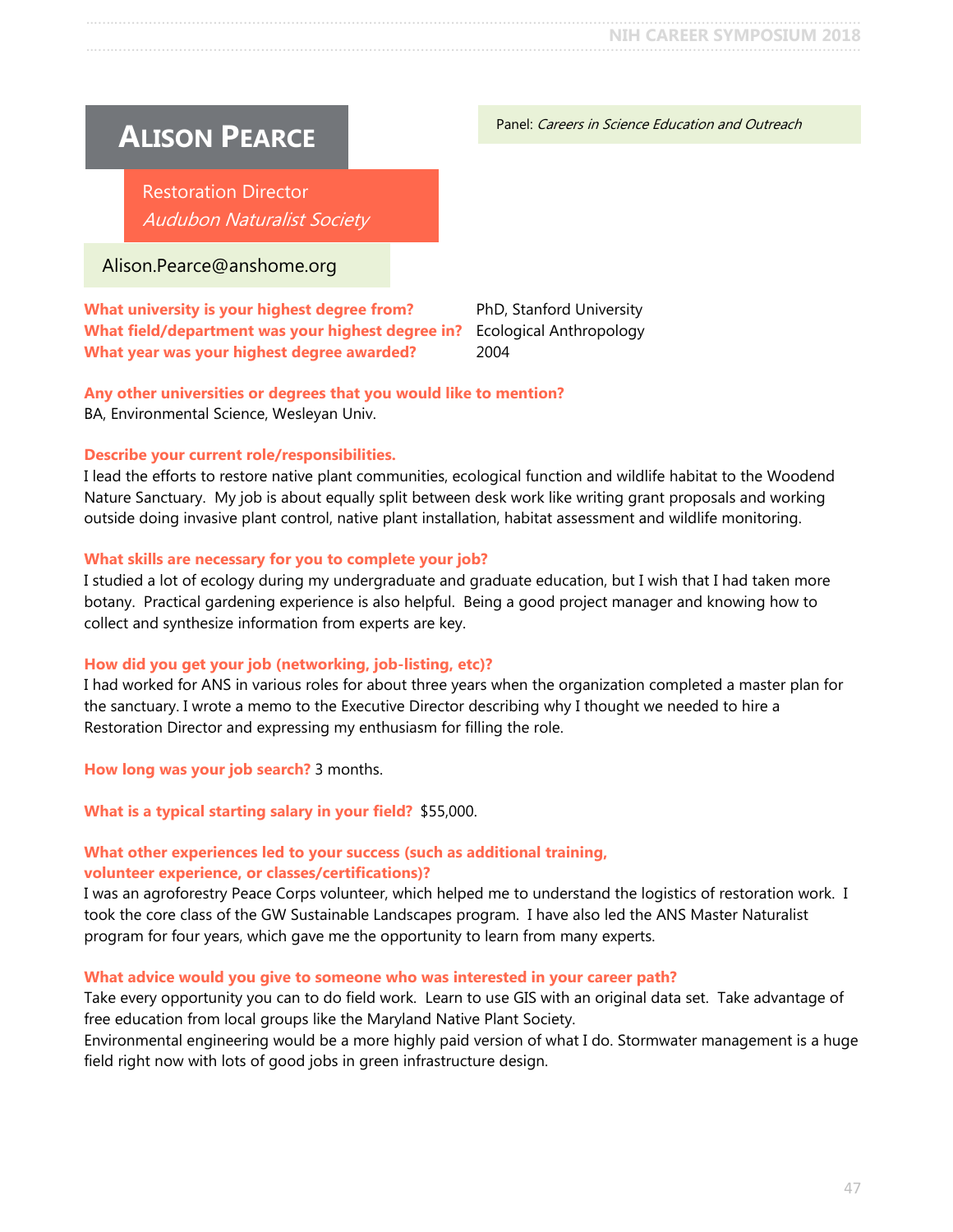Panel: Careers in Science Writing and Editing

# **CAROLYN PELUSO**

Manager, Scientific Writers/Editors Cell Signaling Technology

## cepeluso1@gmail.com

**What university is your highest degree from?** Tufts University **What field/department was your highest degree in?** Cell and Molecular Biology **What year was your highest degree awarded?** 2008

**Any other universities or degrees that you would like to mention?**  B.S., Providence College

### **Describe your current role/responsibilities.**

My team is responsible for producing customer facing material (e.g., blogs, brochures, videos) that supports both our products and our role as a thought leader in the community.

### **What skills are necessary for you to complete your job?**

To get started you will need a strong scientific background, good writing skills, and a keen eye for detail. Everything else can be learned on the job.

#### **How did you get your job (networking, job-listing, etc)?**

I sent my resume out to a lot of different places. As a result, it got into the hands of a recruiter. They contacted me and helped me get my first job. Once you have a job, it's much easier to find new opportunities.

**How long was your job search?** About 6 weeks.

**What is a typical starting salary in your field?** \$60-65K.

#### **What other experiences led to your success (such as additional training, volunteer experience, or classes/certifications)?**

Working on the Fellows Editorial Board was an incredibly important stepping stone for me.

#### **What advice would you give to someone who was interested in your career path?**

Join the Fellows Editorial Board and be an active participant. It will teach you how to read and edit in a way that no other experience can offer.

Science writing is a good bridge to the corporate world. And, once you have a job, you'll be able to pursue many different opportunities. That said, having a strong communication background will serve you well no matter the path you choose to take.

48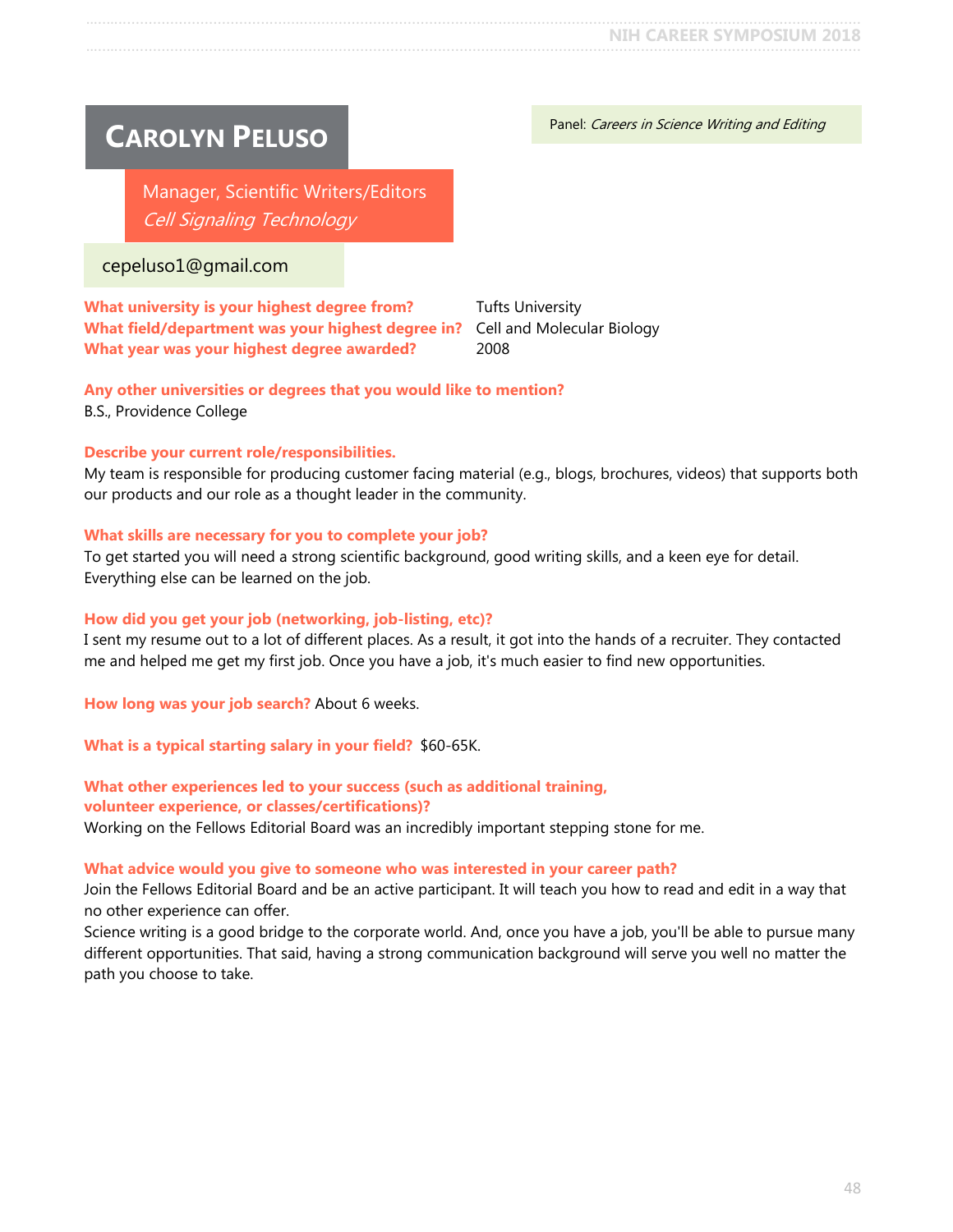# **ERIC POLLEY**

Assistant Professor of Biostatistics Mayo Clinic

## polley.eric@mayo.edu

**What university is your highest degree from?** University of California, Berkeley **What field/department was your highest degree in?** Biostatistics **What year was your highest degree awarded?** 2010

**Any other universities or degrees that you would like to mention?**  Columbia University (MS).

#### **Describe your current role/responsibilities.**

Current position is a collaborative scientist within the Department of Health Sciences Research at Mayo Clinic. We collaborate and lead research projects across the clinic. Additionally, manage a team of statisticians and statistical programmers for research projects.

#### **What skills are necessary for you to complete your job?**

Strong communication skills and interests in wide variety of research projects is critical. Time management also very important since at any time might be managing 10-20 active studies and balancing resources and personal.

#### **How did you get your job (networking, job-listing, etc)?**

Networking is helpful, but publishing your work and having papers within your field of interest is most important for an academic position. When interviewing, it is helpful if you can connect with the individual because they have seen your work previously.

**How long was your job search?** 1 year.

**What is a typical starting salary in your field?** probably around \$80-100K

#### **What other experiences led to your success (such as additional training, volunteer experience, or classes/certifications)?**

Teaching was really helpful. I don't formally teach now, but having that experience of how to explain complex concepts in an interdisciplinary setting greatly helped to prepare for working in a collaborative/consultant environment.

**What advice would you give to someone who was interested in your career path?** Be nice, it is a small community.

Panel: Transition from Postdoc to Faculty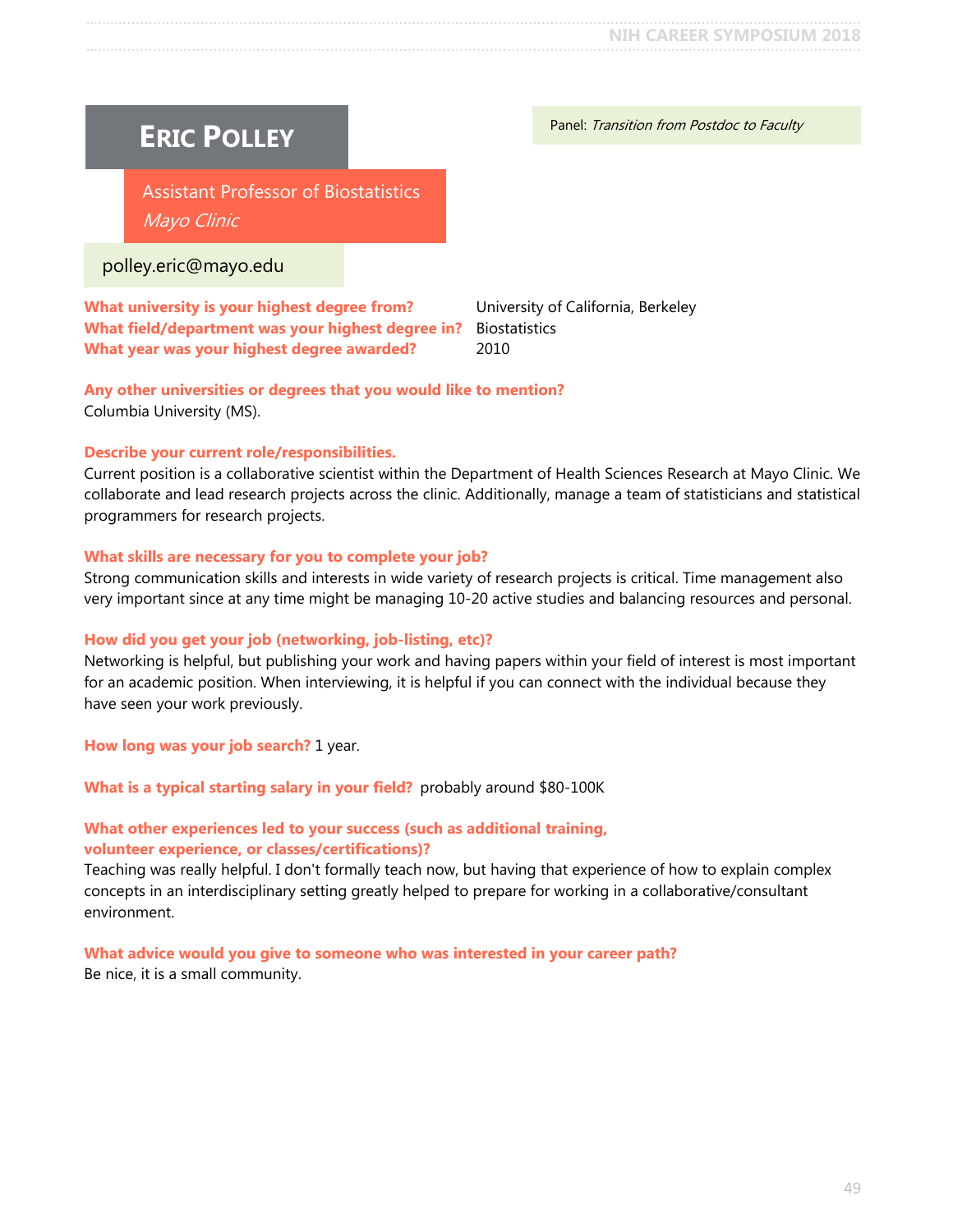# **MAGDALENA PRECIADO LÓPEZ**

Scientist I Calico Labs

maga.preciado@gmail.com

**What university is your highest degree from?** Vrije Universiteit Amsterdam **What field/department was your highest degree in?** Biophysics **What year was your highest degree awarded?** 2015

## **Describe your current role/responsibilities.**

I am a research scientist in a protein biochemistry lab. I design, purify and characterize proteins, as well as develop in vitro assays (both cell-based and with purified components) to test protein biological phenomena.

## **What skills are necessary for you to complete your job?**

How to better focus on the important things and not dwell in the minutiae. When you have multiple projects going it is very important to know how to prioritize and decide when to move on and/or change strategy.

## **How did you get your job (networking, job-listing, etc)?**

I found my job online while searching for industry-based positions that resembled academia in the freedom and openness to tackle difficult questions.

**How long was your job search?** Four months.

**What is a typical starting salary in your field?** About 100,000 USD.

## **What other experiences led to your success (such as additional training, volunteer experience, or classes/certifications)?**

I got feedback on my resume from the ASCB One-On-One CV Review program which was very useful. I also attended the NIH workshops for jobs in industry, and consulted with Lori on my job offer before signing.

## **What advice would you give to someone who was interested in your career path?**

You don't have to be a perfect match to apply! Many of the 'qualifications required' are more of a 'wish list'. Trust what you know and be friendly.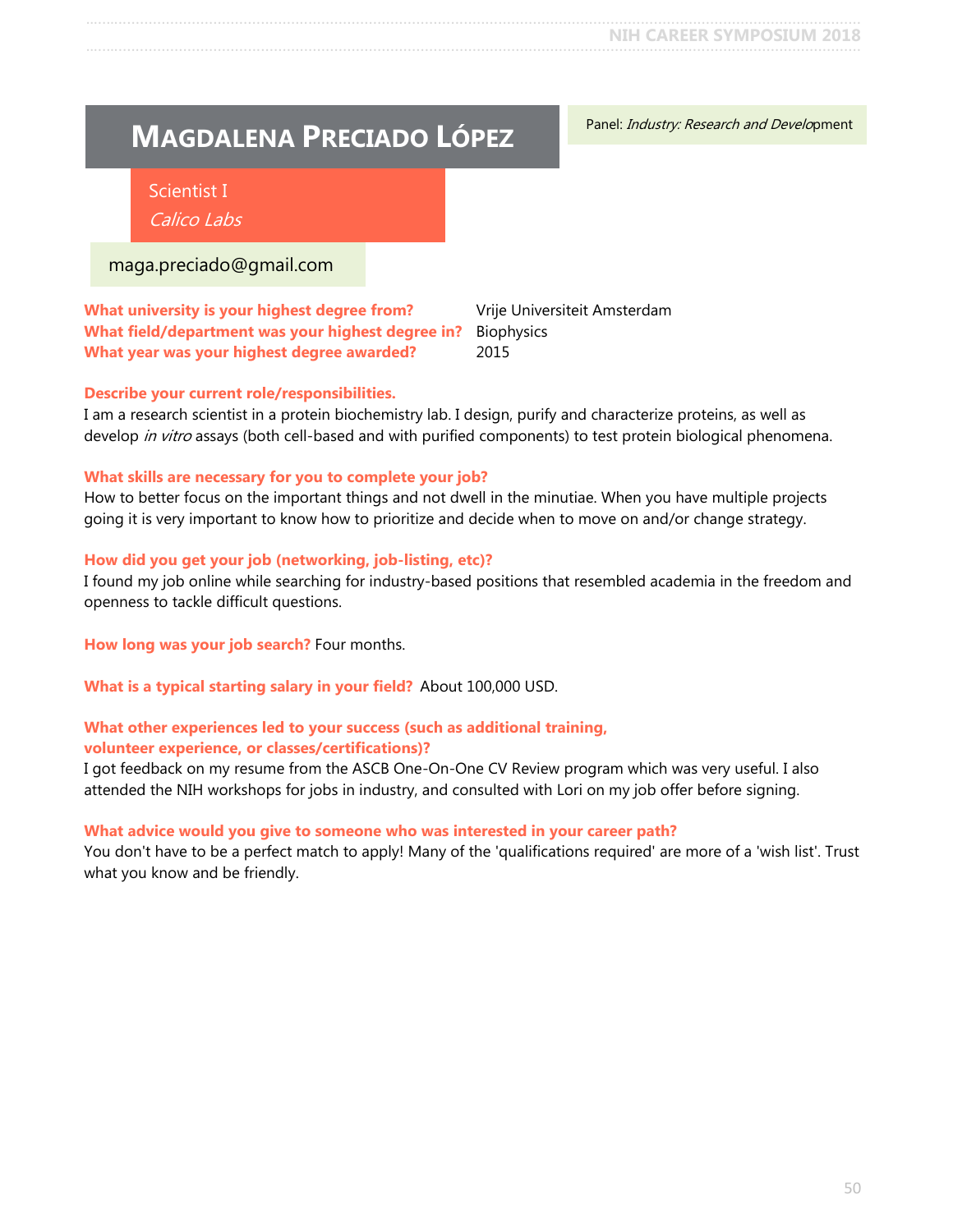# **REBECCA PREVOTS** Panel: Careers in the Federal Government

Epidemiologist NIAID, NIH

rprevots@niaid.nih.gov

**What university is your highest degree from?** University of Michigan **What field/department was your highest degree in?** Epidemiology **What year was your highest degree awarded?** 1991

**Any other universities or degrees that you would like to mention?**  Barnard College.

### **Describe your current role/responsibilities.**

I supervise a team of epidemiologists, including PhD, MPH, postbac to describe population patterns of disease and identify risk factors for disease susceptibility and progression, for infectious diseases of interest.

#### **What skills are necessary for you to complete your job?**

Skills include good analytic skills, ability to problem solve and think critically, as well as good skills in writing and communication, and of course an ability to get along with lots of different kinds of people.

#### **How did you get your job (networking, job-listing, etc)?**

A combination of things- I was part of the EIS program at CDC, which got me into CDC and the federal govt. From there, when I wanted to move to DC I knew people in my field and it was easier to network.

**How long was your job search?** Off and on about 6 months for my NIH position.

**What is a typical starting salary in your field?** Around \$80,000 for PhD, but depends on the cost of living in the geographic area.

#### **What other experiences led to your success (such as additional training, volunteer experience, or classes/certifications)?**

Lots of good field experience and public health experience through internships, field experience during my BA, MPH, and PhD experiences. I took advantage of every opportunity to get field experience.

#### **What advice would you give to someone who was interested in your career path?** Get experience working in the field.

I love my job!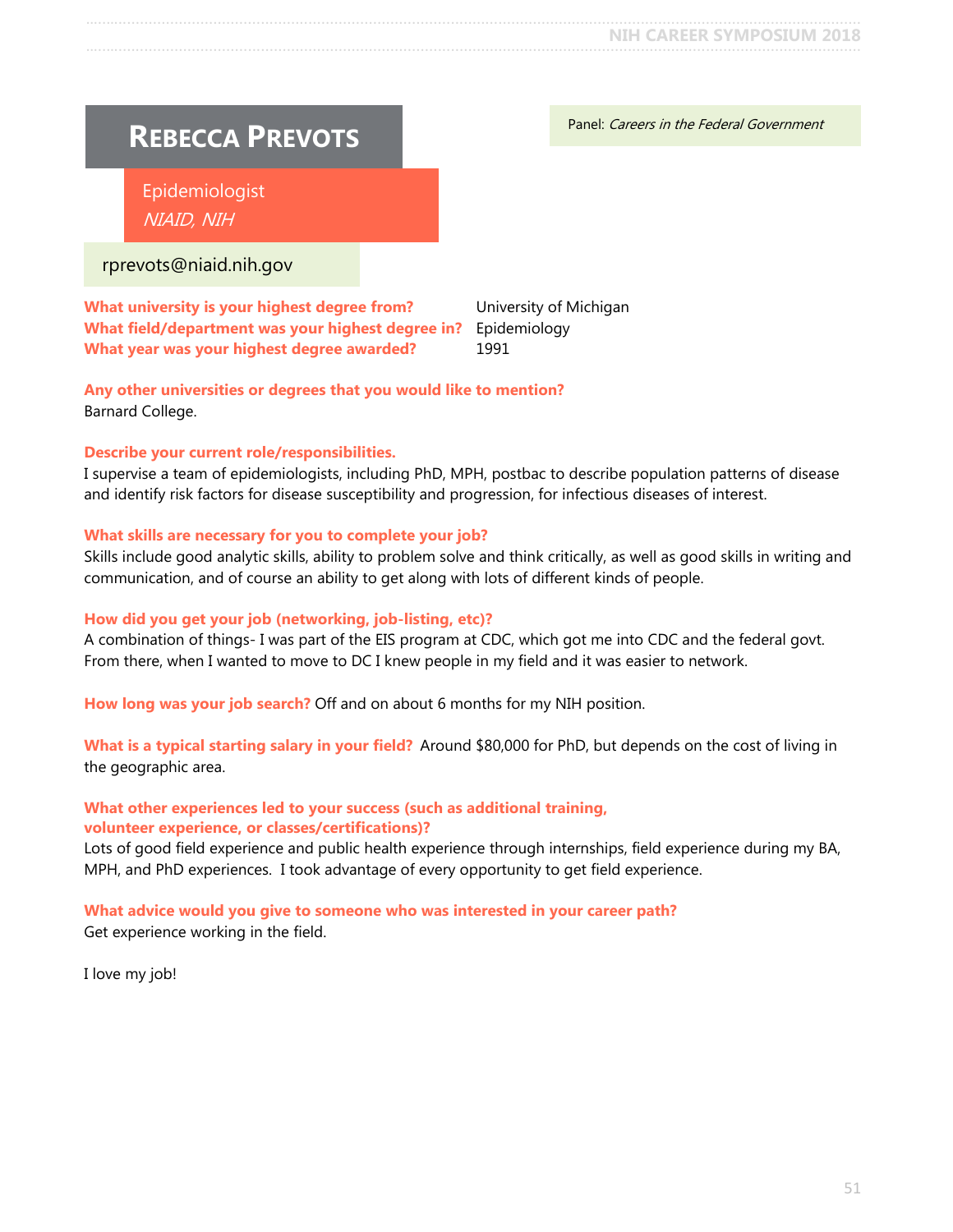# **JOHN REICH Panel: Careers in Science Administration**

Scientific Program Director Foundation for Food and Agriculture Research

## jreich@foundationfar.org

**What university is your highest degree from?** University of Texas **What field/department was your highest degree in?** Cell and Molecular Biology **What year was your highest degree awarded?** 2009

### **Describe your current role/responsibilities.**

Build public-partnerships to increase the amount of money spent on public research within food and agriculture. As part of that, I build consortiums to fund innovation research in the pre-competitive space. I also create RFA, set scientific priorities, and manage grants.

#### **What skills are necessary for you to complete your job?**

People skills are highly valuable. In addition to the ability to learn about science in new topic areas quickly and manage time/prioritize. Writing is also a big skill to have.

**How did you get your job (networking, job-listing, etc)?** Networking.

**How long was your job search?** 0 months.

**What is a typical starting salary in your field?** US government agencies will pay starting \$90 K +, and it varies depending on the type of organization.

**What other experiences led to your success (such as additional training, volunteer experience, or classes/certifications)?** Having passion for what you are working on.

#### **What advice would you give to someone who was interested in your career path?**

Develop the ability to coordinate efforts and leverage resources and knowledge for impact. Also, be passionate about what you are doing as this drives success.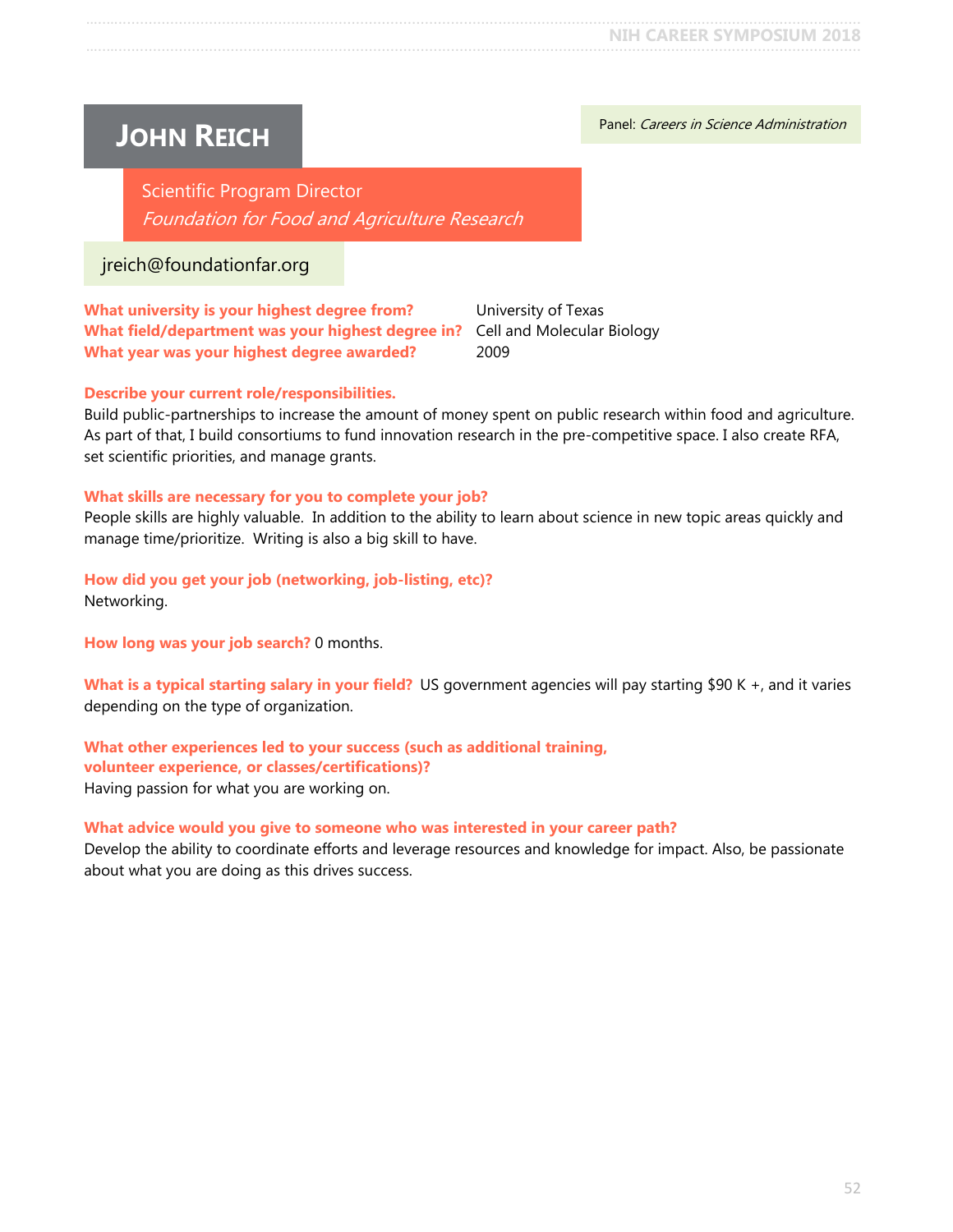53

#### **NIH CAREER SYMPOSIUM 2018** …..…............................................................................................................................................................................

# **ISAAC RODRIGUEZ-CHAVEZ**

CEO, Founder 4Biosolutions Consulting

## isaacrodc@gmail.com

**What university is your highest degree from?** University of Delaware **What field/department was your highest degree in?** Virology and Immunology **What year was your highest degree awarded?** 1999

## **Any other universities or degrees that you would like to mention?**

Duke University, Columbia University, Venezuelan Institute for Scientific Research, Central University of Venezuela.

## **Describe your current role/responsibilities.**

As a CEO of a Biomedical Consulting firm, I serve as an executive leader providing expertise in all facets of scientific research, clinical trials, drug therapy development, and strategic planning within high-profile organizations.

## **What skills are necessary for you to complete your job?**

Broad knowledge and skills in science, clinical research and regulatory compliance applied to the development and operations of laboratories and clinical trials to test cutting-edge drug therapies for infectious diseases in the areas of virology, microbiology, immunology, vaccinology, and oncology. Skilled in directing Clinical Research Organizations (CROs) and cross-functional teams across multiple platforms, leading the development of innovative scientific and biomedical products. Collaborative communicator with success managing various programs and leading thousands of projects from conception through completion.

## **How did you get your job (networking, job-listing, etc)?**

I created my own company.

**How long was your job search?** 1 year.

**What is a typical starting salary in your field?** Variable.

## **What other experiences led to your success (such as additional training, volunteer experience, or classes/certifications)?**

The combination of scientific and clinical research experience with administrative and regulatory experience was central for my success.

## **What advice would you give to someone who was interested in your career path?**

Develop the skill set needed.

Speak to multiple biomedical consulting firms.

Be a smart and honest worker willing to find solutions to complex problems.

Panel: Careers in Investment and Consulting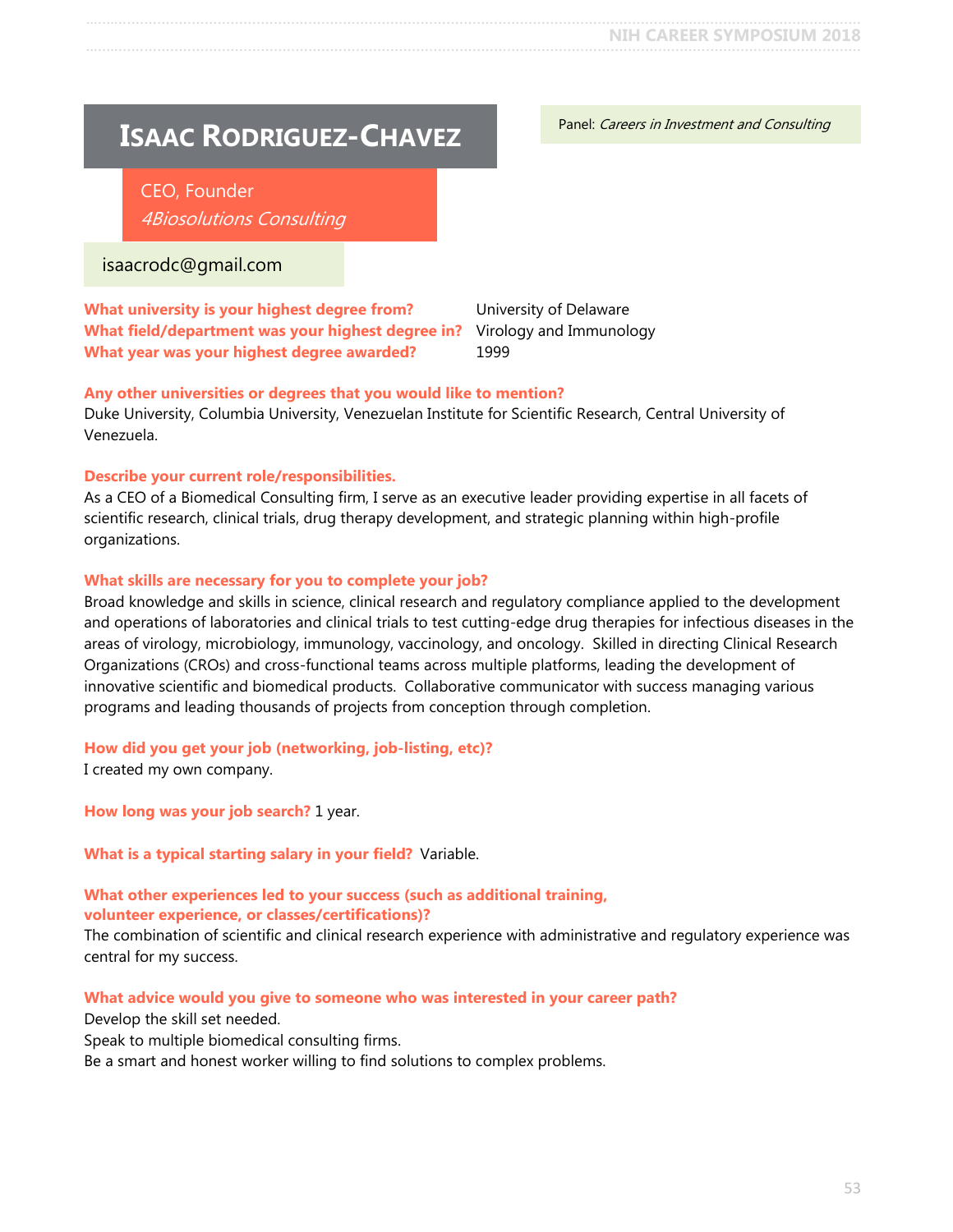# **ADAM RUBEN**

Panel: Careers in Science Education and Outreach

Associate Director, Vaccine Stabilization & Logistics Sanaria Inc.

## adamruben@gmail.com

**What university is your highest degree from?** Johns Hopkins University **What field/department was your highest degree in?** Biology **What year was your highest degree awarded?** 2008

**Any other universities or degrees that you would like to mention?**  Bachelor of Arts, Princeton University, 2001.

#### **Describe your current role/responsibilities.**

Sanaria is a small biotech company, so I have many responsibilities outside those nominally required for my role. I'm involved in cGMP manufacturing, clinical data analysis, writing papers, performing research, and performing Quality Control assays.

I also work as a freelance science communicator and comedian. The responsibilities of these side jobs are whatever I choose them to be--I choose whether to accept certain gigs or writing assignments.

#### **What skills are necessary for you to complete your job?**

For my job at Sanaria, I wish I had studied biostatistics. That would have been very useful. Immunology, too. General data analysis is an important skill--i.e., the ability to look at data and figure out whether it's been acquired properly, and if so, what conclusions can be fairly drawn from those data.

For writing and performing, necessary skills include public speaking and clear communication. Another important skill is the willingness to accept many low-stakes positions along the way, since one never knows which will lead to future work.

#### **How did you get your job (networking, job-listing, etc)?**

I got my job at Sanaria after I attended a small conference during my PhD and saw Sanaria's CEO speak. I tried to pursue a position there, and I ended up using a connection (my wife's mother's college roommate's husband) to come give a seminar at Sanaria about my graduate work. That seminar led to a full-time job. For writing and performing, I built it all from scratch, one gig at a time. I did a lot of performing at open mic nights, teaching expository writing, telling stories on stage, emailing book proposals to agents, and recording and submitting audition tapes.

#### **What other experiences led to your success (such as additional training, volunteer experience, or classes/certifications)?**

Every experience has helped me in some way. Even experiences that don't directly lead to career advancement are valuable learning opportunities.

#### **What advice would you give to someone who was interested in your career path?**

Do as much as you can while you have time. Say yes to everything, because you never know what will lead to other opportunities.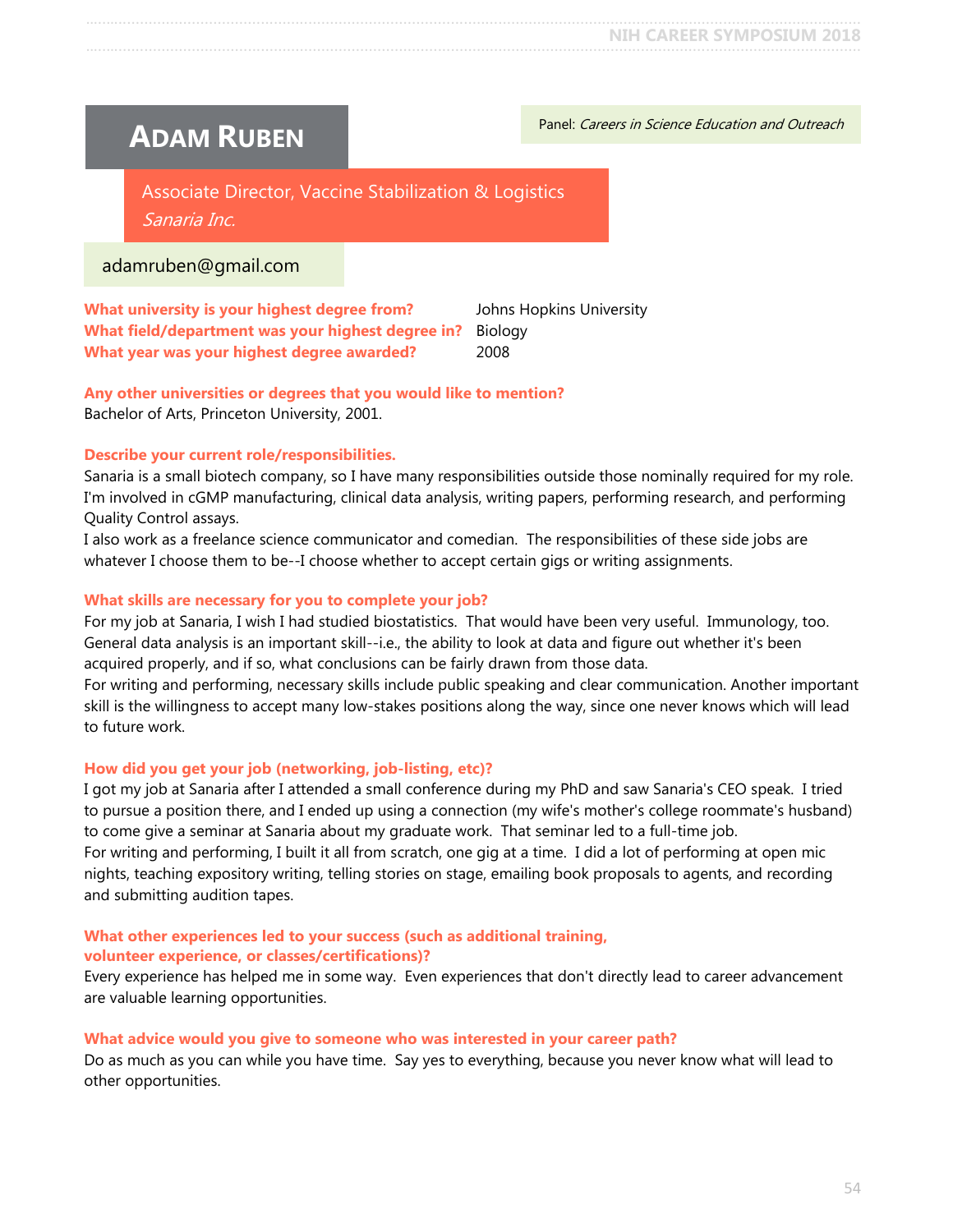Panel: Careers in Investment and Consulting

# **RAJNI SAMAVEDAM**

Principal/Director Booz Allen Hamilton

## samavedam\_rajni@bah.com

**What university is your highest degree from?** Drexel University **What field/department was your highest degree in?** Public Health, Epidemiology **What year was your highest degree awarded?** 1998

**Any other universities or degrees that you would like to mention?**  Smith College, London School of Hygiene & Tropical Medicine.

#### **Describe your current role/responsibilities.**

Oversee multidisciplinary (science, analytics, technology) teams to develop and execute against federal government contracts. Primary focus is on account growth and management in NIH and other areas in HHS. Grow life sciences talent, capability and opportunities.

#### **What skills are necessary for you to complete your job?**

Skills needed: strategic thinking and communication; analytic thinking; leadership; mission understanding; scientific understanding; entrepreneurship; team management.

Some skills to acquire earlier - understanding of government contracting, and business capture methods.

#### **How did you get your job (networking, job-listing, etc)?** Connection through a friend.

**How long was your job search?** 1 month.

#### **What other experiences led to your success (such as additional training, volunteer experience, or classes/certifications)?**

Any and all experiences. Facilitated group thinking and learning. Medical seminars. Volunteer with non-profits for strategic thinking.

#### **What advice would you give to someone who was interested in your career path?**

Learn different aspects of consulting - take on opportunities even if they push you out of your comfort zone!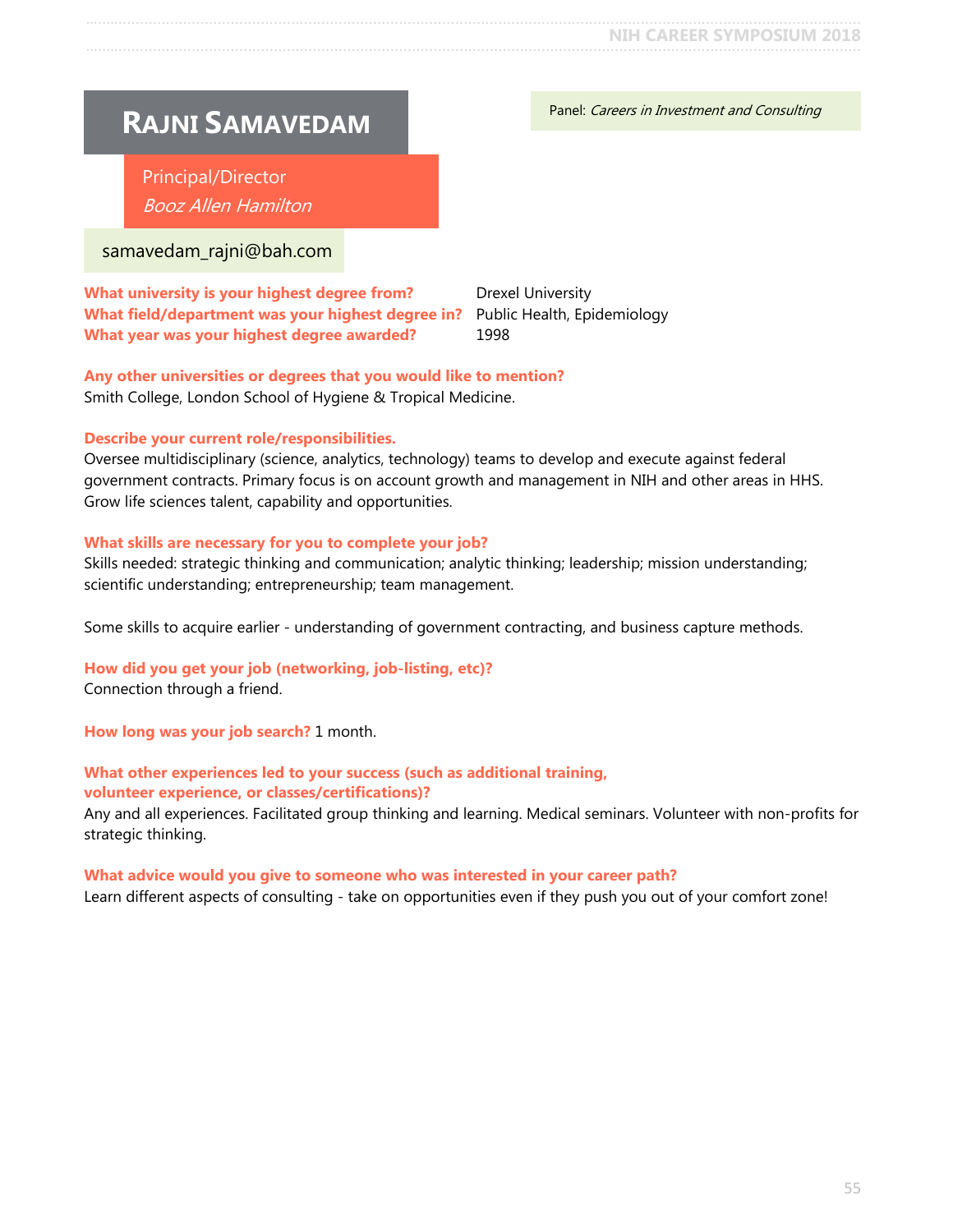Panel: Careers in Investment and Consulting

# **ARTI SANTHANAM**

**Director TEDCO** 

### asanthanam@tedco.md

**What university is your highest degree from?** Rutgers University **What field/department was your highest degree in?** Microbiology and Molecular Genetics **What year was your highest degree awarded?** 2005

**Any other universities or degrees that you would like to mention?** NCI Postdoc.

#### **Describe your current role/responsibilities.**

I manage the \$5.8M Maryland Innovation Initiative (MII) program investing in commercialization and start-up companies spun out of five participating universities; Johns Hopkins University, the University of Maryland College Park, Baltimore and Baltimore County campuses, as well as Morgan State University. Established in 2012, MII has invested \$30M that has resulted in 58 startups, \$140M follow-on funding and 5 exits till date!

#### **What skills are necessary for you to complete your job?**

- Tech Commercialization
- Program Management
- Board/Stakeholder relationship management
- Investment analysis
- Financial management
- Portfolio management

#### **How did you get your job (networking, job-listing, etc)?**

Networking through local groups and clients; Women in Bio

**How long was your job search?** 5 months.

**What is a typical starting salary in your field?** \$80K.

#### **What other experiences led to your success (such as additional training, volunteer experience, or classes/certifications)?**

- Consulting
- Non-profit Board
- Non-scientific communication skills
- Volunteering for professional groups

#### **What advice would you give to someone who was interested in your career path?**

Explore opportunities outside of your comfort zone. Network Network Network

Think outside the box when it comes to career paths... not every job needs pipetting skills and you have more to offer than that.

It is an interesting intersection of Tech Commercialization, Economic Development and Venture Capital Investment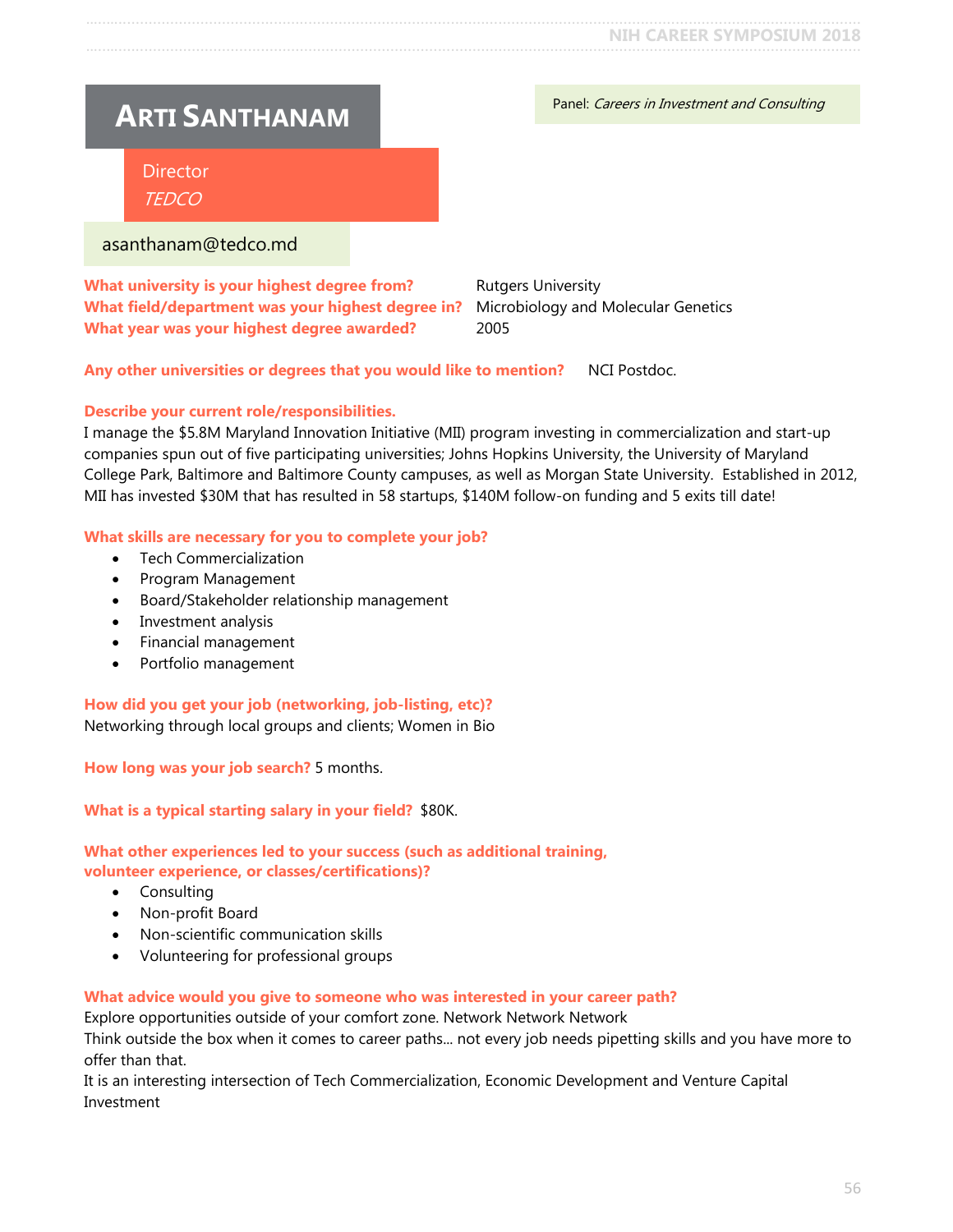Panel: Teaching Intensive Faculty

## **SHANEN SHERRER**

Assistant Professor of Biochemistry St. Mary's College of Maryland

### smsherrer@smcm.edu

**What university is your highest degree from?** The Ohio State University **What field/department was your highest degree in?** Biochemistry **What year was your highest degree awarded?** 2011

#### **Describe your current role/responsibilities.**

I am a tenure-tracked Assistant Professor of Biochemistry within the Department of Chemistry and Biochemistry at St. Mary's College of Maryland. I am expected to do scholarly work along with teaching and service for the department and college. While these activities seem simple, I actually spend about 70% of my professional efforts on teaching, 10% on service and 20% on scholarly activities. On a typical day during the academic year, I am teaching 1-2 courses (lectures and/or labs), dedicating 1-2 hours of office time to meet with students from my courses, and spending 2 hours planning future class/lab sessions. Each week, I also spend time meeting with each of my research students. These students work on my research projects during the academic year. The rest of my time during the week is devoted to service which includes department meetings, college meetings, and attending training sessions for teaching assistants. As my teaching regimen becomes more regular after my first year at the college, I will be able to dedicate more time to research.

#### **What skills are necessary for you to complete your job?**

Time management, classroom management, lab management, public speaking, networking, writing, mentoring, advising, and knowledge of basic instructional technology are essential for me to be effective in my position. It is also expected that I have in depth and broad disciplinary knowledge to teach chemistry and biochemistry courses under the professional guidelines of the American Chemical Society and the American Society of Biochemistry and Molecular Biology. Most of these skills did not surprise me except for how much public speaking I would be doing for different audiences. Until this position, I did public speaking mostly in the form of research presentations. These presentations were typically for scientists, especially those in my discipline. However, college teaching requires good public speaking skills to facilitate student learning and to engage other community stakeholders. This is particularly true for teaching non-majors and collaborating with faculty outside my discipline.

#### **How did you get your job (networking, job-listing, etc)?**

To find my faculty position, I monitored popular higher education job websites that list academic positions from July - December during the expected last academic year of my postdoctoral training. These websites included the Chronicles of Higher Education, Inside Higher Education, and Chemjobber. I also looked at the online job postings of AAAS/Science Careers, the American Chemical Society, and the American Society of Biochemistry and Molecular Biology. I looked for positions at small liberal arts colleges and major universities, but preferred institutions that focused on undergraduates. After completing my online application to St. Mary's College of Maryland, I made sure that all requested supporting documents were received before the deadline. The college responded within a few weeks by email to schedule an initial interview. For the phone/Skype interview, I reserved a quiet room at work so I could not be disturbed while having the best phone and internet signals. I also had questions ready to ask so I could gain more insights on the position. The chair of the department emailed me shortly afterwards to schedule a campus interview, which I replied and scheduled as quickly as possible. During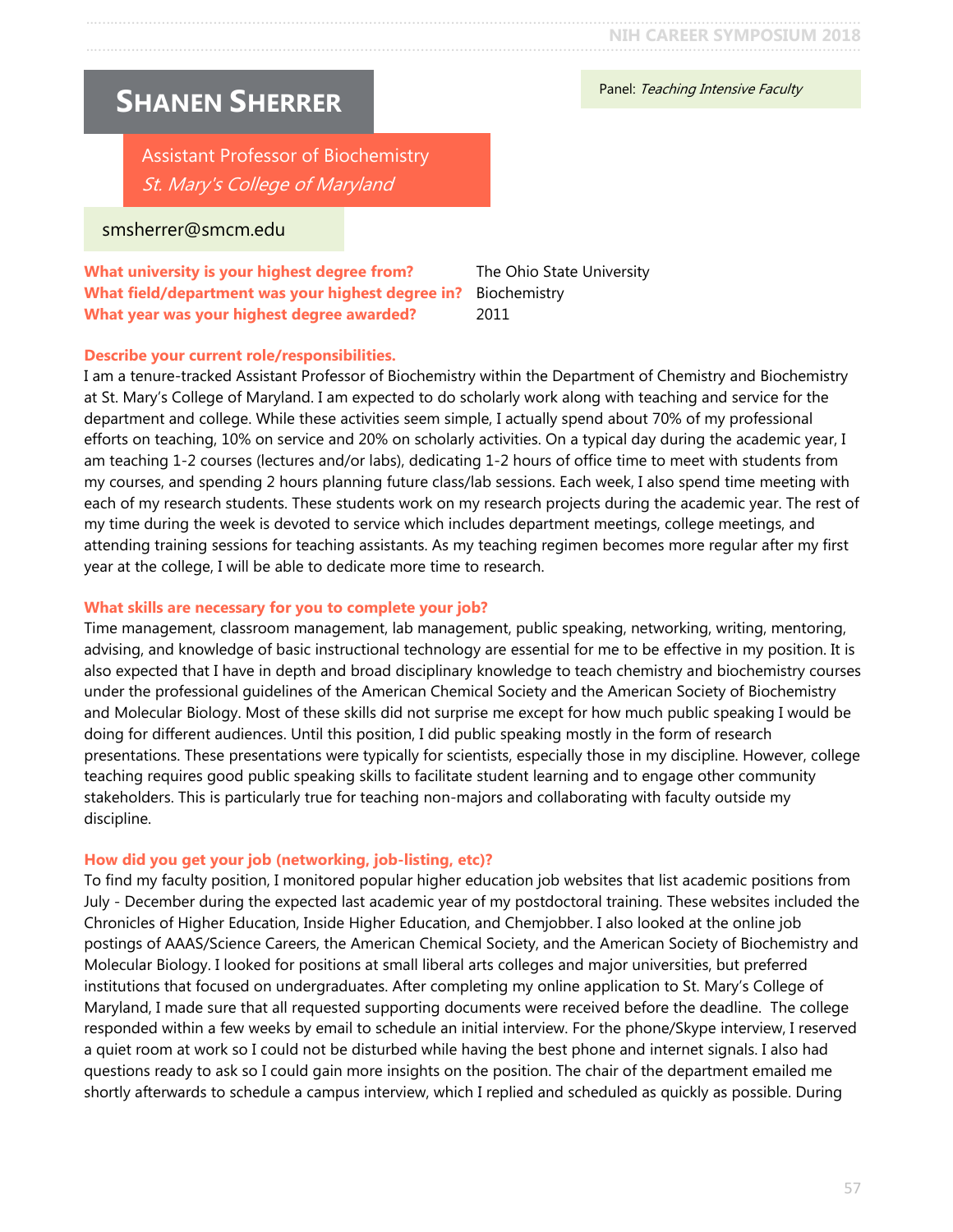my campus visit, I maintained professional and personable interactions with the faculty, students, and staff involved in the interview process. Once the chair offered me the position, I replied in a timely manner and cleared up additional concerns. After negotiations, I formally accepted the job offer.

**How long was your job search?** 6 months.

**What is a typical starting salary in your field?** \$60,000 to \$75,000.

#### **What other experiences led to your success (such as additional training, volunteer experience, or classes/certifications)?**

My experience as both a lab manager and chemical safety officer during graduate school is a big advantage for my ability to set-up my lab and supervise undergraduate researchers. I also enhanced my management skills by completing the NIH Management Boot Camp towards the end of my postdoctoral training. To prepare for a possible faculty career in a chemistry department, I participated in the American Chemical Society's Postdoc to Faculty Workshop. These postdoctoral professional development opportunities followed my rigorous graduate school training where the demands of my research prevented me from serving as an instructor of record for university courses. However, I did serve as a graduate teaching assistant for three academic terms and I taught a summer camp science course for middle school students as a postdoc to gain teaching experience. Having a Noble Prize winner as a postdoc mentor helped with the visibility of my job applications, but more importantly, my postdoctoral experience reinforced my desire to pursue a faculty career at a predominantly undergraduate institution. My willingness and eagerness to teach science topics inside and outside the tradition classroom, including during my research talk, also are reasons why I was offered the job.

#### **What advice would you give to someone who was interested in your career path?**

Before applying for a faculty job, be mentally ready. Be honest about your chances of succeeding in a faculty position at a college or university. Develop an understanding of faculty roles at different types of institutions, especially small liberal arts colleges, since levels of commitment to teaching, research, and service varies greatly. There are numerous reports on academic labor markets and published career guides that can help you prepare for a faculty career. However, your academic record and network are major factors that will shape your career. Do not apply to every faculty job opening possible because you will not have time to personalize applications for each position. Be strategic and targeted with applying to faculty jobs. I suggest going to career transition workshops offered by some disciplinary societies or postdoc/career service offices that can help you prepare a full application for a current open position, give feedback on it, and talk about other aspects of faculty careers. Have a draft cover letter, teaching statement/portfolio, CV, research statement, and diversity statement on hand that can be modified for each application. Schedule a practice talk with people outside your lab and/or department so you can get unbiased audience feedback on your presentation. Many teaching intensive institutions will want to see faculty candidates do a research seminar, teaching demonstration, and/or chalk talk during the campus interview process.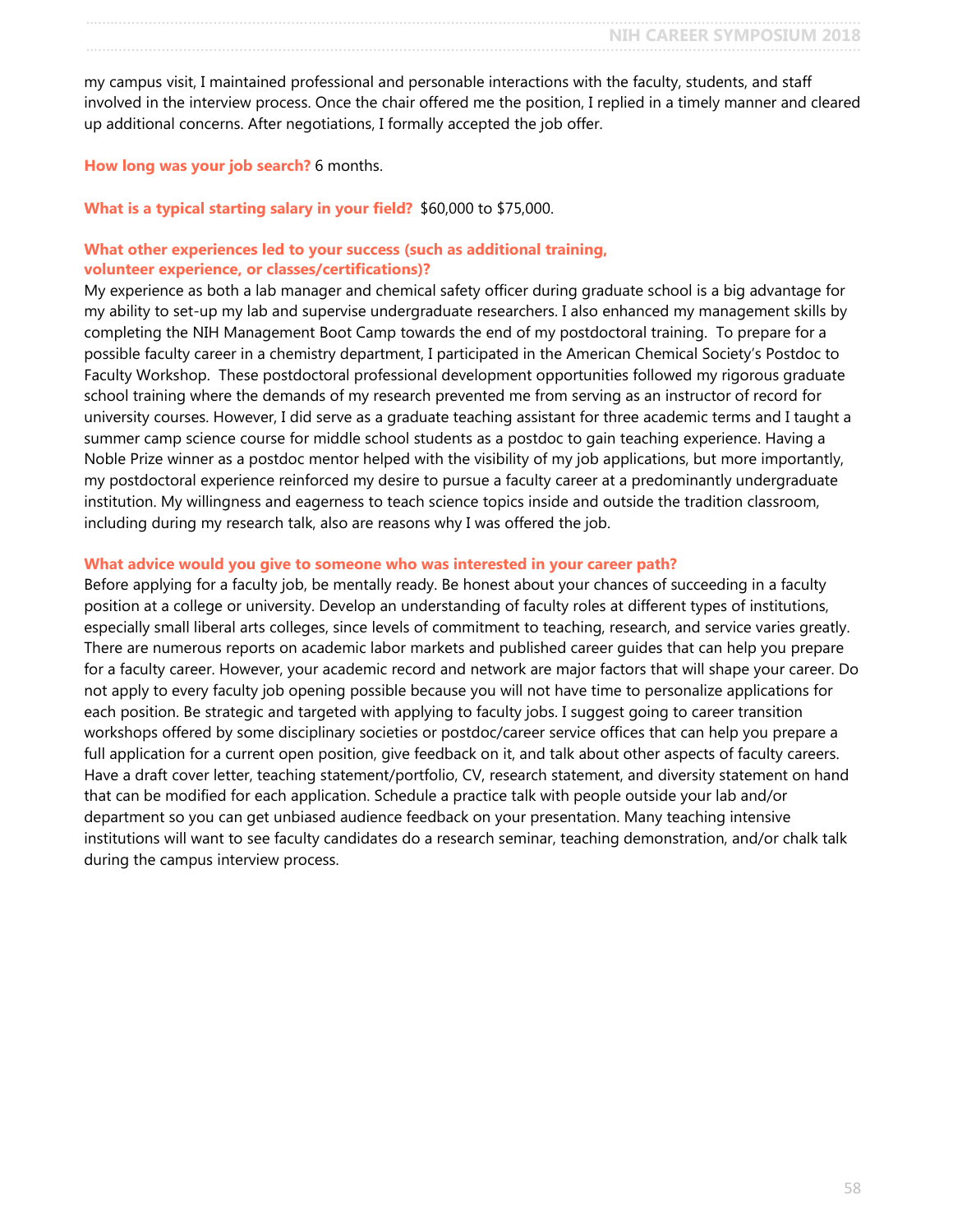59

#### **NIH CAREER SYMPOSIUM 2018** …..…............................................................................................................................................................................

# **SHANTANU SHEWALE**

Scientist, Prodcuct Development Personal Genome Diagnostics

## sshewale@pgdx.com

**What university is your highest degree from?** PhD, University of North Texas Health Science Center **What field/department was your highest degree in?** Molecular Genetics **What year was your highest degree awarded?** 2016

**Any other universities or degrees that you would like to mention?**  BS, Microbiology, Louisiana State University

## **Describe your current role/responsibilities.**

Currently, I work within the early development group. My focus is early feasibility testing of novel technologies, and successfully implementing these technologies within our pipeline. Day to day tasks revolve around organizing and managing the day to day work flow within the lab, designing experiments, and coordinating with other departments on data analysis and feedback that into designing future experiments.

## **What skills are necessary for you to complete your job?**

It's imperative to be clear in communicating across multiple teams throughout the organization. It's also important to be well organized as documenting details throughout product development is very important.

## **How did you get your job (networking, job-listing, etc)?**

It was through networking.

**How long was your job search?** 3 Months.

**What is a typical starting salary in your field?** Variable with experience.

## **What advice would you give to someone who was interested in your career path?**

I'd network as often as I can, and also acquire any skillsets now that you feel are important within an industry based settings.

Panel: Finding the Right Size Company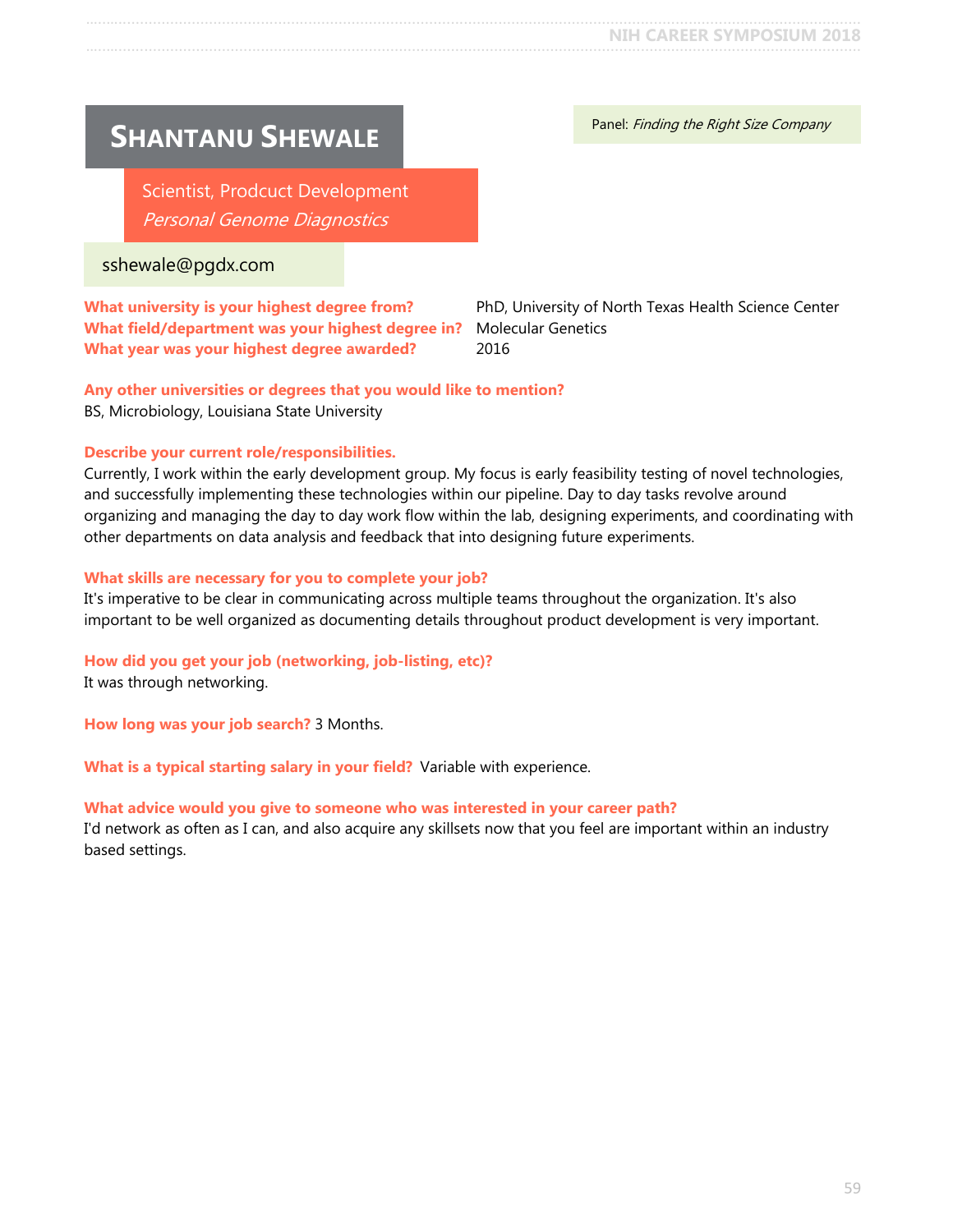Panel: Careers in Science Writing and Editing

# **SHANA SPINDLER**

Freelance Science Writer/Editor Self-employed

shana.spindler@gmail.com

**What university is your highest degree from?** University of California, Los Angeles **What field/department was your highest degree in?** Molecular, Cellular, Developmental Biology **What year was your highest degree awarded?** PhD, 2009

### **Describe your current role/responsibilities.**

I am self-employed as a freelance science writer and editor. In this role, I write about ongoing scientific research for both the general public and scientific audiences, and I write about science career opportunities for current trainees. My freelance work has been in the form of long-term contracts with various organizations, including a bioinformatics non-profit and the National Institute of Child Health and Human Development. My day-to-day activities include communication (mostly by email) with each organization, writing and editing articles, and planning for upcoming projects and deadlines. While I work independently from home, I am part of a team for each project. In addition, I spend some amount of time each month on administrative activities, such as filing quarterly taxes and preparing invoices. My work is part time, and in total I work about 15 hours per week.

#### **What skills are necessary for you to complete your job?**

Necessary skills for a freelance science writer include a strong grasp of the language, excellent time management, an ability to network and maintain contacts, and a willingness to learn something new every single day!

#### **How did you get your job (networking, job-listing, etc)?**

My first venture into non-academic writing and editing began as a postdoctoral fellow at the NICHD. I served as a volunteer Editor in Chief for The NICHD Connection newsletter and transitioned into a contracted position to continue my role as editor when my postdoc ended. I found other writing opportunities through networking with former colleagues.

**How long was your job search?** As a freelance writer, I didn't experience a traditional job search. In all of my writing experiences, I found opportunities through volunteer activities or through a colleague contacting me.

**What is a typical starting salary in your field?** No typical starting salary, as freelance hours and methods of earning differ (pay per word, hour, or project for example).

#### **What other experiences led to your success (such as additional training, volunteer experience, or classes/certifications)?**

I can't think of an experience from graduate school or postdoc that DIDN'T help me in some way. In particular, volunteering to help create and edit a newsletter and serving on the board of the DC Chapter for the Association of Women in Science helped with writing and networking experience, respectively.

#### **What advice would you give to someone who was interested in your career path?**

If you'd like to write about science for a living, whether you're freelance or employed, you'll need "clips," lingo for published examples of your writing. A great way to get clips without prior experience is to volunteer to write articles for an institute's newsletter or scientific society's publications. Most importantly, start networking now!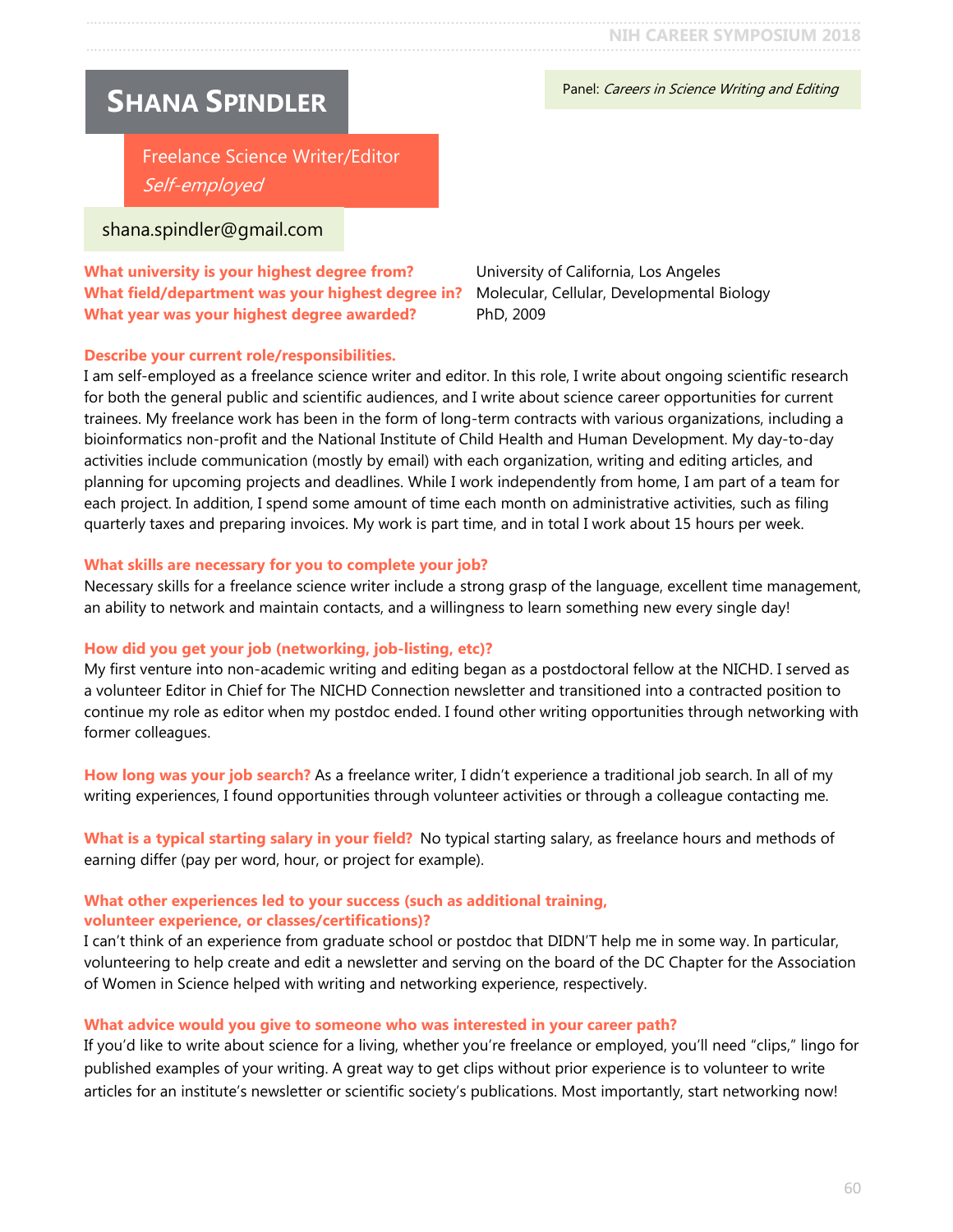Panel: Getting started: the Transition to Industry

## **PETER SZABO**

Principal Scientist Bristol-Myers Squibb

#### peter.szabo@bms.com

**What university is your highest degree from?** Semmelweis University, Budapest, HUN **What field/department was your highest degree in?** Medical Science **What year was your highest degree awarded?** MD/PhD

**Any other universities or degrees that you would like to mention?** Software Engineer BS.

#### **Describe your current role/responsibilities.**

I'm providing translational bioinformatics support for early and late drug development programs and diagnostics development in Immuno-Oncology.

**What skills are necessary for you to complete your job?** My "hybrid" background (MD/PhD, Bioinformatician) made me a unique candidate.

**How did you get your job (networking, job-listing, etc)?** I got it by applying online, without networking.

**How long was your job search?** 6 months.

**What is a typical starting salary in your field?** \$90.000-110.000

#### **What other experiences led to your success (such as additional training, volunteer experience, or classes/certifications)?**

I created a very compact and eye-catching CV:

One page for Skills, Educational Background, Work Experience, Publications etc.

On the back page I re-designed the DC metro map, replacing the station names with my skills, education, jobs etc. I tried to show my "data visualization" skills and wanted to create something which is unusual.

#### **What advice would you give to someone who was interested in your career path?**

Set your goals at the beginning, gain the skills you need and work hard to get there!

We are hiring bioinformaticians ;)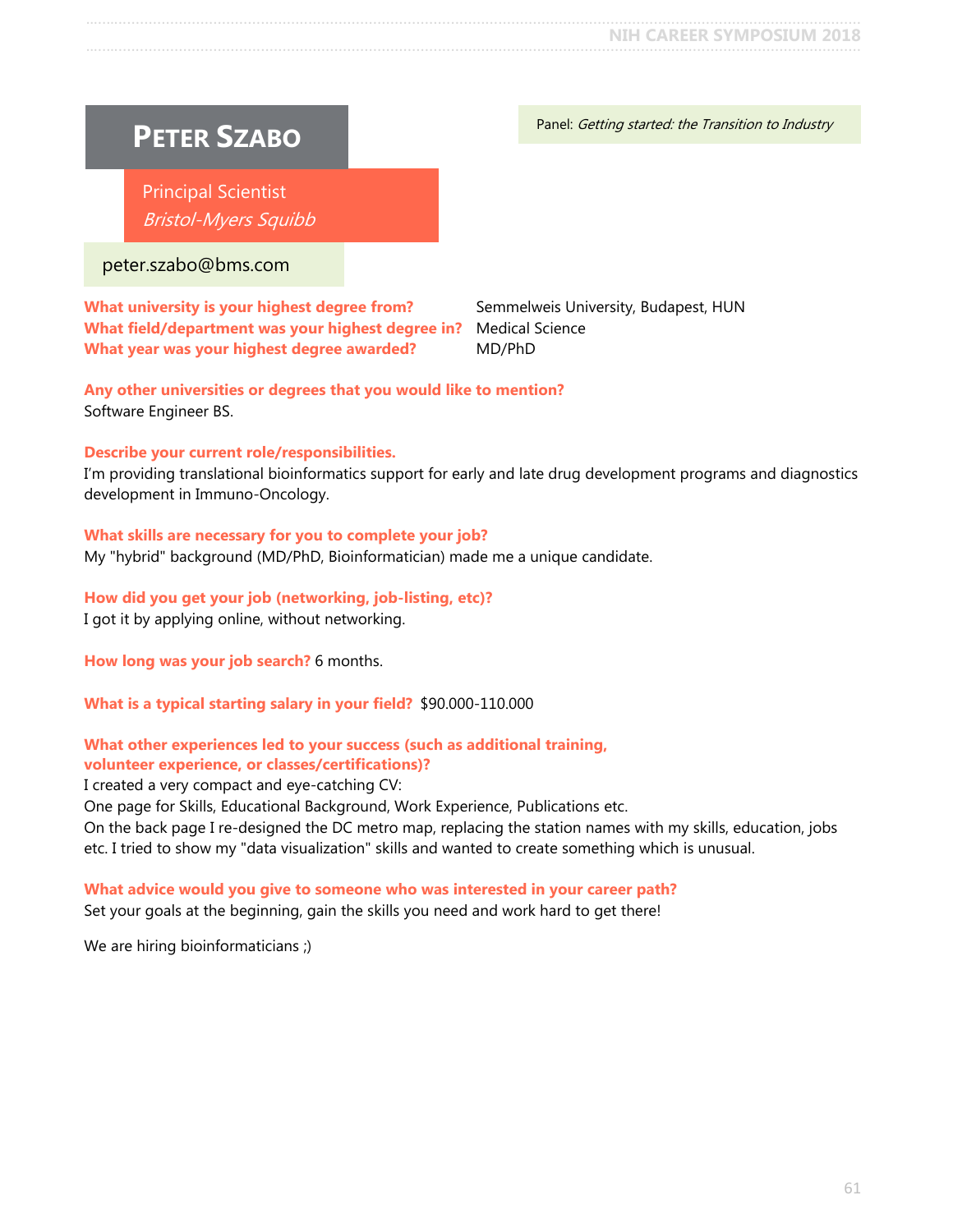## **AUDREY THEVENON**

Panel: Careers in Science Policy and Advocacy

Program Officer

National Academies of Sciences, Engineering and Medicine

athevenon@nas.edu

**What university is your highest degree from?** Georgetown University **What field/department was your highest degree in?** Biology **What year was your highest degree awarded?** 2009

**Any other universities or degrees that you would like to mention?**  M.S. from Université de Rennes, France.

#### **Describe your current role/responsibilities.**

Responsible for developing and managing multidisciplinary programs or projects such as consensus studies, fellowship programs, 2-3 days workshops etc... Develop program or project proposals, strategy, and budget, staffing requirements and ensure the program/project meets its objectives as stated by the sponsors in an agreed-upon statement of work.

Serve as liaison between committee members, the National Academies, and other applicable parties. Supervises staff and provide guidance for performance improvement. Develop prospectuses and brainstorm on potential projects with peers and professional relationships.

#### **What skills are necessary for you to complete your job?**

- Leadership and strong management skills are important to perform this job.

- The job also requires both a strong intuitive and analytical thinking while working on highly complex projects that also requires an open mind to gather all information before coming to a conclusion.

- Advance knowledge in the area of interest of the division where you work is certainly a plus but the recent surge of multidisciplinary studies challenges us to become experts in diverse disciplines.

- Being methodical is, therefore, a plus as it relies on the information gathering and analysis process as opposed to relying on already acquired knowledge.

- Being able to delegate is also a skill that highly improves efficiency in this job since a Program Officer can have 4-5 projects at once.

- Which leads to being able to multitask.

- Proactive. The National Academies is a non-profit, soft money institution and the staff needs to be ready to receive opportunities but also create opportunities.

#### **How did you get your job (networking, job-listing, etc)?**

I obtained my job through intense networking, visiting a friend who worked at the National Academies who introduced me to her colleagues. I stayed in contact with them for 2 years with quarterly emails/phone calls or even lunch visits. When a job that fitted my profile presented itself, I was internally recommended which made a significant difference as opposed to applying for a job without internal support.

**How long was your job search?** A little over 6 months.

**What is a typical starting salary in your field?** \$65,000 for the Associate Program Officer.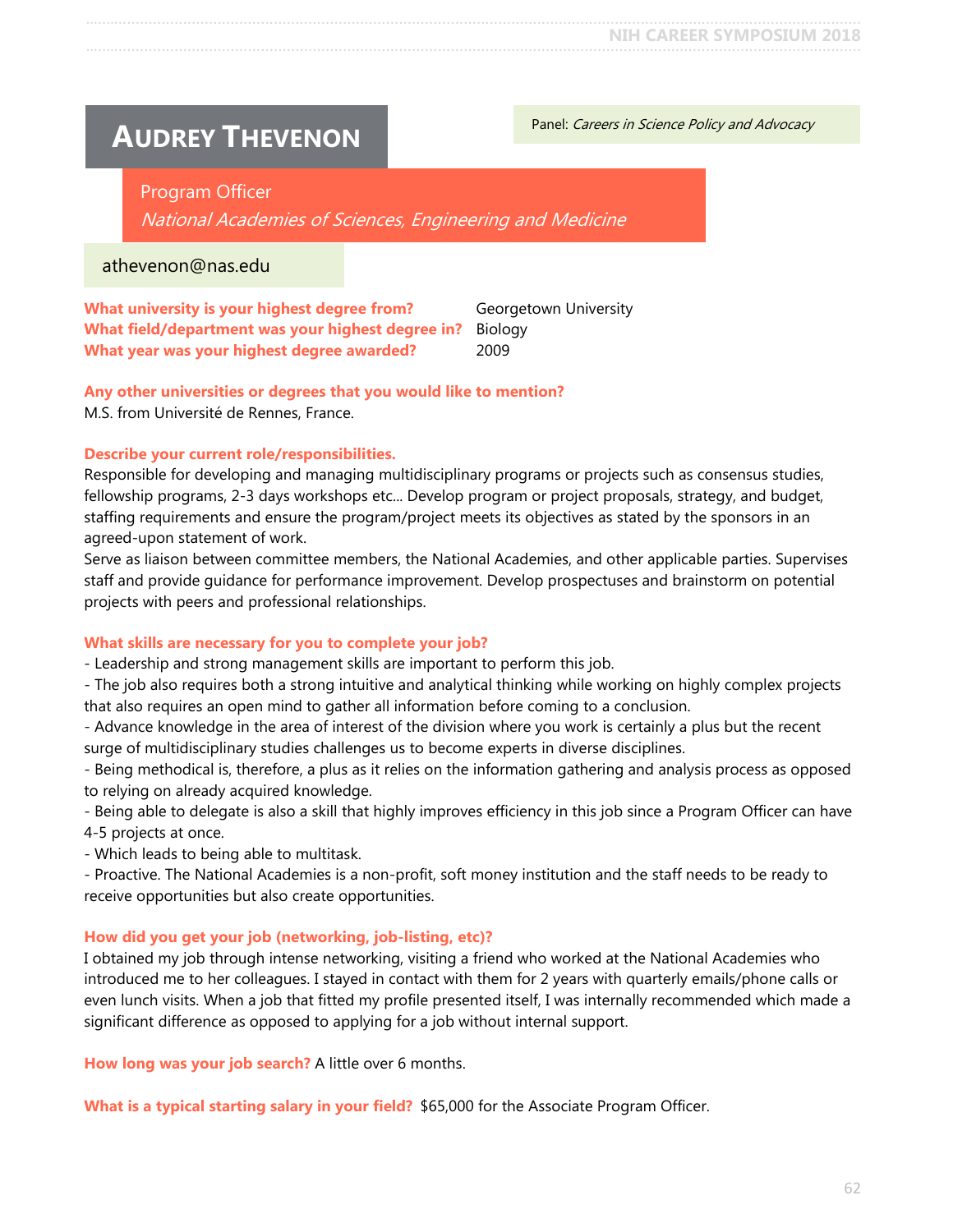#### **What other experiences led to your success (such as additional training, volunteer experience, or classes/certifications)?**

Volunteering is the reason why I moved to the USA, obtained a Ph.D. and found a postdoc in DC.

#### **What advice would you give to someone who was interested in your career path?**

You should never stop networking by leveraging the numerous opportunities your universities, professional societies, discussion groups or peers offer you. Meeting the same people over and over in professional settings is key to successful networking that may lead to an informal interview and maybe eventually a job. Once you have the job, you will also use these same contacts as experts and liaisons to other experts. Always nurture your relationships.

The second advice is to pay attention to recent advances in sciences and technology that you believe might pose significant societal, scientific, bioethical issues in the near future. These can arise from conversations with your peers or when discussing with experts at professional meetings. If you have the opportunity to interview for a job at the National Academies, your ability to have a balanced discussion about cutting-edge issues would certainly make an impression!

For young scientists who want to explore opportunities in the Science Policy world before committing to this career path, we have a 4-month paid fellowship program for Ph.D. candidates and post-docs. Information can be found here: http://sites.nationalacademies.org/pga/policyfellows.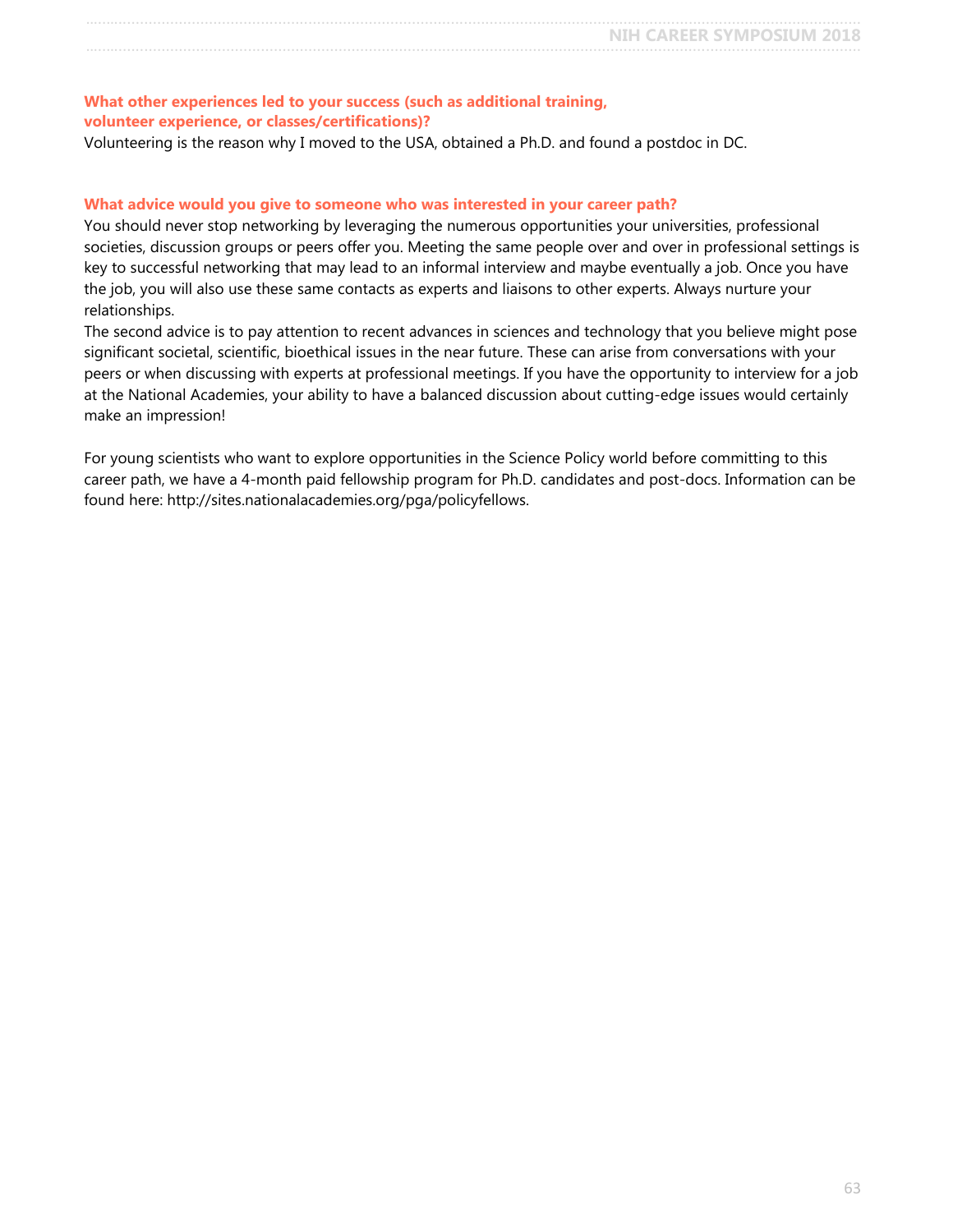#### Panel: Careers in the Federal Government

# **ASHLEY TRIPLETT**

Science & Technology Manager Defense Threat Reduction Agency

ashley.triplett.civ@mail.mil

**What university is your highest degree from?** University of Louisville **What field/department was your highest degree in?** Immunology **What year was your highest degree awarded?** 2012

#### **Describe your current role/responsibilities.**

I'm responsible for managing the development of vaccines, animal models and assays; and pre-clinical/clinical, manufacturing and regulatory aspects of vaccine candidates for the U.S. military. This includes developing broad agency announcement topics, leading proposal evaluations, and managing funded program/project contracts and grants with an end goal of providing safe and effective vaccines to Service members.

#### **What skills are necessary for you to complete your job?**

My job requires technical/scientific expertise, written and oral communication, and organizational skills.

#### **How did you get your job (networking, job-listing, etc)?**

I got this position by a combination of networking and responding to a job listing. Once I heard of the organization, I began contacting people who worked there from LinkedIn. That's how I was able to learn of positions that would be opening up.

**How long was your job search?** About 5 months.

**What is a typical starting salary in your field?** Starting salary can range from \$93K-\$118K. Typically with some post-doc experience, a PhD scientist can begin at GS-13 or GS-14 in federal government.

#### **What other experiences led to your success (such as additional training, volunteer experience, or classes/certifications)?**

During my post-doc, I volunteered to review proposals for funding, or papers being considered for publishing. Having experience as a reviewer/evaluator really helped me in getting the position. Also while in my post-doc, I was detailed to the Federation of American Societies for Experimental Biology for science policy experience. Although the policy experience wasn't a key factor in helping me get my current position, I think it gave me experience in soft skills, communicating in lay terms (which I often have to do now), and managing a project away from the bench.

#### **What advice would you give to someone who was interested in your career path?**

Ask your current P.I. to allow you to review proposals or manuscripts. Additionally, organizations like AAAS will seek evaluators for proposal reviews. Network! Find other program managers, email them, and ask them to meet you for coffee so that you can learn what the job is like.

In my current position, I still get to be a scientist without being at the bench. I'm constantly meeting with different P.I.'s to discuss their projects or learn about interesting new technologies, and I still have to read the literature to stay up-to-date on vaccine research.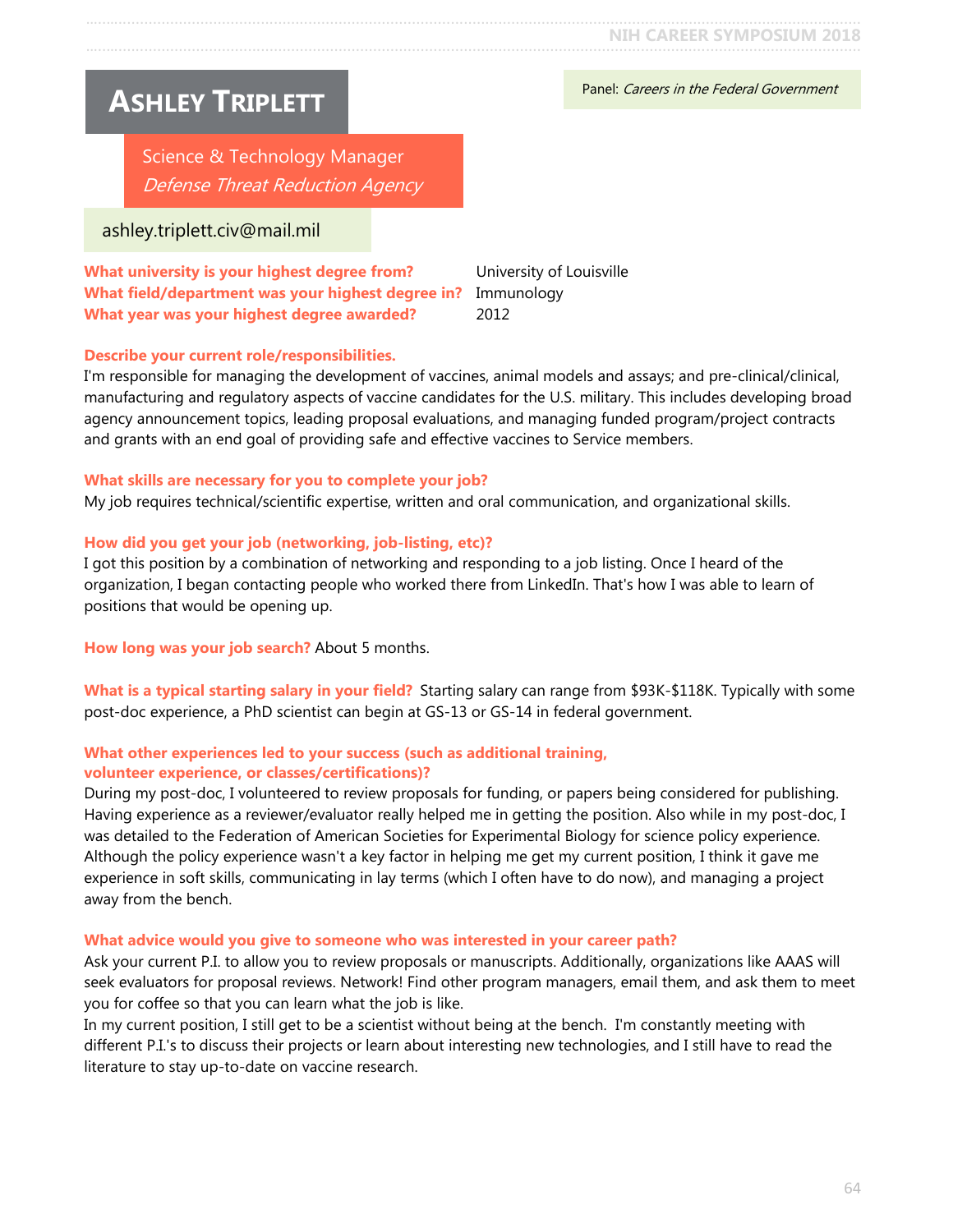Panel: Technology Transfer and Patent Careers

## **ASWANI VALIVETI**

Technology Licensing Analyst University of Maryland, College Park

## valiveti@umd.edu

**What university is your highest degree from?** University of Maryland, College Park **What field/department was your highest degree in?** Molecular and Cell Biology **What year was your highest degree awarded?** 2006

### **Describe your current role/responsibilities.**

-->Evaluate university invention disclosures for pursuing IP protection, patent maintenance and potential commercialization via licensing and startup formation

--> Build relationships with inventors, internal and external enablers/complementors, and industry partners to farm innovation activity and explore avenues for commercialization

--> Coordinate efforts to guide university startups through various resources available for regional economic stimulation

- --> Mentor junior staff colleagues
- --> Negotiate licensing agreements
- --> Assist in strategic initiatives at the office and University level as required

#### **What skills are necessary for you to complete your job?**

- --> Strong people skills
- --> Technical competence (scientific and business)
- --> Tactful communication (written and verbal)
- --> Positive attitude

#### **How did you get your job (networking, job-listing, etc)?**

--> found the job posting on the web but approached office through personal contact and followed up after application.

**How long was your job search?** 4 years.

**What is a typical starting salary in your field?** ~\$60-70k.

#### **What other experiences led to your success (such as additional training, volunteer experience, or classes/certifications)?**

Multiple MBA team projects and internship experience; especially coursework on leadership development and business strategy; startup work experience.

#### **What advice would you give to someone who was interested in your career path?**

Start by volunteering at your institutional Tech transfer office to understand the role, build legitimacy, forge mentor relationships and personal network.

Most tech transfer offices are resource constrained. Thus, it would help greatly if potential new entrants know time-management, multi-tasking, task-prioritization and relationship management.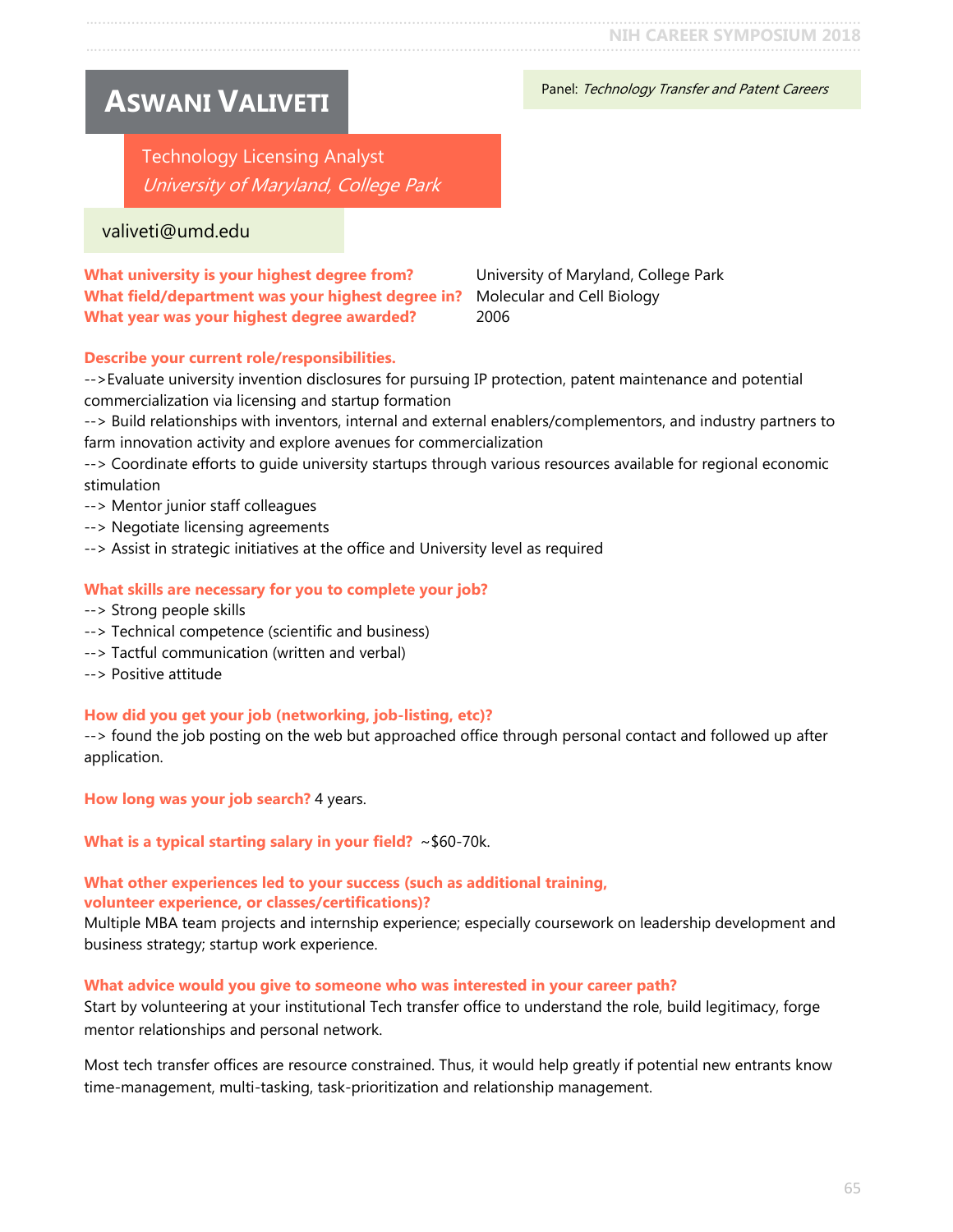# **LOUIS WEINER**

**Director** Georgetown University, MedStar

#### weinerl@georgetown.edu

#### **What university is your highest degree from?** Mount Sinai School of Medicine (M.D.)

#### **Describe your current role/responsibilities.**

Director of the Georgetown Lombardi Comprehensive Cancer Center (Lombardi), Chair Department of Oncology at Georgetown University School of Medicine, Director of MedStar Georgetown Cancer Institute

My role as Cancer Center Director is facilitated by my responsibilities as Chair of the Department of Oncology, Leader of the Lombardi Sector of Georgetown University Medical Center, membership in the Georgetown University Executive Committee and co-Director of the MedStar-Georgetown Cancer Network. Since I assumed directorship of LCCC, the Cancer Center has undergone significant strategic remodeling to better focus on its mission to prevent, treat and cure cancers, by linking scientific discovery, expert and compassionate patient care, quality education, and partnership with the community, guided by the principle of cura personalis, "care for the whole person".

#### **What skills are necessary for you to complete your job?**

I rose up through the ranks as a clinical oncologist and laboratory investigator, and served for 13 years as chair of medical oncology and VP for translational research at a NCI designated comprehensive cancer center. I also took an interest in training hematology/oncology fellows, helping to establish, build and sustain a high quality fellowship training program.

#### **How did you get your job (networking, job-listing, etc)?**

I was contacted by search firms when it was "my time" to consider a major leadership role, and then sorted through various options before focusing on the one that i felt gave me the best opportunity for leadership and high impact.

#### **What advice would you give to someone who was interested in your career path?**

Do the work that matters to you and prepare for the next step by excelling at that work and stretching yourself beyond your comfort zone.

Panel: Career Options for Clinicians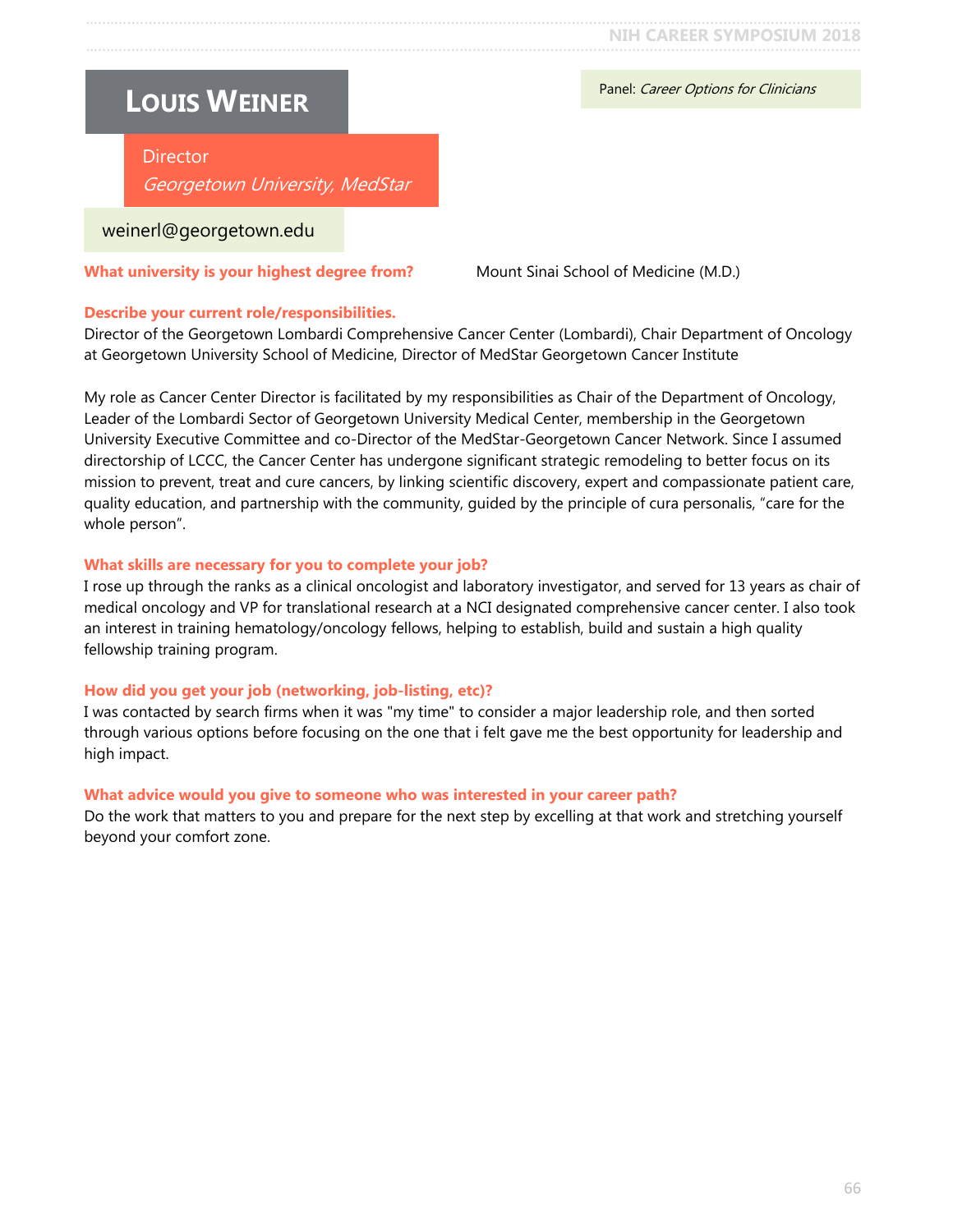Panel: Maximizing Yourself as a Faculty Candidate

# **DAVID WELIKY**

Professor of Chemistry Michigan State University

weliky@chemistry.msu.edu

**What university is your highest degree from?** University of Chicago **What field/department was your highest degree in?** Chemistry **What year was your highest degree awarded?** 1995

### **Describe your current role/responsibilities.**

Teaching at both the undergraduate and graduate level (1 solo course + 1 shared course per year), Supervising Ph. D. students, Writing research manuscripts, Writing research proposals, Reviewing papers and grant proposals, Administrative duties (e.g., faculty meetings, reappointment and promotion of faculty, instrumentation, faculty hiring)

#### **What skills are necessary for you to complete your job?**

A strong publication record and good research proposals are needed to be hired.

#### **How did you get your job (networking, job-listing, etc)?**

I applied for 80 faculty positions (found via advertisement), had 5 interviews, and received 1 offer.

**How long was your job search?** 8 months.

**What is a typical starting salary in your field?** About \$80,000 at Michigan State

#### **What advice would you give to someone who was interested in your career path?**

Faculty jobs (at least my faculty job) are different from many jobs in that your peers vote on you (at least twice during your career). Tenure also makes it likely that you will see and potentially work with your colleagues for 30+ years. For these reasons, it can be helpful to think before you speak, especially negatively or critically.

It is a good job for someone who likes to do a variety of tasks and who values autonomy over their time. Prior to tenure, I worked on average >70hours per week. Now, I work on average 50-60 hours per week.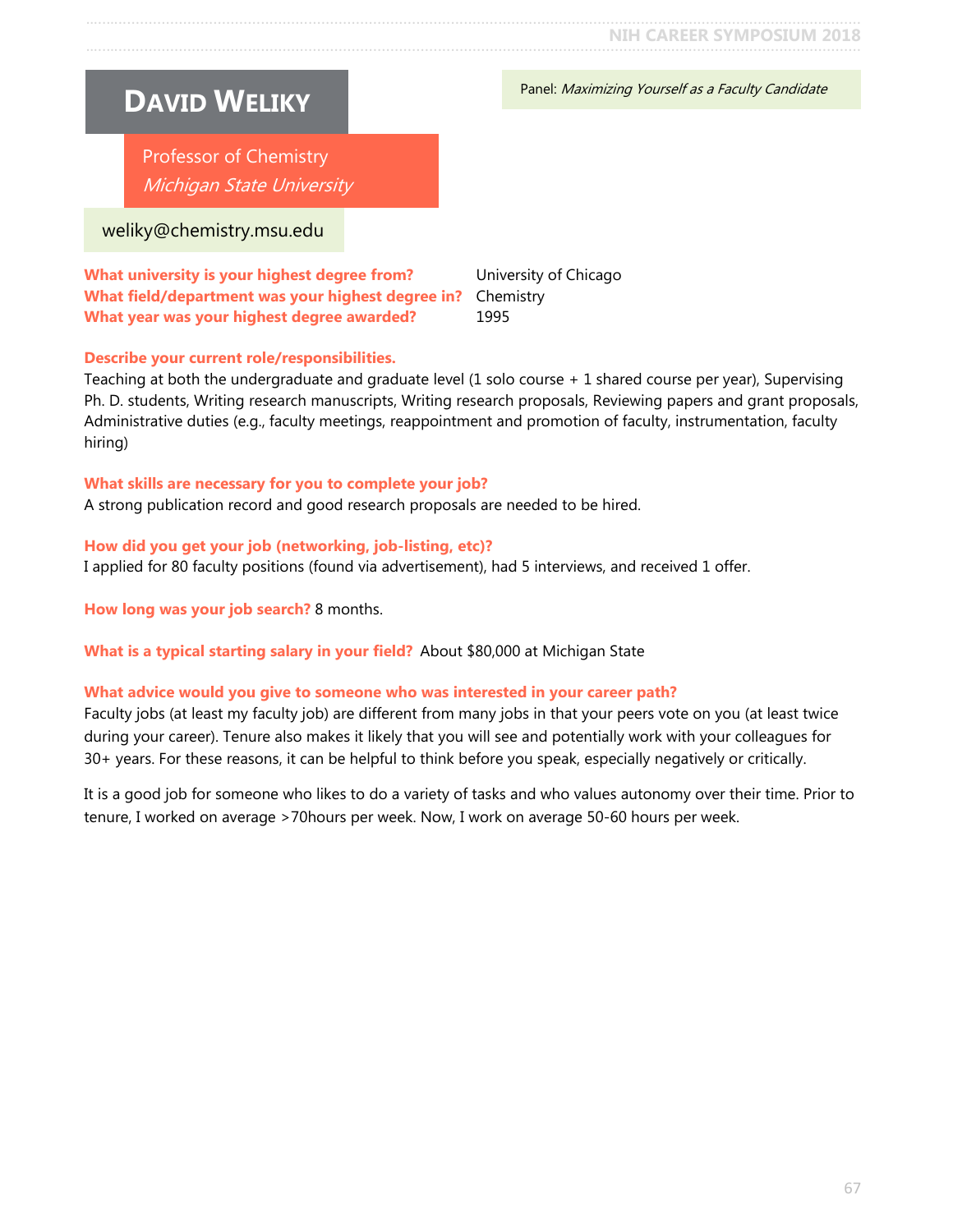# **STACY WENDELL**

Panel: Research at Universities, Government and Non-profits

Assistant Professor and Director of the Health Sciences Metabolomics and Lipidomics Core University of Pittsburgh

### gstacy@pitt.edu

**What university is your highest degree from?** University of Maryland, Baltimore County (UMBC) **What field/department was your highest degree in?** Chemistry **What year was your highest degree awarded?** 2005

#### **Describe your current role/responsibilities.**

I have two main parts to my current role. I am an Assistant Professor in the Department of Pharmacology and Chemical Biology. I am currently research track thus my main focus is my research. I do not have teaching responsibilities outside the occasional lecture in a course, maybe once a year at most. My research is focused on the formation, metabolism and signaling of bioactive lipids in lung and airway disease. My lab studies electrophilic fatty acids that are modulators of inflammatory signaling pathways. Our two main projects are in asthma and influenza A infection. I have a graduate student and technician and an undergraduate that work with me at the current time. The chair of my department and another colleague started a company over 10 years ago before moving to Pitt. I am also a consultant for that company, Complexa Inc. Complexa is now moving an electrophilic fatty acid into Phase 2 clinical trials for pulmonary hypertension and chronic kidney disease. Through this consultation I have a better understanding of moving a drug candidate through the pipeline and I have also had the privilege of experiencing how to manage conflict of interest.

In addition to my own research endeavors I am the Director of the Health Sciences Metabolomics and Lipidomics Core for the University of Pittsburgh. We provide liquid chromatography mass spectrometry services ranging from fee for service to more substantial collaborations with Pitt and outside investigators. Related to the core I oversee one staff scientist who runs the day to day operations. Directing the core has allowed me to establish collaborations with other investigators and learn about new research, some of which helps to shape my own studies.

#### **What skills are necessary for you to complete your job?**

Everyone will tell you that moving into a faculty position from your postdoc is often a challenge because you are not fully prepared to be a manager of people, lab and budget. This is very true. I had the bench skills and the basics for grant writing, but I have had to consciously work to improve my management/communication skills and overall organization skills and time management. I also have two young children and this has forced me to become more efficient at work and to let go of things I don't necessarily have to say yes to. Directing the core has also provided me with "on the job training" related to management and relationship development with collaborators. I have also had to "toughen up" because there are many investigators who look at us simply as a core and not as a collaboration because they do not understand the complexity of LC-MS analyses. One of the ways in which I have sought to promote my own professional development was to hire a career/life coach. This has allowed me to work through some of the challenges that I identified for myself at work.

#### **How did you get your job (networking, job-listing, etc)?**

I found my current position through networking. I don't think I've ever had a job that was from a job-listing.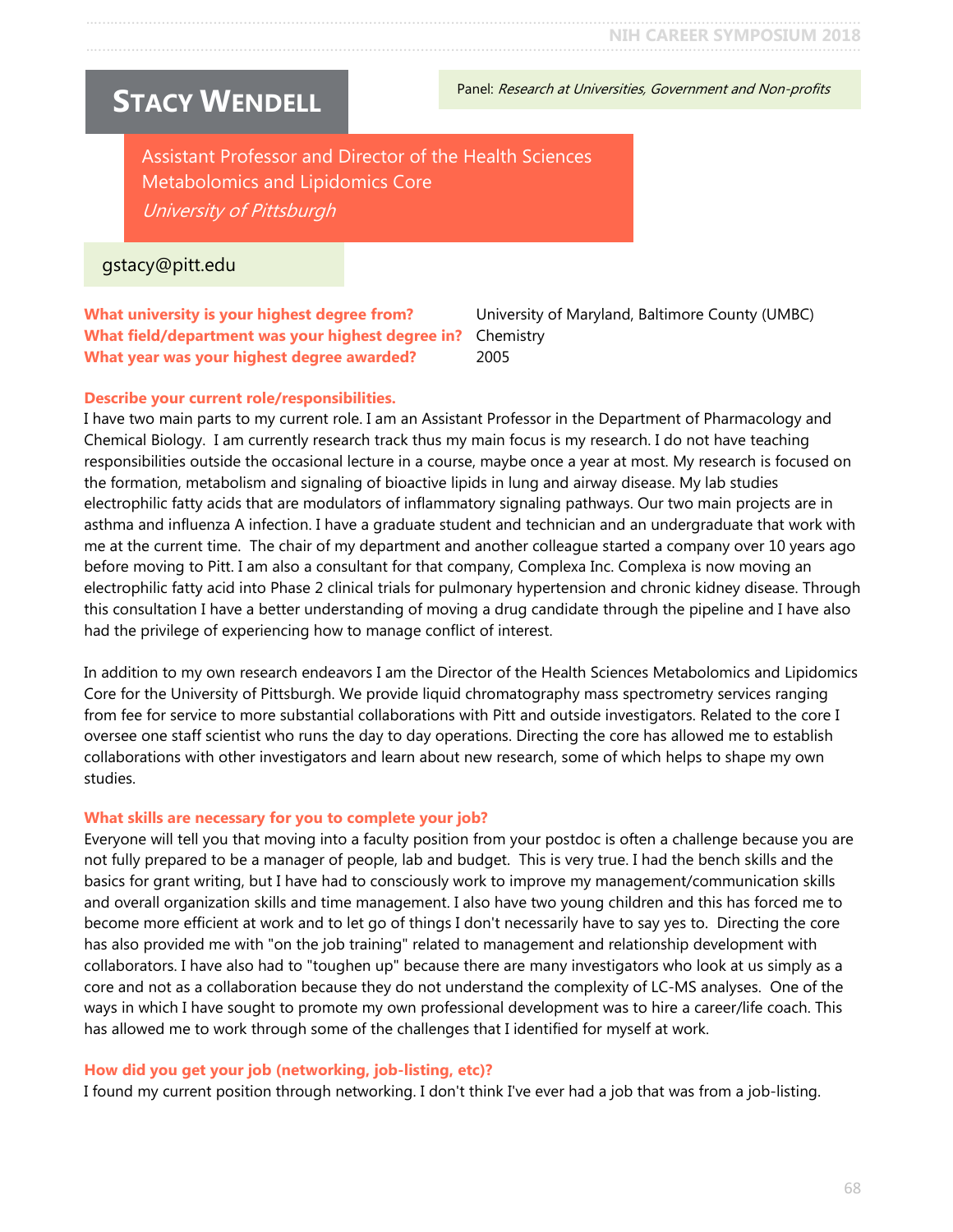Also, I find that it is the acquaintance, not the friend who ends up making the link to a job. It is good to network with anyone you can. In this case I was still at Penn as a postdoc and ended up at a lunch with an investigator from Pitt. We were talking about work/life balance, the lack of mass spectrometry capabilities at Pitt, etc. She put me in touch with my current chair and the rest was history.

**How long was your job search?** I had been looking for around 6 months when I ended up at Pitt.

**What is a typical starting salary in your field?** I think Assistant Professor salaries on research or tenure track vary widely depending on institute and also department/school. I'm in the School of Medicine---tenure stream in our department starts around \$120K for an assistant professor.

#### **What other experiences led to your success (such as additional training, volunteer experience, or classes/certifications)?**

I've always tried to keep myself as versatile as possible. Perhaps this is easier to do when your expertise lies in a technique rather than an area of scientific research. Mass spectrometry can be applied to many areas. I also don't rule out future career changes and transitions. Career adaptability is critically important and one should always be thinking about what types of skills are required to make a leap to something new, be it a small leap or a large one. While I was a postdoc I was also a member of the National Postdoc Association board of directors and served as chair of the board for 2 years. This was an invaluable experience. I learned so much about managing people, running an operation, time management, fiscal management, etc. I also think that utilizing a career coach has helped me to make another leap in my own professional development.

#### **What advice would you give to someone who was interested in your career path?**

As I mentioned above, take time to really think about what you want and what you may need to get there. What skills do you need? For instance, the skills in mass spec for my career are an obvious necessity, but relationship building is extremely important and not a skill that is so obvious.

Do informational interviews. You will quickly learn that there is no prescriptive career path, everyone seems to get to their job by a different route and many times you need to create your own path, not take one that is already marked. Also, networking is key. I think each institute is different when it comes to research track faculty and even within an institute there are differences in how this is viewed so if this is something of interest you really need to talk with people to find out what the requirements are related to grant support, etc.

I think I tried to carve my own path. I like academia, but we all know there are many pressures to publish, obtain grant funding etc. In addition, I know one of my weaknesses is my "lack of focus". I like learning new things and working on other people projects so I turned this weakness into a strength by taking on the mass spec core. This also relieves some of the pressure related to supporting my salary from grants because I am able to be a collaborator on other grant submissions and a co-author on collaborator publications.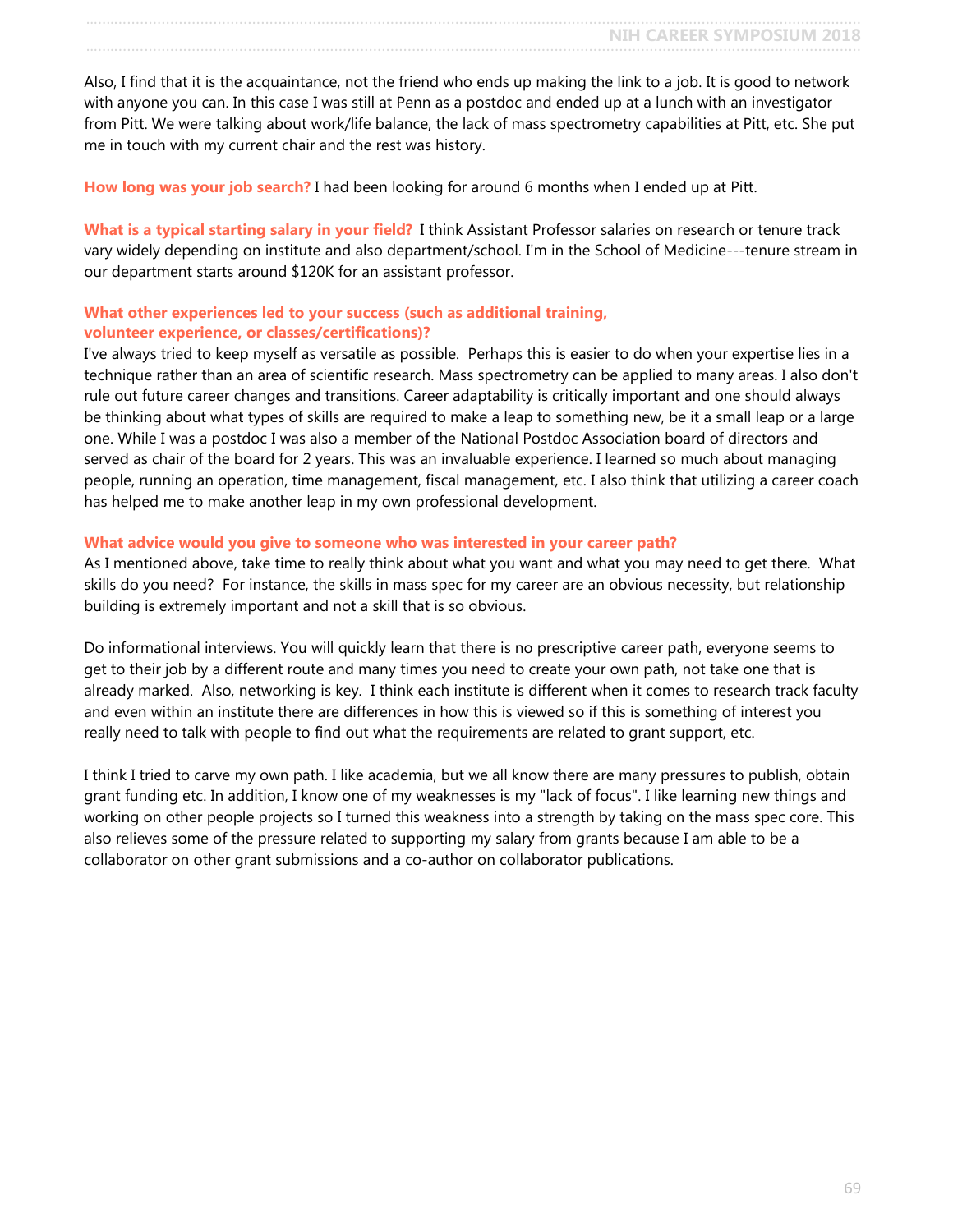#### Panel: Careers in Science Writing and Editing

## **BRAD WIBLE**

Senior Editor Science magazine

bwible@aaas.org

**What university is your highest degree from?** Northwestern University **What field/department was your highest degree in?** Neuroscience, PhD

**Any other universities or degrees that you would like to mention?**  BS, physics, Drexel University

#### **Describe your current role/responsibilities.**

I solicit, evaluate, and edit commentary/opinion articles bridging science with policy, education, ethics, law, economics, and other broader social impacts/influences.

#### **What skills are necessary for you to complete your job?**

Ability to write/edit for broad audience. Ability to engage across a wide range of technical topics.

**How did you get your job (networking, job-listing, etc)?** Listserv job posting.

**How long was your job search?** I wasn't really looking for a job at the time.

#### **What other experiences led to your success (such as additional training, volunteer experience, or classes/certifications)?**

Experience as a freelance writer and full-time professional writer and editor. Experience in science policy at a government research agency.

**What advice would you give to someone who was interested in your career path?**

Get experience writing for different audiences. Consider writing fellowships, policy fellowships.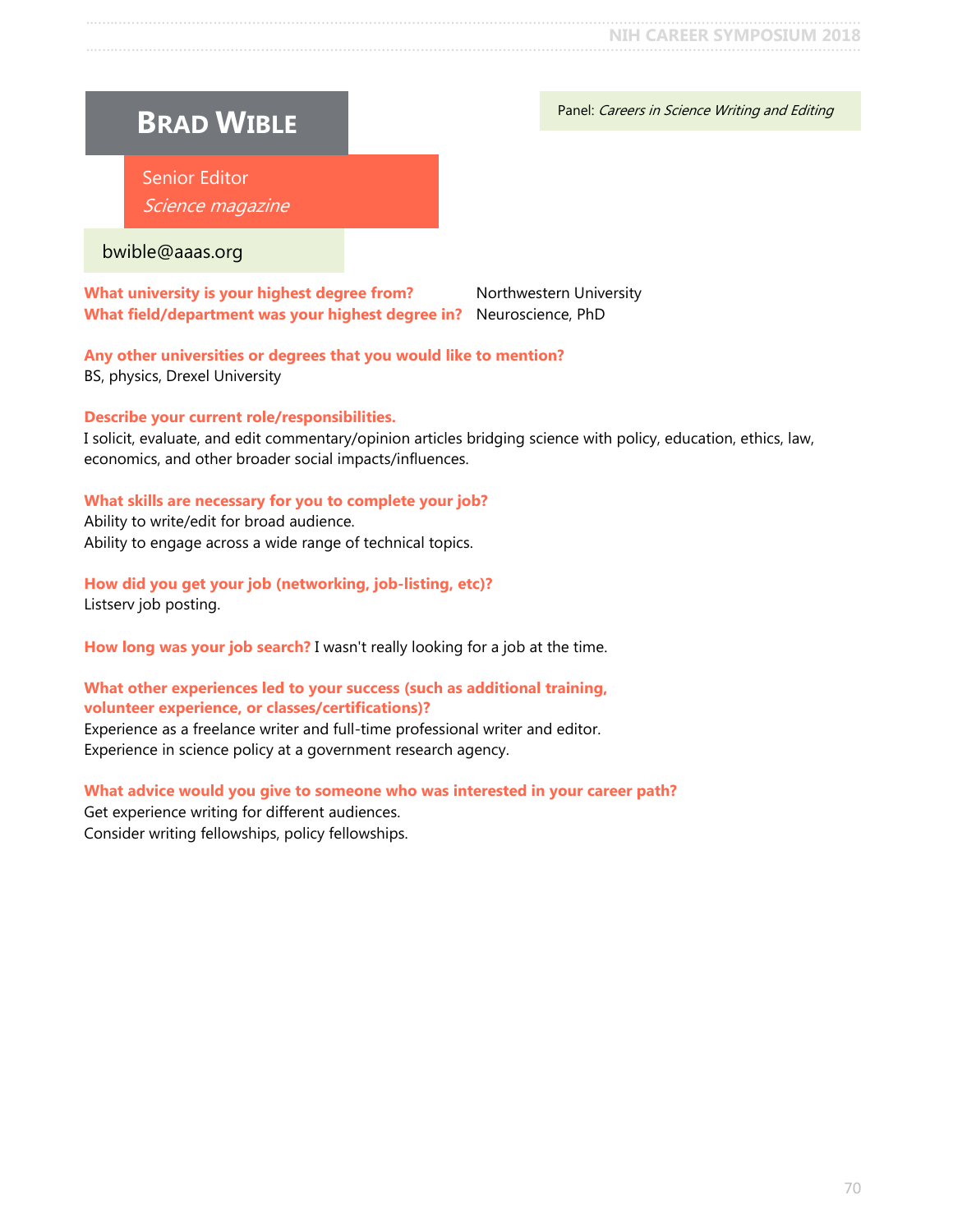# **YOLANDA WILLIAMS-BEY**

Education Program Manager University of Delaware/Delaware Environmental Institute

## yolanda@udel.edu

**What university is your highest degree from?** Drexel University **What field/department was your highest degree in?** Microbiology/Immunology **What year was your highest degree awarded?** 2010

**Describe your current role/responsibilities.** Manage and coordinate the state of Delaware undergraduate STEM portfolio.

#### **What skills are necessary for you to complete your job?**

- Communication
- **Organization**
- Networking

**How did you get your job (networking, job-listing, etc)?**

Online search and networking

**How long was your job search?** One year

**What is a typical starting salary in your field?** \$60000 - \$80000.

**What other experiences led to your success (such as additional training, volunteer experience, or classes/certifications)?**

- Networking
- Adjunct Teaching
- Serving on committees and boards

**What advice would you give to someone who was interested in your career path?** Diversify.

Panel: Careers in Science Education and Outreach